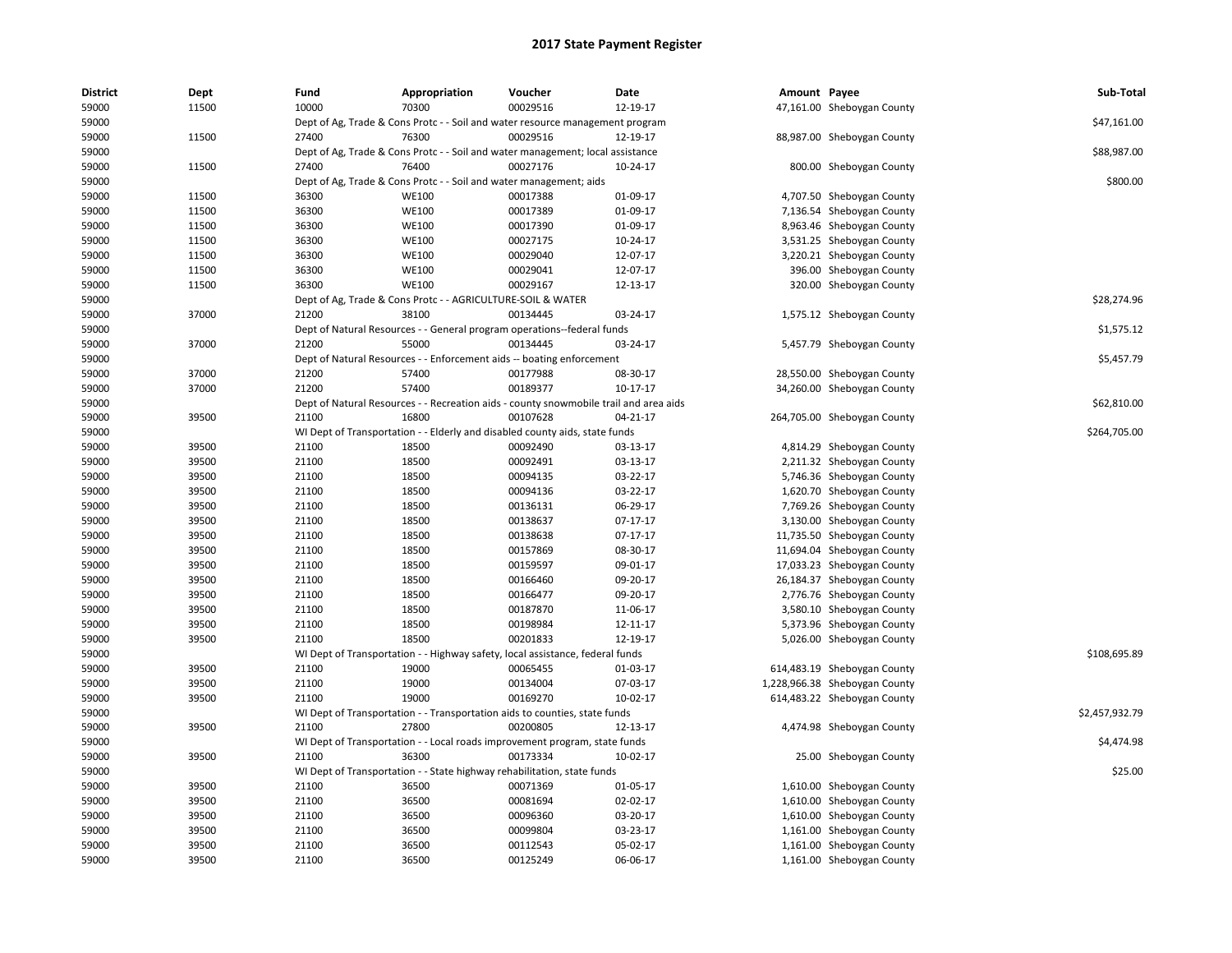| <b>District</b> | Dept  | Fund  | Appropriation                                                                       | Voucher  | Date                                                                                                    | Amount Payee |                             | Sub-Total      |
|-----------------|-------|-------|-------------------------------------------------------------------------------------|----------|---------------------------------------------------------------------------------------------------------|--------------|-----------------------------|----------------|
| 59000           | 39500 | 21100 | 36500                                                                               | 00136018 | 06-27-17                                                                                                |              | 1,161.00 Sheboygan County   |                |
| 59000           | 39500 | 21100 | 36500                                                                               | 00150682 | 08-03-17                                                                                                |              | 1,161.00 Sheboygan County   |                |
| 59000           | 39500 | 21100 | 36500                                                                               | 00162886 | 09-08-17                                                                                                |              | 1,161.00 Sheboygan County   |                |
| 59000           | 39500 | 21100 | 36500                                                                               | 00173824 | 10-03-17                                                                                                |              | 1,161.00 Sheboygan County   |                |
| 59000           | 39500 | 21100 | 36500                                                                               | 00190630 | 11-09-17                                                                                                |              | 1,161.00 Sheboygan County   |                |
| 59000           | 39500 | 21100 | 36500                                                                               | 00196867 | 11-29-17                                                                                                |              | 1,161.00 Sheboygan County   |                |
| 59000           |       |       | WI Dept of Transportation - - Highway system management and operations, state funds |          |                                                                                                         |              |                             | \$15,279.00    |
| 59000           | 39500 | 21100 | 36800                                                                               | 00071369 | 01-05-17                                                                                                |              | 156,093.69 Sheboygan County |                |
| 59000           | 39500 | 21100 | 36800                                                                               | 00081694 | 02-02-17                                                                                                |              | 263,879.49 Sheboygan County |                |
| 59000           | 39500 | 21100 | 36800                                                                               | 00094230 | 03-14-17                                                                                                |              | 36,070.88 Sheboygan County  |                |
| 59000           | 39500 | 21100 | 36800                                                                               | 00096360 | 03-20-17                                                                                                |              | 282,915.20 Sheboygan County |                |
| 59000           | 39500 | 21100 | 36800                                                                               | 00099804 | 03-23-17                                                                                                |              | 137,079.33 Sheboygan County |                |
| 59000           | 39500 | 21100 | 36800                                                                               | 00112543 | 05-02-17                                                                                                |              | 170,085.13 Sheboygan County |                |
| 59000           | 39500 | 21100 | 36800                                                                               | 00125249 | 06-06-17                                                                                                |              | 104,745.14 Sheboygan County |                |
| 59000           | 39500 | 21100 | 36800                                                                               | 00136018 | 06-27-17                                                                                                |              | 51,415.51 Sheboygan County  |                |
| 59000           | 39500 | 21100 | 36800                                                                               | 00137767 | 06-30-17                                                                                                |              | 27,011.66 Sheboygan County  |                |
| 59000           | 39500 | 21100 | 36800                                                                               | 00147560 | 08-01-17                                                                                                | 70,407.40    | Sheboygan County            |                |
| 59000           | 39500 | 21100 | 36800                                                                               | 00147561 | 08-01-17                                                                                                |              | 51,740.62 Sheboygan County  |                |
| 59000           | 39500 | 21100 | 36800                                                                               | 00147563 | 08-01-17                                                                                                |              | 352.65 Sheboygan County     |                |
| 59000           | 39500 | 21100 | 36800                                                                               | 00150327 | 08-02-17                                                                                                |              | 956.32 Sheboygan County     |                |
| 59000           | 39500 | 21100 | 36800                                                                               | 00150328 | 08-02-17                                                                                                |              | 697.76 Sheboygan County     |                |
| 59000           | 39500 | 21100 | 36800                                                                               | 00150682 | 08-03-17                                                                                                |              | 70,161.65 Sheboygan County  |                |
| 59000           | 39500 | 21100 | 36800                                                                               | 00162886 | 09-08-17                                                                                                |              | 165,124.56 Sheboygan County |                |
| 59000           | 39500 | 21100 | 36800                                                                               | 00173824 | 10-03-17                                                                                                |              | 83,630.78 Sheboygan County  |                |
| 59000           | 39500 | 21100 | 36800                                                                               | 00190630 | 11-09-17                                                                                                |              | 145,538.28 Sheboygan County |                |
| 59000           | 39500 | 21100 | 36800                                                                               | 00195398 | 11-24-17                                                                                                |              | 54,666.06 Sheboygan County  |                |
| 59000           | 39500 | 21100 | 36800                                                                               | 00196867 | 11-29-17                                                                                                |              | 230,142.37 Sheboygan County |                |
| 59000           | 39500 | 21100 | 36800                                                                               | 00199010 | 12-07-17                                                                                                |              | 723.42 Sheboygan County     |                |
| 59000           |       |       | WI Dept of Transportation - - Routine maintenance activities, state funds           |          |                                                                                                         |              |                             | \$2,103,437.90 |
| 59000           | 39500 | 21100 | 38000                                                                               | 00071369 | 01-05-17                                                                                                |              | 1,420.93 Sheboygan County   |                |
| 59000           | 39500 | 21100 | 38000                                                                               | 00150682 | 08-03-17                                                                                                |              | 2,120.93 Sheboygan County   |                |
| 59000           | 39500 | 21100 | 38000                                                                               | 00173824 | 10-03-17                                                                                                |              | 16,003.82 Sheboygan County  |                |
| 59000           | 39500 | 21100 | 38000                                                                               | 00190630 | 11-09-17                                                                                                |              | 50.43 Sheboygan County      |                |
| 59000           | 39500 | 21100 | 38000                                                                               | 00196867 | 11-29-17                                                                                                |              | 843.70 Sheboygan County     |                |
| 59000           |       |       | WI Dept of Transportation - - Routine maintenance activities, federal funds         |          |                                                                                                         |              |                             | \$20,439.81    |
| 59000           | 39500 | 21100 | 22700                                                                               | 00091938 | 03-06-17                                                                                                |              | 7,237.31 Sheboygan County   |                |
| 59000           | 39500 | 21100 | 22700                                                                               | 00108564 | 04-20-17                                                                                                |              | 5,902.93 Sheboygan County   |                |
| 59000           | 39500 | 21100 | 22700                                                                               | 00108567 | 04-20-17                                                                                                |              | 1,775.00 Sheboygan County   |                |
| 59000           | 39500 | 21100 | 22700                                                                               | 00132905 | 06-26-17                                                                                                |              | 263.52 Sheboygan County     |                |
| 59000           | 39500 | 21100 | 22700                                                                               | 00132908 | 06-26-17                                                                                                |              | 6,794.94 Sheboygan County   |                |
| 59000           | 39500 | 21100 | 22700                                                                               | 00168302 | 09-25-17                                                                                                |              | 567.63 Sheboygan County     |                |
| 59000           | 39500 | 21100 | 22700                                                                               | 00168303 | 09-25-17                                                                                                |              | 5,804.71 Sheboygan County   |                |
| 59000           | 39500 | 21100 | 22700                                                                               | 00191727 | 11-13-17                                                                                                |              | 6,452.50 Sheboygan County   |                |
| 59000           | 39500 | 21100 | 22700                                                                               | 00191729 | 11-13-17                                                                                                |              | 71.22 Sheboygan County      |                |
| 59000           |       |       | WI Dept of Transportation - - Transportation alternatives program, federal funds    |          |                                                                                                         |              |                             | \$34,869.76    |
| 59000           | 41000 | 10000 | 11600                                                                               | 00167968 | 11-07-17                                                                                                |              | 146,457.10 Sheboygan County |                |
| 59000           |       |       |                                                                                     |          | Department of Corrections - - Reimbursing counties for probation, extended supervision and parole holds |              |                             | \$146,457.10   |
| 59000           | 43500 | 10000 | 10700                                                                               | 00097602 | 01-06-17                                                                                                |              | 208.19 Sheboygan County     |                |
| 59000           | 43500 | 10000 | 10700                                                                               | 00099252 | 01-06-17                                                                                                | 75.90        | Sheboygan County            |                |
| 59000           | 43500 | 10000 | 10700                                                                               | 00101631 | 01-18-17                                                                                                |              | 199.15 Sheboygan County     |                |
| 59000           | 43500 | 10000 | 10700                                                                               | 00105923 | 02-23-17                                                                                                |              | 37.95 Sheboygan County      |                |
| 59000           | 43500 | 10000 | 10700                                                                               | 00115481 | 04-05-17                                                                                                |              | 102.62 Sheboygan County     |                |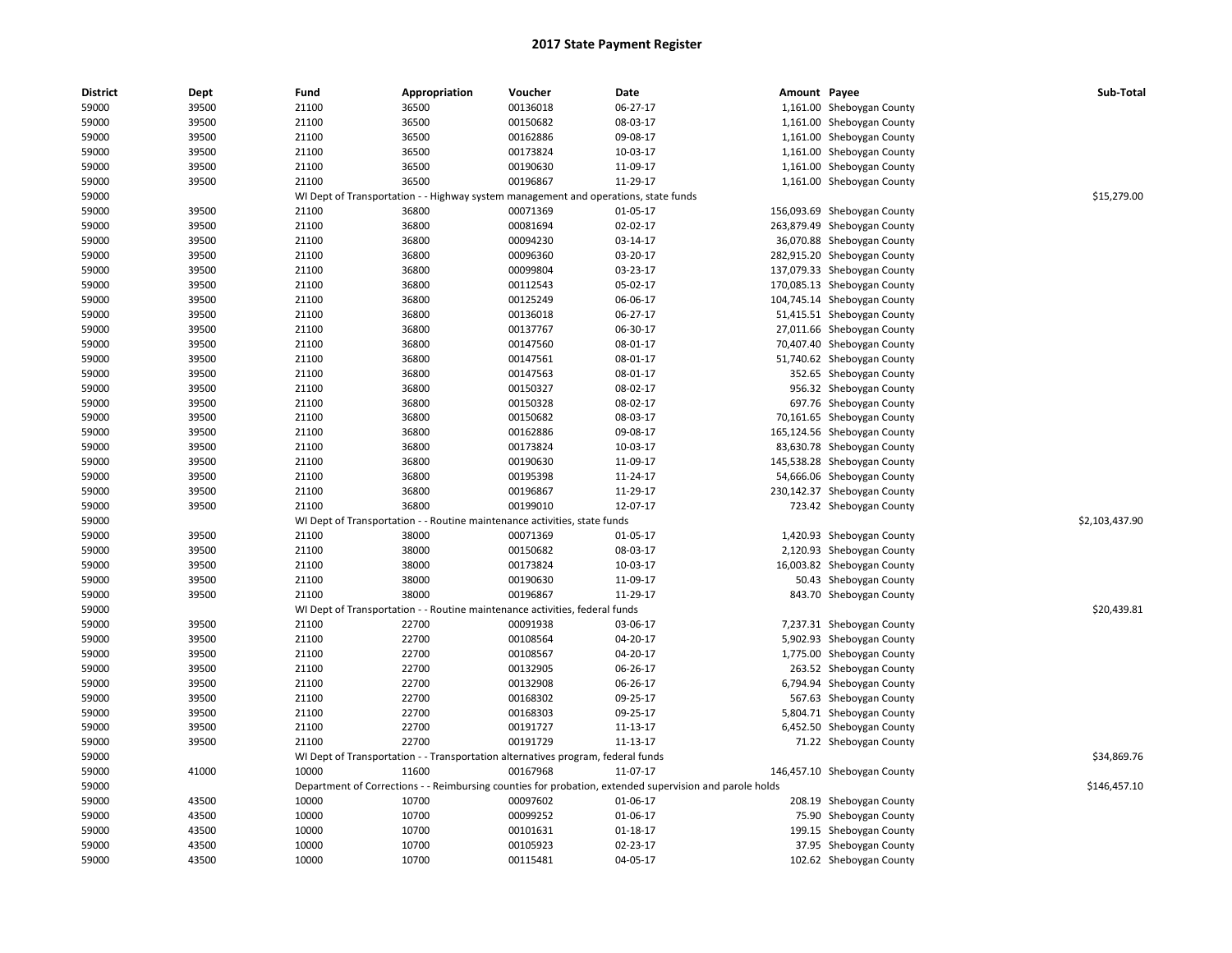| <b>District</b> | Dept  | Fund                          | Appropriation                                                                | Voucher                                | Date           | Amount Payee |                               | Sub-Total      |
|-----------------|-------|-------------------------------|------------------------------------------------------------------------------|----------------------------------------|----------------|--------------|-------------------------------|----------------|
| 59000           | 43500 | 10000                         | 10700                                                                        | 00115485                               | 04-05-17       |              | 113.85 Sheboygan County       |                |
| 59000           | 43500 | 10000                         | 10700                                                                        | 00122575                               | 05-03-17       |              | 37.95 Sheboygan County        |                |
| 59000           | 43500 | 10000                         | 10700                                                                        | 00136565                               | 07-14-17       |              | 238.54 Sheboygan County       |                |
| 59000           | 43500 | 10000                         | 10700                                                                        | 00143899                               | 08-18-17       |              | 57.34 Sheboygan County        |                |
| 59000           | 43500 | 10000                         | 10700                                                                        | 00149417                               | 09-14-17       |              | 103.68 Sheboygan County       |                |
| 59000           | 43500 | 10000                         | 10700                                                                        | 00156255                               | $10-11-17$     |              | 26.72 Sheboygan County        |                |
| 59000           |       | Department of Health Services |                                                                              | - Public health dispensaries and drugs |                |              |                               | \$1,201.89     |
| 59000           | 43500 | 10000                         | 15000                                                                        | 00103147                               | 02-01-17       |              | 2,200.00 Sheboygan County     |                |
| 59000           | 43500 | 10000                         | 15000                                                                        | 00149111                               | 08-31-17       |              | 3,000.00 Sheboygan County     |                |
| 59000           | 43500 | 10000                         | 15000                                                                        | 00174455                               | 12-27-17       |              | 1,800.00 Sheboygan County     |                |
| 59000           |       |                               | Department of Health Services - - Federal project aids                       |                                        |                |              |                               | \$7,000.00     |
| 59000           | 43500 | 10000                         | 00000                                                                        | 90708                                  | 01-02-17       |              | 243,933.00 Sheboygan County   |                |
| 59000           | 43500 | 10000                         | 00000                                                                        | 90710                                  | 02-01-17       |              | 191,709.00 Sheboygan County   |                |
| 59000           | 43500 | 10000                         | 00000                                                                        | 90711                                  | 03-01-17       |              | 89,826.00 Sheboygan County    |                |
| 59000           | 43500 | 10000                         | 00000                                                                        | 90715                                  | 05-01-17       |              | 511,581.00 Sheboygan County   |                |
| 59000           | 43500 | 10000                         | 00000                                                                        | 90716                                  | 06-01-17       |              | 253,767.00 Sheboygan County   |                |
| 59000           | 43500 | 10000                         | 00000                                                                        | 90717                                  | 06-15-17       |              | 59,692.00 Sheboygan County    |                |
| 59000           | 43500 | 10000                         | 00000                                                                        | 90800                                  | 07-01-17       |              | 363,334.00 Sheboygan County   |                |
| 59000           | 43500 | 10000                         | 00000                                                                        | 90801                                  | 08-01-17       |              | 2,330,872.00 Sheboygan County |                |
| 59000           | 43500 | 10000                         | 00000                                                                        | 90802                                  | 09-01-17       |              | 752,328.00 Sheboygan County   |                |
| 59000           | 43500 | 10000                         | 00000                                                                        | 90805                                  | 10-02-17       |              | 490,776.00 Sheboygan County   |                |
| 59000           | 43500 | 10000                         | 00000                                                                        | 90806                                  | 11-01-17       |              | 263,059.00 Sheboygan County   |                |
| 59000           | 43500 | 10000                         | 00000                                                                        | 90807                                  | 12-01-17       |              | 212,798.00 Sheboygan County   |                |
| 59000           | 43500 | 10000                         | 00000                                                                        | 90713                                  | 04-01-17       |              | 816,247.00 Sheboygan County   |                |
| 59000           | 43500 | 10000                         | 00000                                                                        | 90714                                  | 04-03-17       |              | 52,324.00 Sheboygan County    |                |
| 59000           | 43500 | 10000                         | 00000                                                                        | 90709                                  | 01-11-17       |              | 216,053.00 Sheboygan County   |                |
| 59000           | 43500 | 10000                         | 00000                                                                        | 90804                                  | 09-08-17       |              | 4,545.00 Sheboygan County     |                |
| 59000           |       |                               | Department of Health Services - - State/Federal Aids                         |                                        |                |              |                               | \$6,852,844.00 |
| 59000           | 45500 | 10000                         | 20200                                                                        | 00028649                               | 05-18-17       |              | 1,250.40 Sheboygan County     |                |
| 59000           | 45500 | 10000                         | 20200                                                                        | 00028651                               | 05-18-17       |              | 1,213.42 Sheboygan County     |                |
| 59000           | 45500 | 10000                         | 20200                                                                        | 00029632                               | 06-09-17       |              | 1,239.05 Sheboygan County     |                |
| 59000           |       |                               | Department of Justice - - Officer training reimbursement                     |                                        |                |              |                               | \$3,702.87     |
| 59000           | 45500 | 10000                         | 22100                                                                        | 00035957                               | 10-13-17       |              | 5,060.00 Sheboygan County     |                |
| 59000           |       |                               | Department of Justice - - Crime laboratories; deoxyribonucleic acid analysis |                                        |                |              |                               | \$5,060.00     |
| 59000           | 45500 | 10000                         | 22500                                                                        | 00039401                               | 12-28-17       |              | 9,861.00 Sheboygan County     |                |
| 59000           |       |                               | Department of Justice - - Drug crimes enforcement; local grants              |                                        |                |              |                               | \$9,861.00     |
| 59000           | 45500 | 10000                         | 23100                                                                        | 00022116                               | $01 - 17 - 17$ |              | 2,399.46 Sheboygan County     |                |
| 59000           | 45500 | 10000                         | 23100                                                                        | 00028649                               | 05-18-17       |              | 2,517.47 Sheboygan County     |                |
| 59000           | 45500 | 10000                         | 23100                                                                        | 00028651                               | 05-18-17       |              | 2,506.33 Sheboygan County     |                |
| 59000           | 45500 | 10000                         | 23100                                                                        | 00029632                               | 06-09-17       |              | 50.88 Sheboygan County        |                |
| 59000           | 45500 | 10000                         | 23100                                                                        | 00033855                               | 08-31-17       |              | 3,499.72 Sheboygan County     |                |
| 59000           | 45500 | 10000                         | 23100                                                                        | 00033856                               | 08-31-17       |              | 1,287.25 Sheboygan County     |                |
| 59000           | 45500 | 10000                         | 23100                                                                        | 00039134                               | 12-20-17       |              | 22,080.00 Sheboygan County    |                |
| 59000           |       |                               | Department of Justice - - Law enforcement training fund, local assistance    |                                        |                |              |                               | \$34,341.11    |
| 59000           | 45500 | 10000                         | 25100                                                                        | 00023232                               | 02-06-17       |              | 2,583.84 Sheboygan County     |                |
| 59000           | 45500 | 10000                         | 25100                                                                        | 00023945                               | 02-21-17       |              | 1,985.56 Sheboygan County     |                |
| 59000           | 45500 | 10000                         | 25100                                                                        | 00037746                               | 11-20-17       |              | 1,592.03 Sheboygan County     |                |
| 59000           | 45500 | 10000                         | 25100                                                                        | 00037815                               | 11-21-17       |              | 3,963.49 Sheboygan County     |                |
| 59000           |       |                               | Department of Justice - - Federal aid, local assistance                      |                                        |                |              |                               | \$10,124.92    |
| 59000           | 45500 | 10000                         | 28500                                                                        | 00029649                               | 06-09-17       |              | 23,487.00 Sheboygan County    |                |
| 59000           | 45500 | 10000                         | 28500                                                                        | 00032124                               | 07-28-17       |              | 23,605.00 Sheboygan County    |                |
| 59000           | 45500 | 10000                         | 28500                                                                        | 00036203                               | 10-23-17       |              | 22,482.49 Sheboygan County    |                |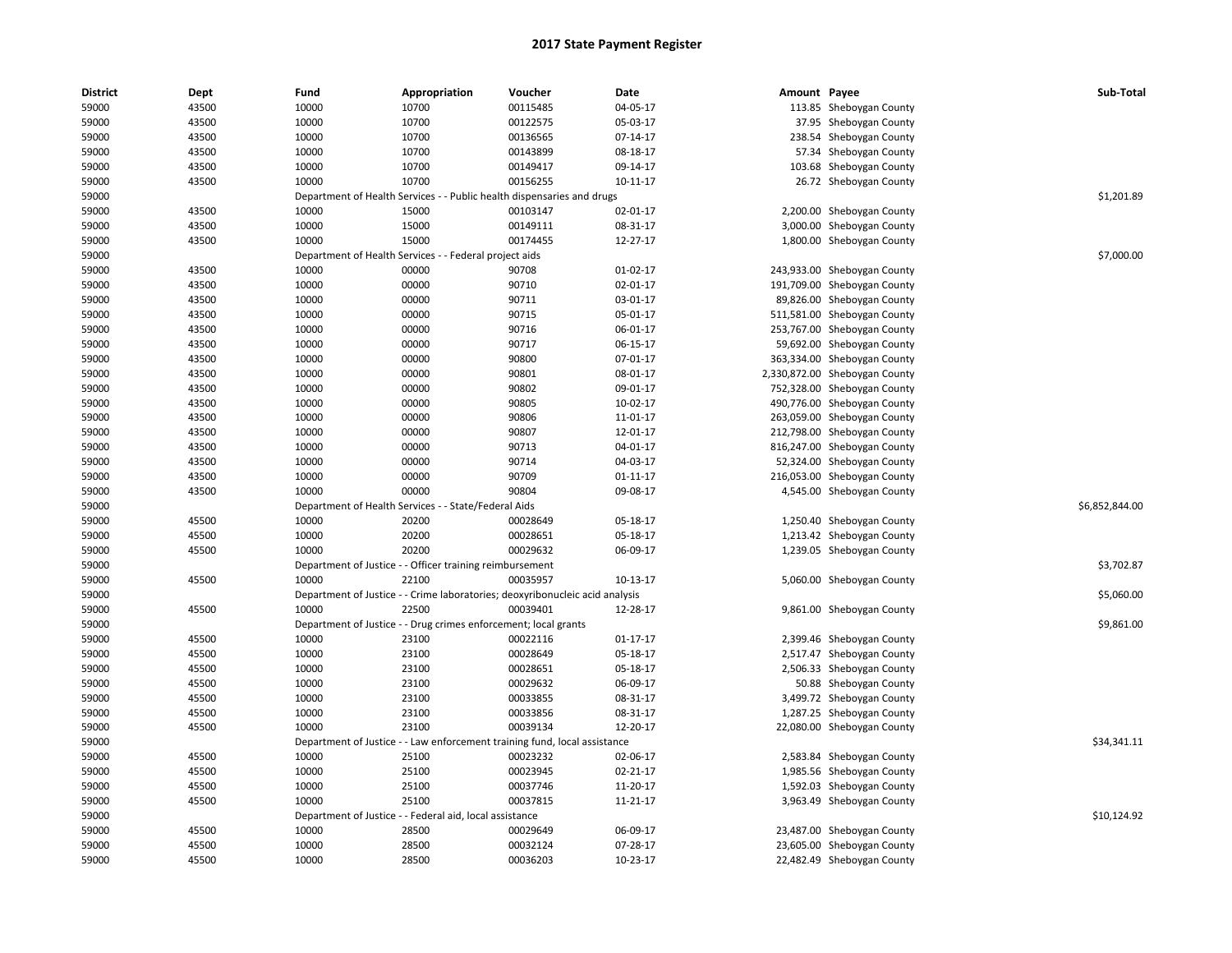| <b>District</b> | Dept  | Fund                         | Appropriation                                                        | Voucher                       | Date                                                                                           | Amount Payee |                               | Sub-Total    |
|-----------------|-------|------------------------------|----------------------------------------------------------------------|-------------------------------|------------------------------------------------------------------------------------------------|--------------|-------------------------------|--------------|
| 59000           |       |                              | Department of Justice - - Alternatives to Prosecution                |                               |                                                                                                |              |                               | \$69,574.49  |
| 59000           | 45500 | 10000                        | 53200                                                                | 00024992                      | 03-03-17                                                                                       |              | 79,759.28 Sheboygan County    |              |
| 59000           | 45500 | 10000                        | 53200                                                                | 00031737                      | 07-20-17                                                                                       |              | 83,727.11 Sheboygan County    |              |
| 59000           |       |                              |                                                                      |                               | Department of Justice - - Crime victim and witness assistance surcharge, general services      |              |                               | \$163,486.39 |
| 59000           | 45500 | 10000                        | 54200                                                                | 00039339                      | 12-20-17                                                                                       |              | 229.00 Sheboygan County       |              |
| 59000           |       |                              | Department of Justice - - Federal aid; victim assistance             |                               |                                                                                                |              |                               | \$229.00     |
| 59000           | 46500 | 10000                        | 30600                                                                | 00022112                      | 02-09-17                                                                                       |              | 4,128.61 Sheboygan County     |              |
| 59000           | 46500 | 10000                        | 30600                                                                | 00027345                      | 06-09-17                                                                                       |              | 4,128.61 Sheboygan County     |              |
| 59000           | 46500 | 10000                        | 30600                                                                | 00028021                      | 06-19-17                                                                                       |              | 4,128.61 Sheboygan County     |              |
| 59000           | 46500 | 10000                        | 30600                                                                | 00034005                      | 11-07-17                                                                                       |              | 4,128.61 Sheboygan County     |              |
| 59000           |       |                              | Department of Military Affairs - - Regional emergency response teams |                               |                                                                                                |              |                               | \$16,514.44  |
| 59000           | 46500 | 10000                        | 30800                                                                | 00021640                      | 02-06-17                                                                                       |              | 533.90 Sheboygan County       |              |
| 59000           | 46500 | 10000                        | 30800                                                                | 00035774                      | 12-19-17                                                                                       |              | 8,193.78 Sheboygan County     |              |
| 59000           |       |                              | Department of Military Affairs - - Emergency response equipment      |                               |                                                                                                |              |                               | \$8,727.68   |
| 59000           | 46500 | 10000                        | 33700                                                                | 00027714                      | 06-21-17                                                                                       |              | 16,484.63 Sheboygan County    |              |
| 59000           |       |                              |                                                                      |                               | Department of Military Affairs - - Division of emergency management; emergency planning grants |              |                               | \$16,484.63  |
| 59000           | 46500 | 10000                        | 34200                                                                | 00030755                      | 08-23-17                                                                                       |              | 26,341.59 Sheboygan County    |              |
| 59000           | 46500 | 10000                        | 34200                                                                | 00032373                      | 09-28-17                                                                                       |              | 1,205.00 Sheboygan County     |              |
| 59000           | 46500 | 10000                        | 34200                                                                | 00032374                      | 09-28-17                                                                                       |              | 2,425.00 Sheboygan County     |              |
| 59000           |       |                              | Department of Military Affairs - - Federal aid, local assistance     |                               |                                                                                                |              |                               | \$29,971.59  |
| 59000           | 48500 | 15200                        | 12700                                                                | 00031978                      | 06-29-17                                                                                       |              | 1,300.00 Sheboygan County     |              |
| 59000           |       |                              | Department of Veterans Affairs - - Grants to counties                |                               |                                                                                                |              |                               | \$1,300.00   |
| 59000           | 48500 | 58200                        | 26700                                                                | 00031978                      | 06-29-17                                                                                       |              | 5,850.00 Sheboygan County     |              |
| 59000           |       |                              | Department of Veterans Affairs - - County grants                     |                               |                                                                                                |              |                               | \$5,850.00   |
| 59000           | 48500 | 58300                        | 37000                                                                | 00031978                      | 06-29-17                                                                                       |              | 5,850.00 Sheboygan County     |              |
| 59000           |       |                              | Department of Veterans Affairs - - County grants                     |                               |                                                                                                |              |                               | \$5,850.00   |
| 59000           | 50500 | 10000                        | 15500                                                                | 00041386                      | 01-31-17                                                                                       |              | 11,226.00 Sheboygan County    |              |
| 59000           | 50500 | 10000                        | 15500                                                                | 00043764                      | 03-01-17                                                                                       |              | 11,598.00 Sheboygan County    |              |
| 59000           | 50500 | 10000                        | 15500                                                                | 00046147                      | 03-29-17                                                                                       |              | 12,099.00 Sheboygan County    |              |
| 59000           | 50500 | 10000                        | 15500                                                                | 00048904                      | 05-01-17                                                                                       |              |                               |              |
|                 |       |                              |                                                                      |                               |                                                                                                |              | 12,631.00 Sheboygan County    |              |
| 59000           | 50500 | 10000                        | 15500                                                                | 00051840                      | 05-31-17                                                                                       |              | 11,609.00 Sheboygan County    |              |
| 59000           | 50500 | 10000                        | 15500                                                                | 00054259                      | 06-29-17                                                                                       |              | 11,449.00 Sheboygan County    |              |
| 59000           | 50500 | 10000                        | 15500                                                                | 00056708                      | 07-31-17                                                                                       |              | 1,438.00 Sheboygan County     |              |
| 59000           | 50500 | 10000                        | 15500                                                                | 00066457                      | 11-29-17                                                                                       |              | 5,419.00 Sheboygan County     |              |
| 59000           | 50500 | 10000                        | 15500                                                                | 00068706                      | 12-29-17                                                                                       |              | 9,971.00 Sheboygan County     |              |
| 59000           |       | Department of Administration |                                                                      | Federal aid; local assistance |                                                                                                |              |                               | \$87.440.00  |
| 59000           | 50500 | 23500                        | 37100                                                                | 00041386                      | 01-31-17                                                                                       |              | 9,561.00 Sheboygan County     |              |
| 59000           | 50500 | 23500                        | 37100                                                                | 00043764                      | 03-01-17                                                                                       |              | 9,881.00 Sheboygan County     |              |
| 59000           | 50500 | 23500                        | 37100                                                                | 00046147                      | 03-29-17                                                                                       |              | 8,408.00 Sheboygan County     |              |
| 59000           | 50500 | 23500                        | 37100                                                                | 00048904                      | 05-01-17                                                                                       |              | 8,778.00 Sheboygan County     |              |
| 59000           | 50500 | 23500                        | 37100                                                                | 00051840                      | 05-31-17                                                                                       |              | 8,066.00 Sheboygan County     |              |
| 59000           | 50500 | 23500                        | 37100                                                                | 00054259                      | 06-29-17                                                                                       |              | 2,018.00 Sheboygan County     |              |
| 59000           | 50500 | 23500                        | 37100                                                                | 00066457                      | 11-29-17                                                                                       |              | 5,206.00 Sheboygan County     |              |
| 59000           | 50500 | 23500                        | 37100                                                                | 00068706                      | 12-29-17                                                                                       |              | 7,835.00 Sheboygan County     |              |
| 59000           |       |                              | Department of Administration - - Low-income assistance grants        |                               |                                                                                                |              |                               | \$59,753.00  |
| 59000           | 50500 | 26900                        | 16600                                                                | 00041199                      | 02-08-17                                                                                       |              | 1,000.00 Sheboygan County     |              |
| 59000           | 50500 | 26900                        | 16600                                                                | 00047679                      | 04-24-17                                                                                       |              | 25,000.00 Sheboygan County    |              |
| 59000           |       |                              | Department of Administration - - Land                                |                               |                                                                                                |              |                               | \$26,000.00  |
| 59000           | 51000 | 10000                        | 12000                                                                | 00000293                      | 01-17-17                                                                                       |              | 40,051.57 Sheboygan County    |              |
| 59000           |       |                              | Elections Commission - - Recount fees                                |                               |                                                                                                |              |                               | \$40,051.57  |
| 59000           | 83500 | 10000                        | 10500                                                                | 00021776                      | 07-24-17                                                                                       |              | 280,186.98 Sheboygan County   |              |
| 59000           | 83500 | 10000                        | 10500                                                                | 00024800                      | 11-20-17                                                                                       |              | 1,587,726.24 Sheboygan County |              |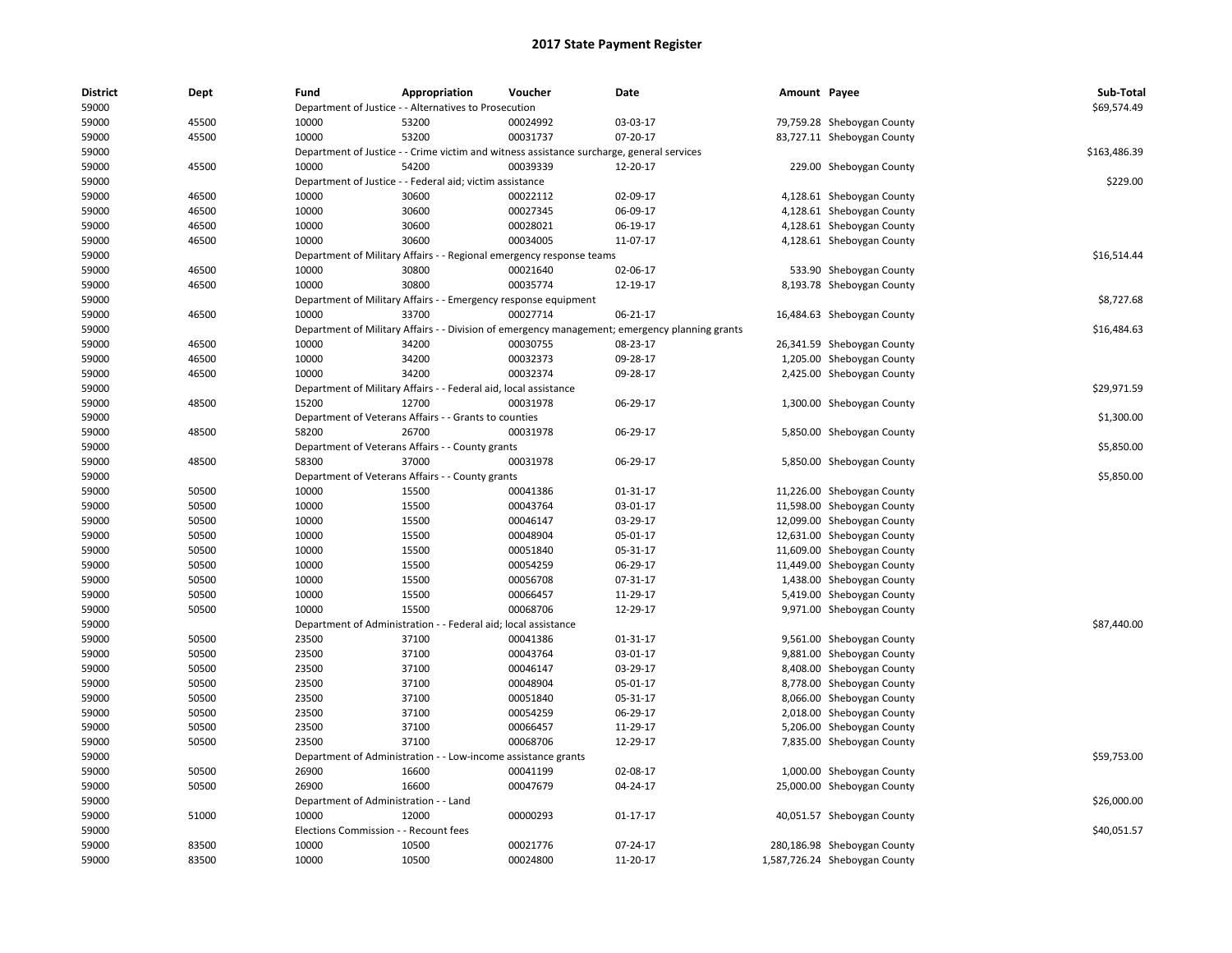| <b>District</b> | Dept  | Fund  | Appropriation                                                                    | Voucher  | Date     | Amount Payee |                                | Sub-Total       |
|-----------------|-------|-------|----------------------------------------------------------------------------------|----------|----------|--------------|--------------------------------|-----------------|
| 59000           |       |       | Shared Revenue and Tax Relief - - County and municipal aid account               |          |          |              |                                | \$1,867,913.22  |
| 59000           | 83500 | 10000 | 10900                                                                            | 00017373 | 07-24-17 |              | 426,809.00 Sheboygan County    |                 |
| 59000           |       |       | Shared Revenue and Tax Relief - - State aid; tax exempt property                 |          |          |              |                                | \$426,809.00    |
| 59000           | 83500 | 10000 | 11000                                                                            | 00021776 | 07-24-17 |              | 191,581.90 Sheboygan County    |                 |
| 59000           | 83500 | 10000 | 11000                                                                            | 00024800 | 11-20-17 |              | 1,073,930.41 Sheboygan County  |                 |
| 59000           |       |       | Shared Revenue and Tax Relief - - Public utility distribution account            |          |          |              |                                | \$1,265,512.31  |
| 59000           | 83500 | 10000 | 30200                                                                            | 00020176 | 07-24-17 |              | 2,898,326.36 Sheboygan County  |                 |
| 59000           | 83500 | 10000 | 30200                                                                            | 00022221 | 07-24-17 |              | 15,654,543.87 Sheboygan County |                 |
| 59000           |       |       | Shared Revenue and Tax Relief - - School levy tax credit and first dollar credit |          |          |              |                                | \$18,552,870.23 |
| 59000           | 83500 | 52100 | 36300                                                                            | 00016226 | 03-27-17 |              | 3,966,639.25 Sheboygan County  |                 |
| 59000           |       |       | Shared Revenue and Tax Relief - - Lottery and gaming credit                      |          |          |              |                                | \$3,966,639.25  |
| 59000 Total     |       |       |                                                                                  |          |          |              |                                | \$38,926,495.69 |
|                 |       |       |                                                                                  |          |          |              |                                |                 |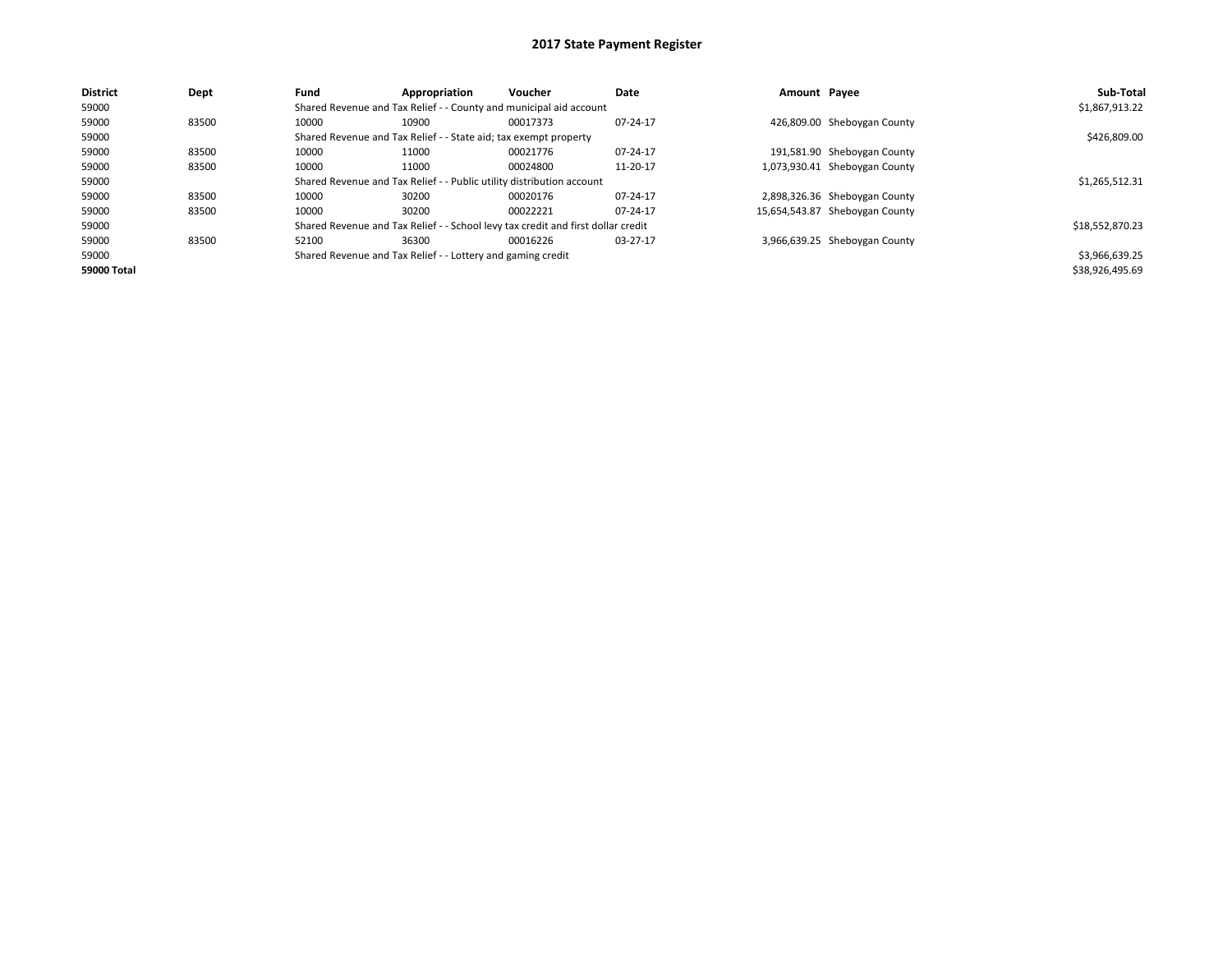| <b>District</b>    | Dept  | Fund  | Appropriation                                                                      | Voucher  | Date                                                                                                         | Amount Payee |                             | Sub-Total    |  |  |  |
|--------------------|-------|-------|------------------------------------------------------------------------------------|----------|--------------------------------------------------------------------------------------------------------------|--------------|-----------------------------|--------------|--|--|--|
| 59002              | 16500 | 10000 | 22500                                                                              | 00011926 | 06-26-17                                                                                                     |              | 5,792.74 Town Of Greenbush  |              |  |  |  |
| 59002              |       |       | Dept of Safety & Prof Services - - Fire dues distribution                          |          |                                                                                                              |              |                             | \$5,792.74   |  |  |  |
| 59002              | 37000 | 10000 | 50300                                                                              | 00125722 | 02-06-17                                                                                                     |              | 10,403.83 Town Of Greenbush |              |  |  |  |
| 59002              | 37000 | 10000 | 50300                                                                              | 00142404 | 04-21-17                                                                                                     |              | 860.29 Town Of Greenbush    |              |  |  |  |
| 59002              |       |       | Dept of Natural Resources - - Aids in lieu of taxes - general fund                 |          |                                                                                                              |              |                             | \$11,264.12  |  |  |  |
| 59002              | 37000 | 21200 | 16600                                                                              | 00158057 | 06-19-17                                                                                                     |              | 522.90 Town Of Greenbush    |              |  |  |  |
| 59002              |       |       | Dept of Natural Resources - - General program operations - state funds; forestry   |          |                                                                                                              |              |                             | \$522.90     |  |  |  |
| 59002              | 37000 | 21200 | 57100                                                                              | 00158057 | 06-19-17                                                                                                     |              | 271.49 Town Of Greenbush    |              |  |  |  |
| 59002              |       |       |                                                                                    |          | Dept of Natural Resources - - Resource aids -- county forests, forest croplands and managed forest land aids |              |                             | \$271.49     |  |  |  |
| 59002              | 37000 | 21200 | 57900                                                                              | 00142403 | $04 - 21 - 17$                                                                                               |              | 336.34 Town Of Greenbush    |              |  |  |  |
| 59002              | 37000 | 21200 | 57900                                                                              | 00142405 | $04 - 21 - 17$                                                                                               |              | 5.018.99 Town Of Greenbush  |              |  |  |  |
| 59002              |       |       | Dept of Natural Resources - - Aids in lieu of taxes - sum sufficient               |          |                                                                                                              |              |                             | \$5,355.33   |  |  |  |
| 59002              | 37000 | 21200 | 58900                                                                              | 00158057 | 06-19-17                                                                                                     |              | 2,405.36 Town Of Greenbush  |              |  |  |  |
| 59002              |       |       | Dept of Natural Resources - - Resource aids - distribution of closed acreage fees. |          |                                                                                                              |              |                             | \$2,405.36   |  |  |  |
| 59002              | 37000 | 27400 | 67000                                                                              | 00154048 | 06-01-17                                                                                                     |              | 3,125.93 Town Of Greenbush  |              |  |  |  |
| 59002              |       |       | Dept of Natural Resources - - Financial assistance for responsible units           |          |                                                                                                              |              |                             |              |  |  |  |
| 59002              | 39500 | 21100 | 19100                                                                              | 00066969 | 01-03-17                                                                                                     |              | 28,895.74 Town Of Greenbush |              |  |  |  |
| 59002              | 39500 | 21100 | 19100                                                                              | 00098092 | 04-03-17                                                                                                     |              | 28,895.74 Town Of Greenbush |              |  |  |  |
| 59002              | 39500 | 21100 | 19100                                                                              | 00135518 | 07-03-17                                                                                                     |              | 28,895.74 Town Of Greenbush |              |  |  |  |
| 59002              | 39500 | 21100 | 19100                                                                              | 00170784 | 10-02-17                                                                                                     |              | 28,895.76 Town Of Greenbush |              |  |  |  |
| 59002              |       |       | WI Dept of Transportation - - Transportation aids to municipalities, state funds   |          |                                                                                                              |              |                             | \$115,582.98 |  |  |  |
| 59002              | 39500 | 21100 | 27800                                                                              | 00072142 | $01-10-17$                                                                                                   |              | 20,436.13 Town Of Greenbush |              |  |  |  |
| 59002              |       |       | WI Dept of Transportation - - Local roads improvement program, state funds         |          |                                                                                                              |              |                             | \$20,436.13  |  |  |  |
| 59002              | 83500 | 10000 | 10500                                                                              | 00021748 | 07-24-17                                                                                                     |              | 15.322.29 Town Of Greenbush |              |  |  |  |
| 59002              | 83500 | 10000 | 10500                                                                              | 00024772 | 11-20-17                                                                                                     |              | 86,826.28 Town Of Greenbush |              |  |  |  |
| 59002              |       |       | Shared Revenue and Tax Relief - - County and municipal aid account                 |          |                                                                                                              |              |                             | \$102,148.57 |  |  |  |
| 59002              | 83500 | 10000 | 10900                                                                              | 00018787 | 07-24-17                                                                                                     |              | 18.00 Town Of Greenbush     |              |  |  |  |
| 59002              |       |       | Shared Revenue and Tax Relief - - State aid; tax exempt property                   |          |                                                                                                              |              |                             | \$18.00      |  |  |  |
| 59002              | 83500 | 10000 | 11000                                                                              | 00021748 | 07-24-17                                                                                                     |              | 30.41 Town Of Greenbush     |              |  |  |  |
| 59002              | 83500 | 10000 | 11000                                                                              | 00024772 | 11-20-17                                                                                                     |              | 180.75 Town Of Greenbush    |              |  |  |  |
| 59002              |       |       | Shared Revenue and Tax Relief - - Public utility distribution account              |          |                                                                                                              |              |                             | \$211.16     |  |  |  |
| 59002              | 83500 | 10000 | 50100                                                                              | 00015406 | 01-31-17                                                                                                     |              | 4,764.15 Town Of Greenbush  |              |  |  |  |
| 59002              |       |       | Shared Revenue and Tax Relief - - Payments for municipal services                  |          |                                                                                                              |              |                             | \$4,764.15   |  |  |  |
| 59002              | 83500 | 52100 | 36300                                                                              | 00016035 | 03-27-17                                                                                                     |              | 601.14 Town Of Greenbush    |              |  |  |  |
| 59002              |       |       | Shared Revenue and Tax Relief - - Lottery and gaming credit                        |          |                                                                                                              |              |                             | \$601.14     |  |  |  |
| <b>59002 Total</b> |       |       |                                                                                    |          |                                                                                                              |              |                             | \$272,500.00 |  |  |  |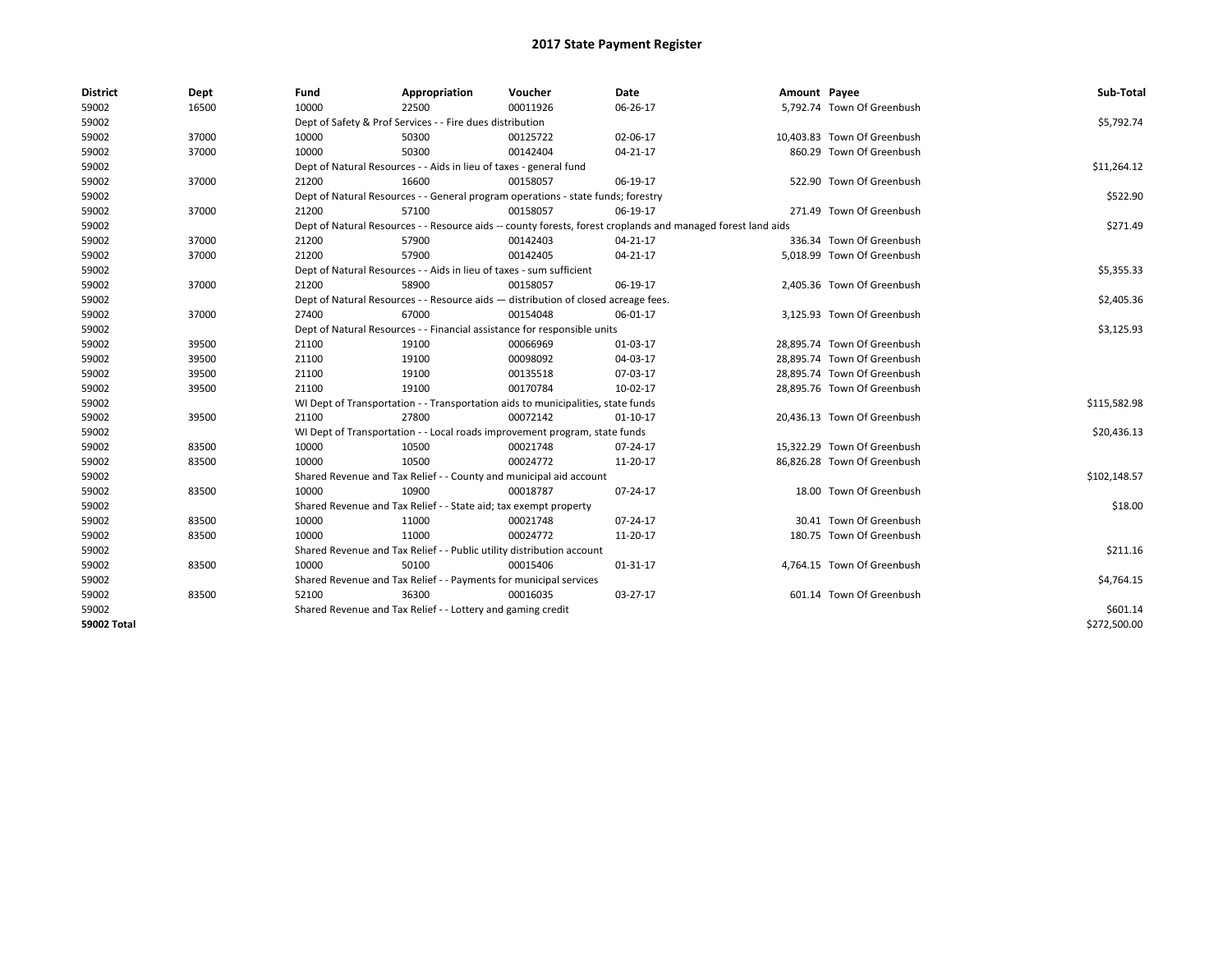| <b>District</b> | Dept  | Fund                                                                  | Appropriation                                                                      | Voucher    | Date                                                                                                         | Amount Payee |                          | Sub-Total    |
|-----------------|-------|-----------------------------------------------------------------------|------------------------------------------------------------------------------------|------------|--------------------------------------------------------------------------------------------------------------|--------------|--------------------------|--------------|
| 59004           | 16500 | 10000                                                                 | 22500                                                                              | 00011927   | 06-26-17                                                                                                     |              | 5,589.04 Town Of Herman  |              |
| 59004           |       |                                                                       | Dept of Safety & Prof Services - - Fire dues distribution                          |            |                                                                                                              |              |                          | \$5,589.04   |
| 59004           | 37000 | 21200                                                                 | 16600                                                                              | 00158058   | 06-19-17                                                                                                     |              | 274.81 Town Of Herman    |              |
| 59004           |       |                                                                       | Dept of Natural Resources - - General program operations - state funds; forestry   |            |                                                                                                              |              |                          | \$274.81     |
| 59004           | 37000 | 21200                                                                 | 57100                                                                              | 00158058   | 06-19-17                                                                                                     |              | 132.17 Town Of Herman    |              |
| 59004           |       |                                                                       |                                                                                    |            | Dept of Natural Resources - - Resource aids -- county forests, forest croplands and managed forest land aids |              |                          | \$132.17     |
| 59004           | 37000 | 21200                                                                 | 58900                                                                              | 00158058   | 06-19-17                                                                                                     |              | 1.264.11 Town Of Herman  |              |
| 59004           |       |                                                                       | Dept of Natural Resources - - Resource aids - distribution of closed acreage fees. |            |                                                                                                              |              |                          | \$1,264.11   |
| 59004           | 37000 | 27400                                                                 | 67000                                                                              | 00154919   | 06-01-17                                                                                                     |              | 2,483.31 Town Of Herman  |              |
| 59004           |       |                                                                       | Dept of Natural Resources - - Financial assistance for responsible units           |            |                                                                                                              |              |                          | \$2,483.31   |
| 59004           | 39500 | 21100                                                                 | 19100                                                                              | 00066970   | 01-03-17                                                                                                     |              | 23.104.48 Town Of Herman |              |
| 59004           | 39500 | 21100                                                                 | 19100                                                                              | 00098093   | 04-03-17                                                                                                     |              | 23,104.48 Town Of Herman |              |
| 59004           | 39500 | 21100                                                                 | 19100                                                                              | 00135519   | 07-03-17                                                                                                     |              | 23.104.48 Town Of Herman |              |
| 59004           | 39500 | 21100                                                                 | 19100                                                                              | 00170785   | 10-02-17                                                                                                     |              | 23,104.50 Town Of Herman |              |
| 59004           |       |                                                                       | WI Dept of Transportation - - Transportation aids to municipalities, state funds   |            |                                                                                                              |              |                          | \$92,417.94  |
| 59004           | 83500 | 10000                                                                 | 10500                                                                              | 00021749   | 07-24-17                                                                                                     |              | 10,798.41 Town Of Herman |              |
| 59004           | 83500 | 10000                                                                 | 10500                                                                              | 00024773   | 11-20-17                                                                                                     |              | 61,190.98 Town Of Herman |              |
| 59004           |       |                                                                       | Shared Revenue and Tax Relief - - County and municipal aid account                 |            |                                                                                                              |              |                          | \$71,989.39  |
| 59004           | 83500 | 10000                                                                 | 10900                                                                              | 00018788   | 07-24-17                                                                                                     |              | 275.00 Town Of Herman    |              |
| 59004           |       |                                                                       | Shared Revenue and Tax Relief - - State aid; tax exempt property                   |            |                                                                                                              |              |                          | \$275.00     |
| 59004           | 83500 | 10000                                                                 | 11000                                                                              | 00021749   | 07-24-17                                                                                                     |              | 546.36 Town Of Herman    |              |
| 59004           | 83500 | 10000                                                                 | 11000                                                                              | 00024773   | 11-20-17                                                                                                     |              | 3,119.16 Town Of Herman  |              |
| 59004           |       | Shared Revenue and Tax Relief - - Public utility distribution account |                                                                                    | \$3,665.52 |                                                                                                              |              |                          |              |
| 59004 Total     |       |                                                                       |                                                                                    |            |                                                                                                              |              |                          | \$178,091.29 |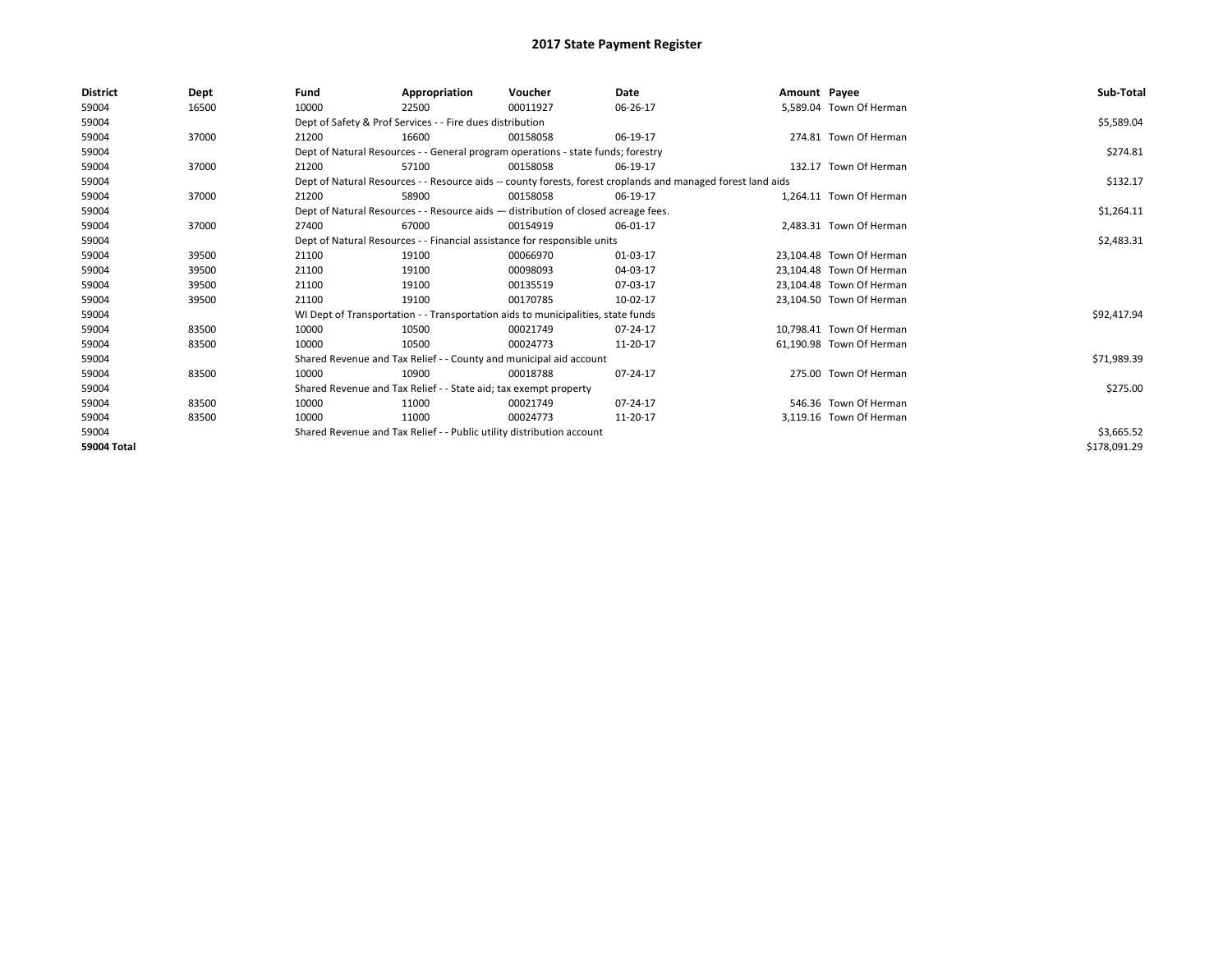| <b>District</b>    | Dept  | Fund  | Appropriation                                                                                                | Voucher  | Date     | Amount Payee |                           | Sub-Total    |  |  |  |
|--------------------|-------|-------|--------------------------------------------------------------------------------------------------------------|----------|----------|--------------|---------------------------|--------------|--|--|--|
| 59006              | 16500 | 10000 | 22500                                                                                                        | 00011928 | 06-26-17 |              | 8,472.51 Town Of Holland  |              |  |  |  |
| 59006              |       |       | Dept of Safety & Prof Services - - Fire dues distribution                                                    |          |          |              |                           | \$8,472.51   |  |  |  |
| 59006              | 37000 | 21200 | 16600                                                                                                        | 00158059 | 06-19-17 |              | 101.94 Town Of Holland    |              |  |  |  |
| 59006              |       |       | Dept of Natural Resources - - General program operations - state funds; forestry                             |          |          |              |                           | \$101.94     |  |  |  |
| 59006              | 37000 | 21200 | 57100                                                                                                        | 00158059 | 06-19-17 |              | 48.66 Town Of Holland     |              |  |  |  |
| 59006              |       |       | Dept of Natural Resources - - Resource aids -- county forests, forest croplands and managed forest land aids |          |          |              |                           | \$48.66      |  |  |  |
| 59006              | 37000 | 21200 | 57900                                                                                                        | 00142519 | 04-21-17 |              | 28.12 Town Of Holland     |              |  |  |  |
| 59006              |       |       | Dept of Natural Resources - - Aids in lieu of taxes - sum sufficient                                         |          |          |              |                           | \$28.12      |  |  |  |
| 59006              | 37000 | 21200 | 58900                                                                                                        | 00158059 | 06-19-17 |              | 468.92 Town Of Holland    |              |  |  |  |
| 59006              |       |       | Dept of Natural Resources - - Resource aids - distribution of closed acreage fees.                           |          |          |              |                           | \$468.92     |  |  |  |
| 59006              | 37000 | 27400 | 67000                                                                                                        | 00154788 | 06-01-17 |              | 2.280.46 Town Of Holland  |              |  |  |  |
| 59006              |       |       | Dept of Natural Resources - - Financial assistance for responsible units                                     |          |          |              |                           |              |  |  |  |
| 59006              | 39500 | 21100 | 19100                                                                                                        | 00066971 | 01-03-17 |              | 30,101.34 Town Of Holland |              |  |  |  |
| 59006              | 39500 | 21100 | 19100                                                                                                        | 00098094 | 04-03-17 |              | 30,101.34 Town Of Holland |              |  |  |  |
| 59006              | 39500 | 21100 | 19100                                                                                                        | 00135520 | 07-03-17 |              | 30,101.34 Town Of Holland |              |  |  |  |
| 59006              | 39500 | 21100 | 19100                                                                                                        | 00170786 | 10-02-17 |              | 30,101.34 Town Of Holland |              |  |  |  |
| 59006              |       |       | WI Dept of Transportation - - Transportation aids to municipalities, state funds                             |          |          |              |                           | \$120,405.36 |  |  |  |
| 59006              | 39500 | 21100 | 36500                                                                                                        | 00082071 | 02-02-17 |              | 500.00 Town Of Holland    |              |  |  |  |
| 59006              |       |       | WI Dept of Transportation - - Highway system management and operations, state funds                          |          |          |              |                           | \$500.00     |  |  |  |
| 59006              | 83500 | 10000 | 10500                                                                                                        | 00021750 | 07-24-17 |              | 4,895.61 Town Of Holland  |              |  |  |  |
| 59006              | 83500 | 10000 | 10500                                                                                                        | 00024774 | 11-20-17 |              | 27,741.77 Town Of Holland |              |  |  |  |
| 59006              |       |       | Shared Revenue and Tax Relief - - County and municipal aid account                                           |          |          |              |                           | \$32,637.38  |  |  |  |
| 59006              | 83500 | 10000 | 10900                                                                                                        | 00018789 | 07-24-17 |              | 106.00 Town Of Holland    |              |  |  |  |
| 59006              |       |       | Shared Revenue and Tax Relief - - State aid; tax exempt property                                             |          |          |              |                           | \$106.00     |  |  |  |
| 59006              | 83500 | 10000 | 11000                                                                                                        | 00021750 | 07-24-17 |              | 1,963.02 Town Of Holland  |              |  |  |  |
| 59006              | 83500 | 10000 | 11000                                                                                                        | 00024774 | 11-20-17 |              | 11,306.10 Town Of Holland |              |  |  |  |
| 59006              |       |       | Shared Revenue and Tax Relief - - Public utility distribution account                                        |          |          |              |                           | \$13,269.12  |  |  |  |
| <b>59006 Total</b> |       |       |                                                                                                              |          |          |              |                           | \$178.318.47 |  |  |  |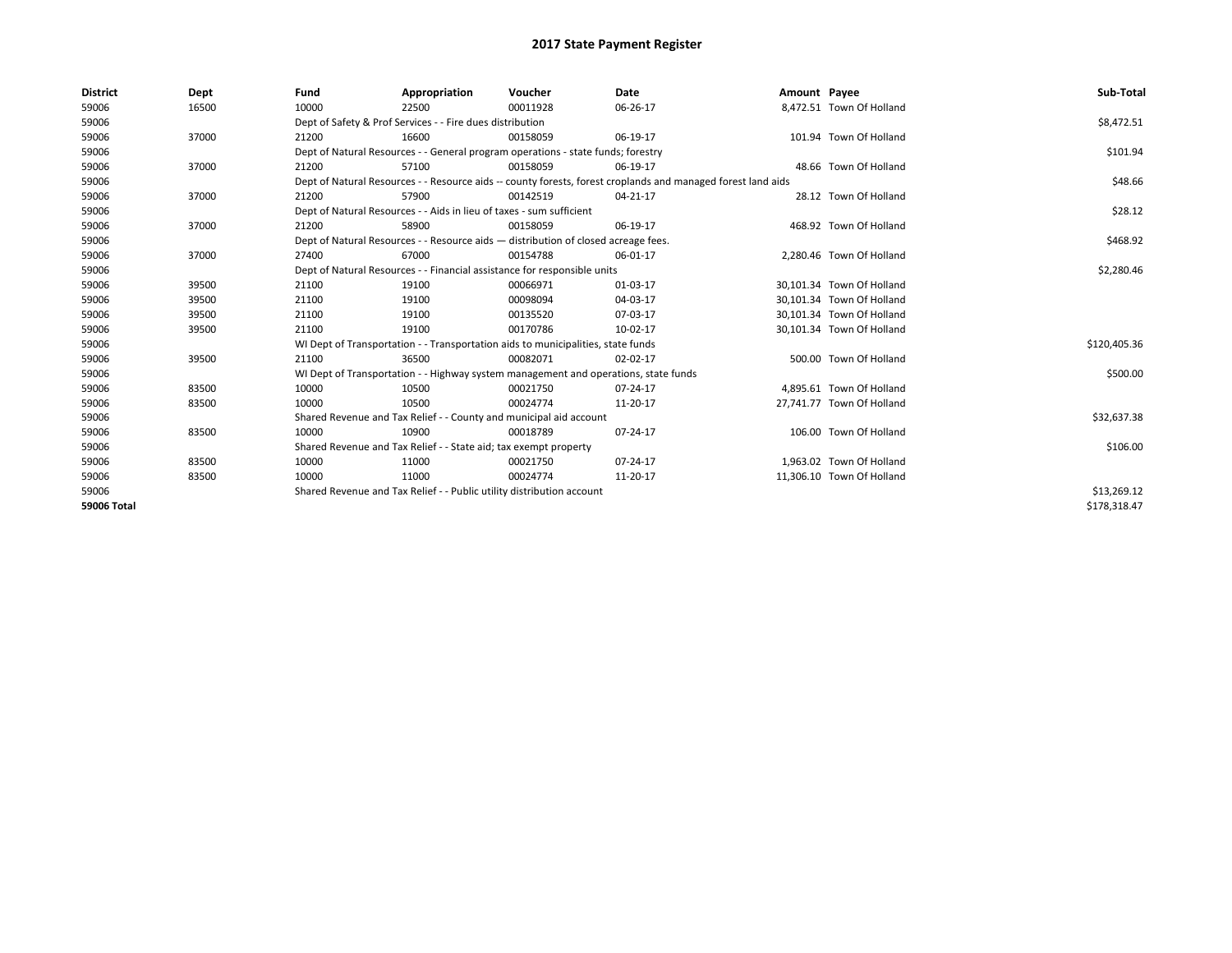| <b>District</b> | Dept  | Fund                                                                                                         | Appropriation                                                                      | Voucher    | Date     | Amount Payee |                        | Sub-Total    |
|-----------------|-------|--------------------------------------------------------------------------------------------------------------|------------------------------------------------------------------------------------|------------|----------|--------------|------------------------|--------------|
| 59008           | 16500 | 10000                                                                                                        | 22500                                                                              | 00011929   | 06-26-17 |              | 9,935.29 Town Of Lima  |              |
| 59008           |       |                                                                                                              | Dept of Safety & Prof Services - - Fire dues distribution                          |            |          |              |                        | \$9,935.29   |
| 59008           | 37000 | 21200                                                                                                        | 16600                                                                              | 00158060   | 06-19-17 |              | 89.29 Town Of Lima     |              |
| 59008           |       |                                                                                                              | Dept of Natural Resources - - General program operations - state funds; forestry   |            |          |              |                        | \$89.29      |
| 59008           | 37000 | 21200                                                                                                        | 57100                                                                              | 00158060   | 06-19-17 |              | 40.87 Town Of Lima     |              |
| 59008           |       | Dept of Natural Resources - - Resource aids -- county forests, forest croplands and managed forest land aids |                                                                                    | \$40.87    |          |              |                        |              |
| 59008           | 37000 | 21200                                                                                                        | 58900                                                                              | 00158060   | 06-19-17 |              | 410.75 Town Of Lima    |              |
| 59008           |       |                                                                                                              | Dept of Natural Resources - - Resource aids - distribution of closed acreage fees. |            |          |              |                        | \$410.75     |
| 59008           | 37000 | 27400                                                                                                        | 67000                                                                              | 00154734   | 06-01-17 |              | 4,239.22 Town Of Lima  |              |
| 59008           |       |                                                                                                              | Dept of Natural Resources - - Financial assistance for responsible units           |            |          |              |                        | \$4,239.22   |
| 59008           | 39500 | 21100                                                                                                        | 19100                                                                              | 00066972   | 01-03-17 |              | 19.608.81 Town Of Lima |              |
| 59008           | 39500 | 21100                                                                                                        | 19100                                                                              | 00098095   | 04-03-17 |              | 19,608.81 Town Of Lima |              |
| 59008           | 39500 | 21100                                                                                                        | 19100                                                                              | 00135521   | 07-03-17 |              | 19,608.81 Town Of Lima |              |
| 59008           | 39500 | 21100                                                                                                        | 19100                                                                              | 00170787   | 10-02-17 |              | 19,608.81 Town Of Lima |              |
| 59008           |       |                                                                                                              | WI Dept of Transportation - - Transportation aids to municipalities, state funds   |            |          |              |                        | \$78,435.24  |
| 59008           | 39500 | 21100                                                                                                        | 27800                                                                              | 00199060   | 12-07-17 |              | 17,303.92 Town Of Lima |              |
| 59008           |       |                                                                                                              | WI Dept of Transportation - - Local roads improvement program, state funds         |            |          |              |                        | \$17,303.92  |
| 59008           | 83500 | 10000                                                                                                        | 10500                                                                              | 00021751   | 07-24-17 |              | 7.510.55 Town Of Lima  |              |
| 59008           | 83500 | 10000                                                                                                        | 10500                                                                              | 00024775   | 11-20-17 |              | 42,559.77 Town Of Lima |              |
| 59008           |       |                                                                                                              | Shared Revenue and Tax Relief - - County and municipal aid account                 |            |          |              |                        | \$50,070.32  |
| 59008           | 83500 | 10000                                                                                                        | 10900                                                                              | 00018790   | 07-24-17 |              | 44.00 Town Of Lima     |              |
| 59008           |       |                                                                                                              | Shared Revenue and Tax Relief - - State aid; tax exempt property                   |            |          |              |                        | \$44.00      |
| 59008           | 83500 | 10000                                                                                                        | 11000                                                                              | 00021751   | 07-24-17 |              | 1.268.77 Town Of Lima  |              |
| 59008           | 83500 | 10000                                                                                                        | 11000                                                                              | 00024775   | 11-20-17 |              | 8,058.06 Town Of Lima  |              |
| 59008           |       | Shared Revenue and Tax Relief - - Public utility distribution account                                        |                                                                                    | \$9,326.83 |          |              |                        |              |
| 59008 Total     |       |                                                                                                              |                                                                                    |            |          |              |                        | \$169,895.73 |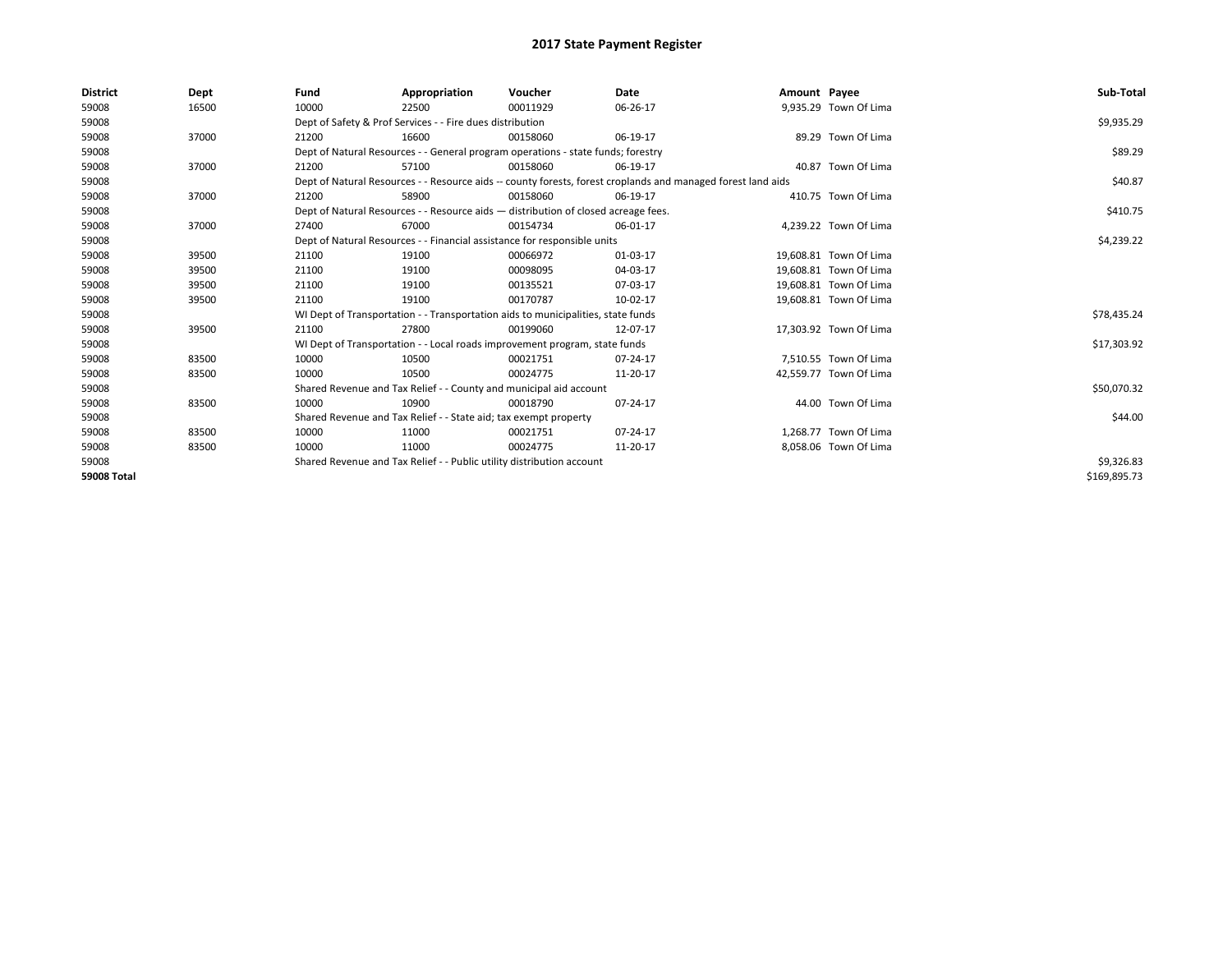| <b>District</b>    | Dept  | Fund  | Appropriation                                                                      | Voucher  | Date                                                                                                         | Amount Payee |                           | Sub-Total    |
|--------------------|-------|-------|------------------------------------------------------------------------------------|----------|--------------------------------------------------------------------------------------------------------------|--------------|---------------------------|--------------|
| 59010              | 16500 | 10000 | 22500                                                                              | 00011930 | 06-26-17                                                                                                     |              | 6,310.40 Lyndon, Town of  |              |
| 59010              |       |       | Dept of Safety & Prof Services - - Fire dues distribution                          |          |                                                                                                              |              |                           | \$6,310.40   |
| 59010              | 37000 | 10000 | 50300                                                                              | 00125994 | 02-06-17                                                                                                     |              | 37,488.94 Lyndon, Town of |              |
| 59010              | 37000 | 10000 | 50300                                                                              | 00125995 | 02-06-17                                                                                                     |              | 3,782.85 Lyndon, Town of  |              |
| 59010              | 37000 | 10000 | 50300                                                                              | 00143132 | 04-21-17                                                                                                     |              | 137.81 Lyndon, Town of    |              |
| 59010              | 37000 | 10000 | 50300                                                                              | 00143135 | 04-21-17                                                                                                     |              | 228.66 Lyndon, Town of    |              |
| 59010              |       |       | Dept of Natural Resources - - Aids in lieu of taxes - general fund                 |          |                                                                                                              |              |                           | \$41,638.26  |
| 59010              | 37000 | 21200 | 16600                                                                              | 00158061 | 06-19-17                                                                                                     |              | 311.93 Lyndon, Town of    |              |
| 59010              |       |       | Dept of Natural Resources - - General program operations - state funds; forestry   |          |                                                                                                              |              |                           | \$311.93     |
| 59010              | 37000 | 21200 | 57100                                                                              | 00158061 | 06-19-17                                                                                                     |              | 148.16 Lyndon, Town of    |              |
| 59010              |       |       |                                                                                    |          | Dept of Natural Resources - - Resource aids -- county forests, forest croplands and managed forest land aids |              |                           | \$148.16     |
| 59010              | 37000 | 21200 | 57900                                                                              | 00143133 | $04 - 21 - 17$                                                                                               |              | 303.86 Lyndon, Town of    |              |
| 59010              | 37000 | 21200 | 57900                                                                              | 00143134 | 04-21-17                                                                                                     |              | 35.20 Lyndon, Town of     |              |
| 59010              |       |       | Dept of Natural Resources - - Aids in lieu of taxes - sum sufficient               |          |                                                                                                              |              |                           | \$339.06     |
| 59010              | 37000 | 21200 | 58900                                                                              | 00158061 | 06-19-17                                                                                                     |              | 1,434.87 Lyndon, Town of  |              |
| 59010              |       |       | Dept of Natural Resources - - Resource aids - distribution of closed acreage fees. |          |                                                                                                              |              |                           | \$1,434.87   |
| 59010              | 39500 | 21100 | 19100                                                                              | 00066973 | 01-03-17                                                                                                     |              | 16,850.80 Lyndon, Town of |              |
| 59010              | 39500 | 21100 | 19100                                                                              | 00098096 | 04-03-17                                                                                                     |              | 16,850.80 Lyndon, Town of |              |
| 59010              | 39500 | 21100 | 19100                                                                              | 00135522 | 07-03-17                                                                                                     |              | 16,850.80 Lyndon, Town of |              |
| 59010              | 39500 | 21100 | 19100                                                                              | 00170788 | 10-02-17                                                                                                     |              | 16,850.82 Lyndon, Town of |              |
| 59010              |       |       | WI Dept of Transportation - - Transportation aids to municipalities, state funds   |          |                                                                                                              |              |                           | \$67,403.22  |
| 59010              | 83500 | 10000 | 10500                                                                              | 00021752 | $07 - 24 - 17$                                                                                               |              | 3,485.06 Lyndon, Town of  |              |
| 59010              | 83500 | 10000 | 10500                                                                              | 00024776 | 11-20-17                                                                                                     |              | 19,748.65 Lyndon, Town of |              |
| 59010              |       |       | Shared Revenue and Tax Relief - - County and municipal aid account                 |          |                                                                                                              |              |                           | \$23,233.71  |
| 59010              | 83500 | 10000 | 10900                                                                              | 00018791 | 07-24-17                                                                                                     |              | 276.00 Lyndon, Town of    |              |
| 59010              |       |       | Shared Revenue and Tax Relief - - State aid; tax exempt property                   |          |                                                                                                              |              |                           | \$276.00     |
| 59010              | 83500 | 10000 | 11000                                                                              | 00021752 | 07-24-17                                                                                                     |              | 224.77 Lyndon, Town of    |              |
| 59010              | 83500 | 10000 | 11000                                                                              | 00024776 | 11-20-17                                                                                                     |              | 1,368.96 Lyndon, Town of  |              |
| 59010              |       |       | Shared Revenue and Tax Relief - - Public utility distribution account              |          |                                                                                                              |              |                           | \$1,593.73   |
| 59010              | 83500 | 52100 | 36300                                                                              | 00016036 | 03-27-17                                                                                                     |              | 1,338.00 Lyndon, Town of  |              |
| 59010              |       |       | Shared Revenue and Tax Relief - - Lottery and gaming credit                        |          |                                                                                                              |              |                           | \$1,338.00   |
| <b>59010 Total</b> |       |       |                                                                                    |          |                                                                                                              |              |                           | \$144,027.34 |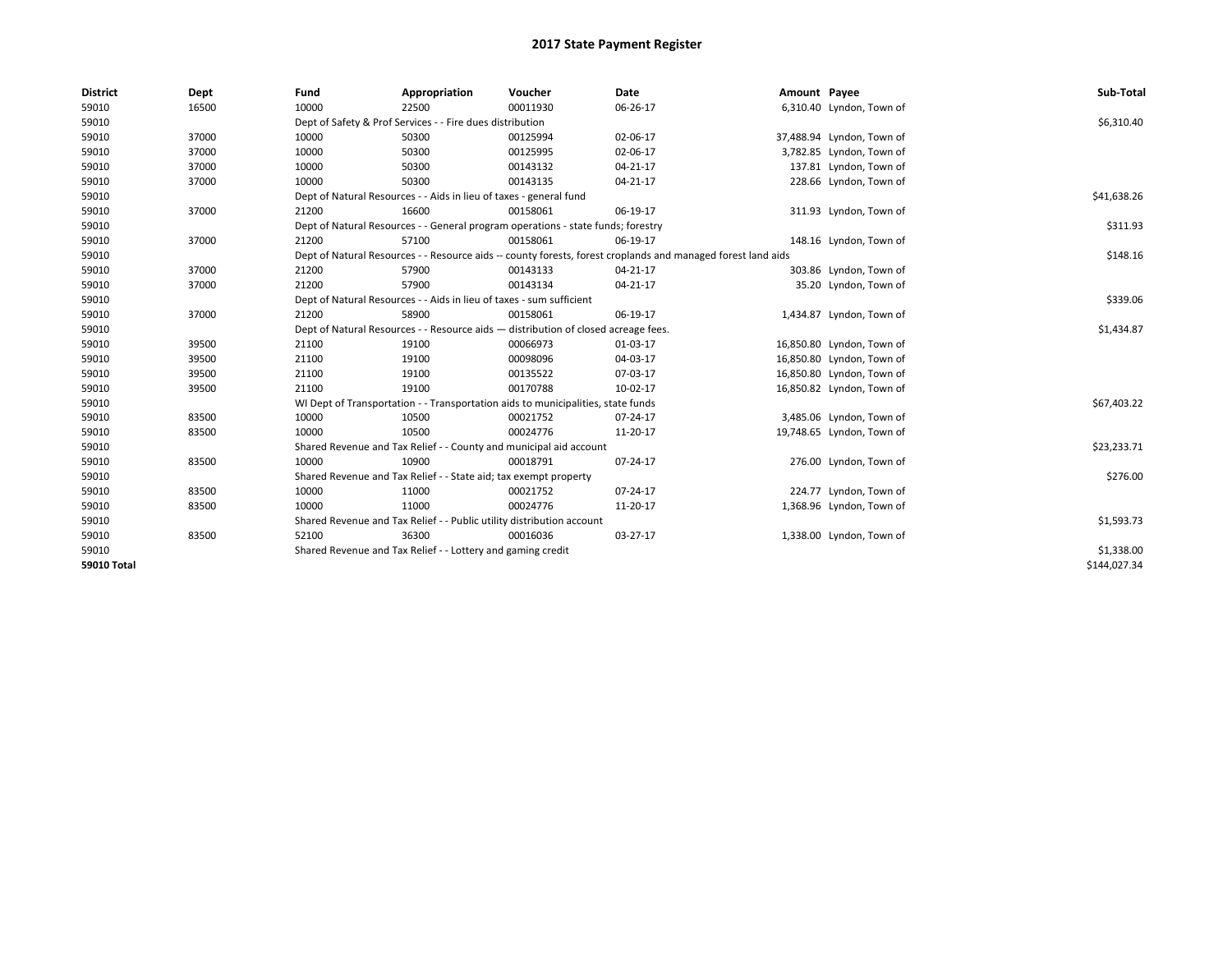| <b>District</b>    | Dept  | Fund                                                                               | Appropriation                                                                    | Voucher  | Date                                                                                                         | Amount Payee |                            | Sub-Total    |
|--------------------|-------|------------------------------------------------------------------------------------|----------------------------------------------------------------------------------|----------|--------------------------------------------------------------------------------------------------------------|--------------|----------------------------|--------------|
| 59012              | 16500 | 10000                                                                              | 22500                                                                            | 00011931 | 06-26-17                                                                                                     |              | 4,686.25 Town Of Mitchell  |              |
| 59012              |       |                                                                                    | Dept of Safety & Prof Services - - Fire dues distribution                        |          |                                                                                                              |              |                            | \$4,686.25   |
| 59012              | 37000 | 10000                                                                              | 50300                                                                            | 00126039 | 02-06-17                                                                                                     |              | 15,606.33 Town Of Mitchell |              |
| 59012              | 37000 | 10000                                                                              | 50300                                                                            | 00126040 | 02-06-17                                                                                                     |              | 73,105.17 Town Of Mitchell |              |
| 59012              |       |                                                                                    | Dept of Natural Resources - - Aids in lieu of taxes - general fund               |          |                                                                                                              |              |                            | \$88,711.50  |
| 59012              | 37000 | 21200                                                                              | 16600                                                                            | 00158062 | 06-19-17                                                                                                     |              | 110.12 Town Of Mitchell    |              |
| 59012              |       |                                                                                    | Dept of Natural Resources - - General program operations - state funds; forestry |          |                                                                                                              |              |                            | \$110.12     |
| 59012              | 37000 | 21200                                                                              | 57100                                                                            | 00158062 | 06-19-17                                                                                                     |              | 50.40 Town Of Mitchell     |              |
| 59012              |       |                                                                                    |                                                                                  |          | Dept of Natural Resources - - Resource aids -- county forests, forest croplands and managed forest land aids |              |                            | \$50.40      |
| 59012              | 37000 | 21200                                                                              | 57900                                                                            | 00143218 | 04-21-17                                                                                                     |              | 73.34 Town Of Mitchell     |              |
| 59012              | 37000 | 21200                                                                              | 57900                                                                            | 00143219 | 04-21-17                                                                                                     |              | 6,771.78 Town Of Mitchell  |              |
| 59012              |       |                                                                                    | Dept of Natural Resources - - Aids in lieu of taxes - sum sufficient             |          |                                                                                                              |              |                            | \$6,845.12   |
| 59012              | 37000 | 21200                                                                              | 58900                                                                            | 00158062 | 06-19-17                                                                                                     |              | 506.55 Town Of Mitchell    |              |
| 59012              |       | Dept of Natural Resources - - Resource aids - distribution of closed acreage fees. |                                                                                  | \$506.55 |                                                                                                              |              |                            |              |
| 59012              | 37000 | 27400                                                                              | 67000                                                                            | 00154014 | 06-01-17                                                                                                     |              | 209.98 Town Of Mitchell    |              |
| 59012              |       |                                                                                    | Dept of Natural Resources - - Financial assistance for responsible units         |          |                                                                                                              |              |                            | \$209.98     |
| 59012              | 39500 | 21100                                                                              | 19100                                                                            | 00066974 | 01-03-17                                                                                                     |              | 17,951.80 Town Of Mitchell |              |
| 59012              | 39500 | 21100                                                                              | 19100                                                                            | 00098097 | 04-03-17                                                                                                     |              | 17.951.80 Town Of Mitchell |              |
| 59012              | 39500 | 21100                                                                              | 19100                                                                            | 00135523 | 07-03-17                                                                                                     |              | 17,951.80 Town Of Mitchell |              |
| 59012              | 39500 | 21100                                                                              | 19100                                                                            | 00170789 | 10-02-17                                                                                                     |              | 17,951.82 Town Of Mitchell |              |
| 59012              |       |                                                                                    | WI Dept of Transportation - - Transportation aids to municipalities, state funds |          |                                                                                                              |              |                            | \$71,807.22  |
| 59012              | 83500 | 10000                                                                              | 10500                                                                            | 00021753 | 07-24-17                                                                                                     |              | 3,020.37 Town Of Mitchell  |              |
| 59012              | 83500 | 10000                                                                              | 10500                                                                            | 00024777 | 11-20-17                                                                                                     |              | 17,115.41 Town Of Mitchell |              |
| 59012              |       |                                                                                    | Shared Revenue and Tax Relief - - County and municipal aid account               |          |                                                                                                              |              |                            | \$20,135.78  |
| 59012              | 83500 | 10000                                                                              | 10900                                                                            | 00018792 | 07-24-17                                                                                                     |              | 17.00 Town Of Mitchell     |              |
| 59012              |       |                                                                                    | Shared Revenue and Tax Relief - - State aid; tax exempt property                 |          |                                                                                                              |              |                            | \$17.00      |
| 59012              | 83500 | 10000                                                                              | 50100                                                                            | 00015407 | 01-31-17                                                                                                     |              | 1,775.80 Town Of Mitchell  |              |
| 59012              |       |                                                                                    | Shared Revenue and Tax Relief - - Payments for municipal services                |          |                                                                                                              |              |                            | \$1,775.80   |
| <b>59012 Total</b> |       |                                                                                    |                                                                                  |          |                                                                                                              |              |                            | \$194,855.72 |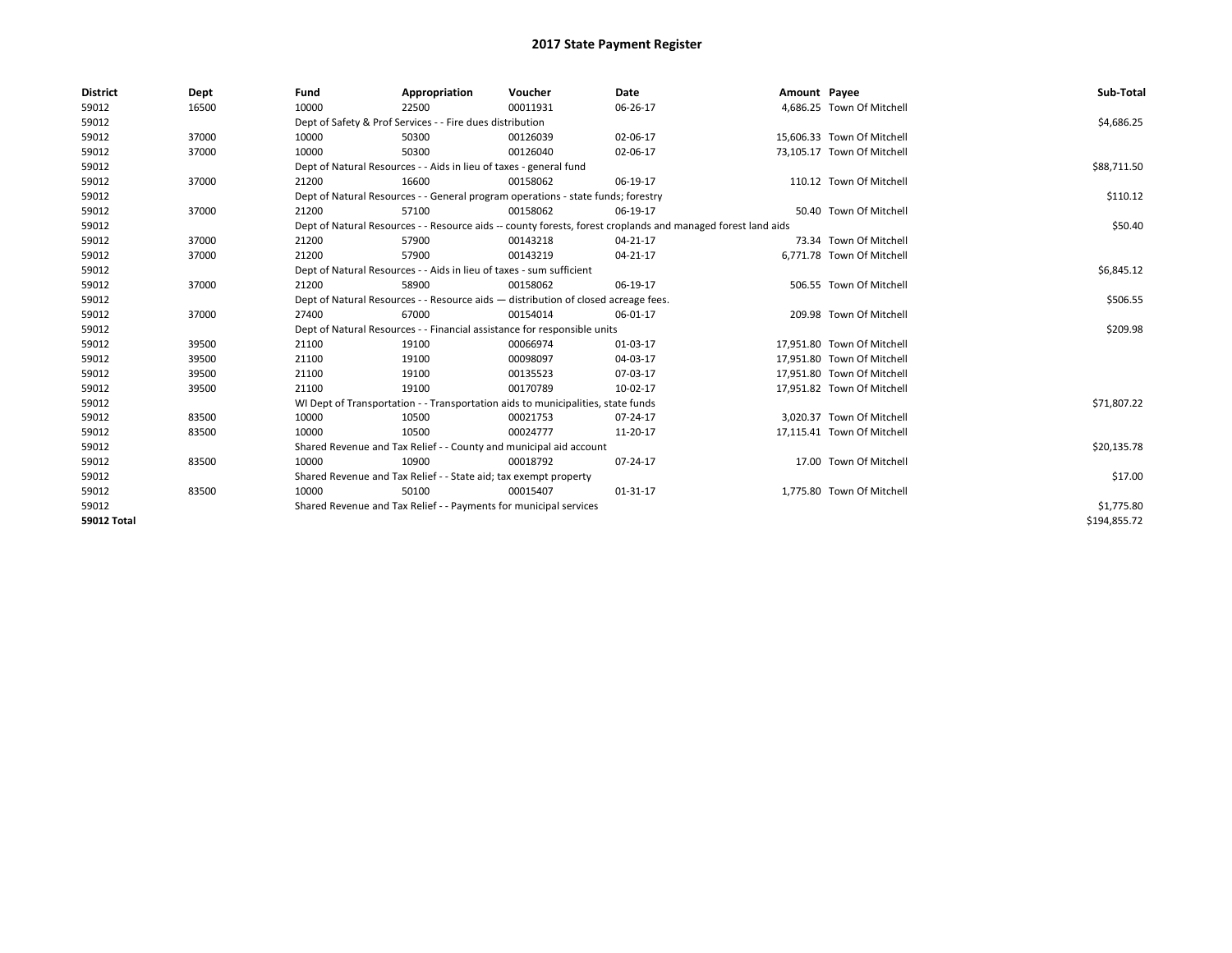| <b>District</b> | Dept  | Fund                                                                                                         | Appropriation                                                                      | Voucher    | Date     | Amount Payee |                         | Sub-Total   |
|-----------------|-------|--------------------------------------------------------------------------------------------------------------|------------------------------------------------------------------------------------|------------|----------|--------------|-------------------------|-------------|
| 59014           | 16500 | 10000                                                                                                        | 22500                                                                              | 00011932   | 06-26-17 |              | 5,194.77 Town Of Mosel  |             |
| 59014           |       |                                                                                                              | Dept of Safety & Prof Services - - Fire dues distribution                          |            |          |              |                         | \$5,194.77  |
| 59014           | 37000 | 21200                                                                                                        | 16600                                                                              | 00158063   | 06-19-17 |              | 56.81 Town Of Mosel     |             |
| 59014           |       |                                                                                                              | Dept of Natural Resources - - General program operations - state funds; forestry   |            |          |              |                         | \$56.81     |
| 59014           | 37000 | 21200                                                                                                        | 57100                                                                              | 00158063   | 06-19-17 |              | 46.89 Town Of Mosel     |             |
| 59014           |       | Dept of Natural Resources - - Resource aids -- county forests, forest croplands and managed forest land aids |                                                                                    | \$46.89    |          |              |                         |             |
| 59014           | 37000 | 21200                                                                                                        | 58900                                                                              | 00158063   | 06-19-17 |              | 261.32 Town Of Mosel    |             |
| 59014           |       |                                                                                                              | Dept of Natural Resources - - Resource aids - distribution of closed acreage fees. |            |          |              |                         | \$261.32    |
| 59014           | 37000 | 27400                                                                                                        | 67000                                                                              | 00154480   | 06-01-17 |              | 1,067.33 Town Of Mosel  |             |
| 59014           |       | Dept of Natural Resources - - Financial assistance for responsible units                                     |                                                                                    | \$1,067.33 |          |              |                         |             |
| 59014           | 39500 | 21100                                                                                                        | 19100                                                                              | 00066975   | 01-03-17 |              | 15,496.57 Town Of Mosel |             |
| 59014           | 39500 | 21100                                                                                                        | 19100                                                                              | 00098098   | 04-03-17 |              | 15,496.57 Town Of Mosel |             |
| 59014           | 39500 | 21100                                                                                                        | 19100                                                                              | 00135524   | 07-03-17 |              | 15,496.57 Town Of Mosel |             |
| 59014           | 39500 | 21100                                                                                                        | 19100                                                                              | 00170790   | 10-02-17 |              | 15,496.59 Town Of Mosel |             |
| 59014           |       |                                                                                                              | WI Dept of Transportation - - Transportation aids to municipalities, state funds   |            |          |              |                         | \$61,986.30 |
| 59014           | 83500 | 10000                                                                                                        | 10500                                                                              | 00021754   | 07-24-17 |              | 1.955.94 Town Of Mosel  |             |
| 59014           | 83500 | 10000                                                                                                        | 10500                                                                              | 00024778   | 11-20-17 |              | 11,083.66 Town Of Mosel |             |
| 59014           |       |                                                                                                              | Shared Revenue and Tax Relief - - County and municipal aid account                 |            |          |              |                         | \$13,039.60 |
| 59014           | 83500 | 10000                                                                                                        | 10900                                                                              | 00018793   | 07-24-17 |              | 3,165.00 Town Of Mosel  |             |
| 59014           |       |                                                                                                              | Shared Revenue and Tax Relief - - State aid; tax exempt property                   |            |          |              |                         | \$3,165.00  |
| 59014 Total     |       |                                                                                                              |                                                                                    |            |          |              |                         | \$84,818.02 |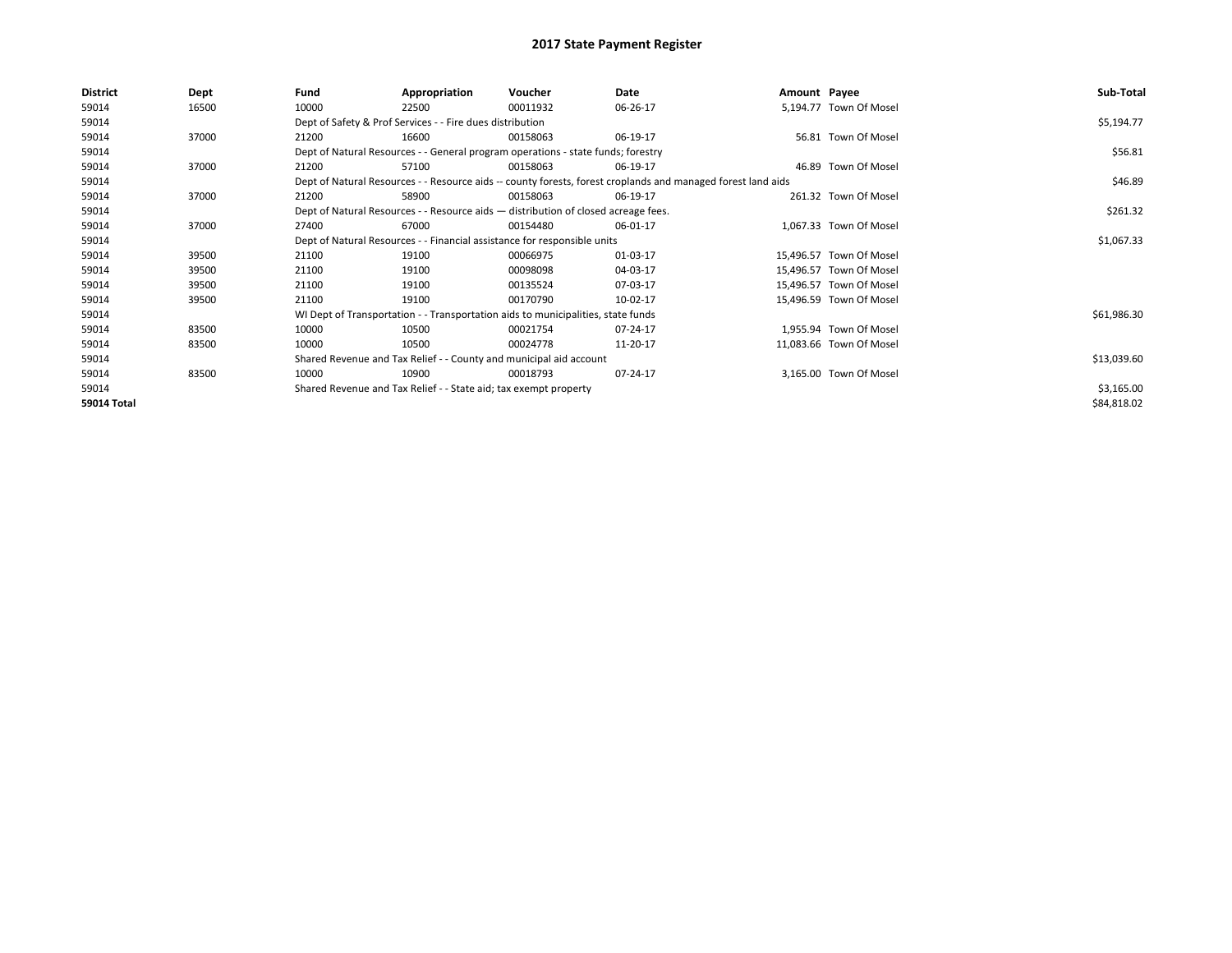| <b>District</b>    | Dept  | Fund  | Appropriation                                                                      | Voucher  | Date                                                                                                         | Amount Payee |                            | Sub-Total    |
|--------------------|-------|-------|------------------------------------------------------------------------------------|----------|--------------------------------------------------------------------------------------------------------------|--------------|----------------------------|--------------|
| 59016              | 16500 | 10000 | 22500                                                                              | 00011933 | 06-26-17                                                                                                     |              | 13,830.69 Town Of Plymouth |              |
| 59016              |       |       | Dept of Safety & Prof Services - - Fire dues distribution                          |          |                                                                                                              |              |                            | \$13,830.69  |
| 59016              | 37000 | 10000 | 50300                                                                              | 00125887 | 02-06-17                                                                                                     |              | 26,814.10 Town Of Plymouth |              |
| 59016              | 37000 | 10000 | 50300                                                                              | 00142851 | 04-21-17                                                                                                     |              | 197.55 Town Of Plymouth    |              |
| 59016              |       |       | Dept of Natural Resources - - Aids in lieu of taxes - general fund                 |          |                                                                                                              |              |                            | \$27,011.65  |
| 59016              | 37000 | 21200 | 16600                                                                              | 00158064 | 06-19-17                                                                                                     |              | 76.02 Town Of Plymouth     |              |
| 59016              |       |       | Dept of Natural Resources - - General program operations - state funds; forestry   |          |                                                                                                              |              |                            | \$76.02      |
| 59016              | 37000 | 21200 | 57100                                                                              | 00158064 | 06-19-17                                                                                                     |              | 36.79 Town Of Plymouth     |              |
| 59016              |       |       |                                                                                    |          | Dept of Natural Resources - - Resource aids -- county forests, forest croplands and managed forest land aids |              |                            | \$36.79      |
| 59016              | 37000 | 21200 | 57900                                                                              | 00142852 | 04-21-17                                                                                                     |              | 320.63 Town Of Plymouth    |              |
| 59016              | 37000 | 21200 | 57900                                                                              | 00142853 | 04-21-17                                                                                                     |              | 25.68 Town Of Plymouth     |              |
| 59016              |       |       | Dept of Natural Resources - - Aids in lieu of taxes - sum sufficient               |          |                                                                                                              |              |                            | \$346.31     |
| 59016              | 37000 | 21200 | 58900                                                                              | 00158064 | 06-19-17                                                                                                     |              | 349.68 Town Of Plymouth    |              |
| 59016              |       |       | Dept of Natural Resources - - Resource aids - distribution of closed acreage fees. |          |                                                                                                              |              |                            | \$349.68     |
| 59016              | 39500 | 21100 | 19100                                                                              | 00066976 | 01-03-17                                                                                                     |              | 22,724.64 Town Of Plymouth |              |
| 59016              | 39500 | 21100 | 19100                                                                              | 00098099 | 04-03-17                                                                                                     |              | 22,724.64 Town Of Plymouth |              |
| 59016              | 39500 | 21100 | 19100                                                                              | 00135525 | 07-03-17                                                                                                     |              | 22,724.64 Town Of Plymouth |              |
| 59016              | 39500 | 21100 | 19100                                                                              | 00170791 | 10-02-17                                                                                                     |              | 22,724.64 Town Of Plymouth |              |
| 59016              |       |       | WI Dept of Transportation - - Transportation aids to municipalities, state funds   |          |                                                                                                              |              |                            | \$90,898.56  |
| 59016              | 83500 | 10000 | 10500                                                                              | 00021755 | 07-24-17                                                                                                     |              | 5,771.21 Town Of Plymouth  |              |
| 59016              | 83500 | 10000 | 10500                                                                              | 00024779 | 11-20-17                                                                                                     |              | 32,703.50 Town Of Plymouth |              |
| 59016              |       |       | Shared Revenue and Tax Relief - - County and municipal aid account                 |          |                                                                                                              |              |                            | \$38,474.71  |
| 59016              | 83500 | 10000 | 10900                                                                              | 00018794 | 07-24-17                                                                                                     |              | 589.00 Town Of Plymouth    |              |
| 59016              |       |       | Shared Revenue and Tax Relief - - State aid; tax exempt property                   |          |                                                                                                              |              |                            | \$589.00     |
| 59016              | 83500 | 10000 | 11000                                                                              | 00021755 | 07-24-17                                                                                                     |              | 2,605.00 Town Of Plymouth  |              |
| 59016              | 83500 | 10000 | 11000                                                                              | 00024779 | 11-20-17                                                                                                     |              | 14,929.89 Town Of Plymouth |              |
| 59016              |       |       | Shared Revenue and Tax Relief - - Public utility distribution account              |          |                                                                                                              |              |                            | \$17,534.89  |
| <b>59016 Total</b> |       |       |                                                                                    |          |                                                                                                              |              |                            | \$189,148.30 |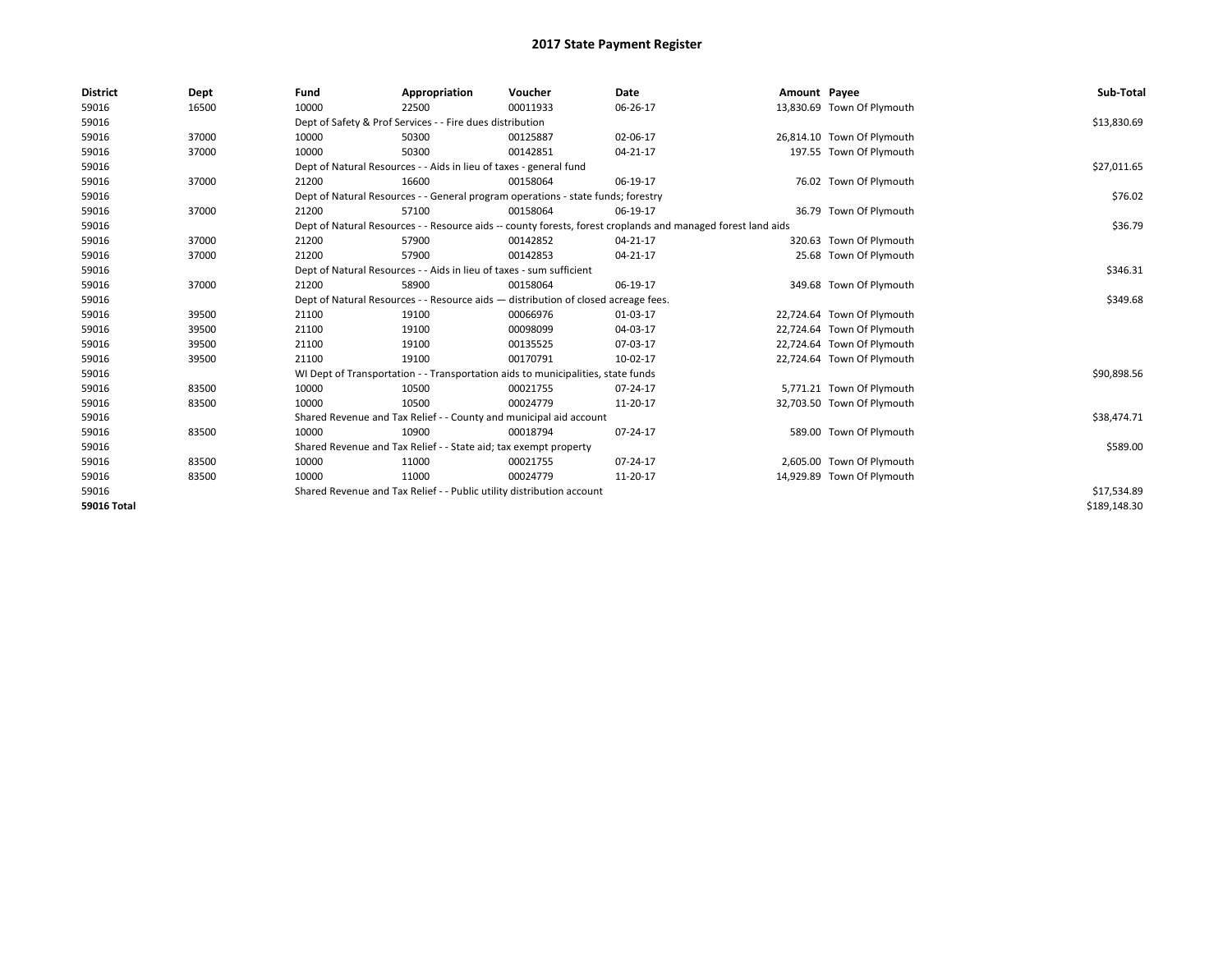| <b>District</b>    | Dept  | Fund  | Appropriation                                                                      | Voucher  | Date                                                                                                         | Amount Payee |                         | Sub-Total    |
|--------------------|-------|-------|------------------------------------------------------------------------------------|----------|--------------------------------------------------------------------------------------------------------------|--------------|-------------------------|--------------|
| 59018              | 16500 | 10000 | 22500                                                                              | 00011934 | 06-26-17                                                                                                     |              | 10,991.10 Town Of Rhine |              |
| 59018              |       |       | Dept of Safety & Prof Services - - Fire dues distribution                          |          |                                                                                                              |              |                         | \$10,991.10  |
| 59018              | 37000 | 10000 | 50300                                                                              | 00126031 | 02-06-17                                                                                                     |              | 5,861.24 Town Of Rhine  |              |
| 59018              | 37000 | 10000 | 50300                                                                              | 00126032 | 02-06-17                                                                                                     |              | 2,704.97 Town Of Rhine  |              |
| 59018              | 37000 | 10000 | 50300                                                                              | 00126033 | 02-06-17                                                                                                     |              | 1,007.92 Town Of Rhine  |              |
| 59018              | 37000 | 10000 | 50300                                                                              | 00143208 | 04-21-17                                                                                                     |              | 163.95 Town Of Rhine    |              |
| 59018              | 37000 | 10000 | 50300                                                                              | 00143210 | 04-21-17                                                                                                     |              | 157.31 Town Of Rhine    |              |
| 59018              |       |       | Dept of Natural Resources - - Aids in lieu of taxes - general fund                 |          |                                                                                                              |              |                         | \$9,895.39   |
| 59018              | 37000 | 21200 | 16600                                                                              | 00158065 | 06-19-17                                                                                                     |              | 414.29 Town Of Rhine    |              |
| 59018              |       |       | Dept of Natural Resources - - General program operations - state funds; forestry   |          |                                                                                                              |              |                         | \$414.29     |
| 59018              | 37000 | 21200 | 57100                                                                              | 00158065 | 06-19-17                                                                                                     |              | 211.98 Town Of Rhine    |              |
| 59018              |       |       |                                                                                    |          | Dept of Natural Resources - - Resource aids -- county forests, forest croplands and managed forest land aids |              |                         | \$211.98     |
| 59018              | 37000 | 21200 | 57900                                                                              | 00143207 | 04-21-17                                                                                                     |              | 157.22 Town Of Rhine    |              |
| 59018              | 37000 | 21200 | 57900                                                                              | 00143209 | 04-21-17                                                                                                     |              | 16.40 Town Of Rhine     |              |
| 59018              |       |       | Dept of Natural Resources - - Aids in lieu of taxes - sum sufficient               |          |                                                                                                              |              |                         | \$173.62     |
| 59018              | 37000 | 21200 | 58900                                                                              | 00158065 | 06-19-17                                                                                                     |              | 1,905.72 Town Of Rhine  |              |
| 59018              |       |       | Dept of Natural Resources - - Resource aids - distribution of closed acreage fees. |          |                                                                                                              |              |                         | \$1,905.72   |
| 59018              | 37000 | 27400 | 67000                                                                              | 00154698 | 06-01-17                                                                                                     |              | 1,358.14 Town Of Rhine  |              |
| 59018              |       |       | Dept of Natural Resources - - Financial assistance for responsible units           |          |                                                                                                              |              |                         | \$1,358.14   |
| 59018              | 39500 | 21100 | 19100                                                                              | 00066977 | 01-03-17                                                                                                     |              | 24,497.25 Town Of Rhine |              |
| 59018              | 39500 | 21100 | 19100                                                                              | 00098100 | 04-03-17                                                                                                     |              | 24,497.25 Town Of Rhine |              |
| 59018              | 39500 | 21100 | 19100                                                                              | 00135526 | 07-03-17                                                                                                     |              | 24,497.25 Town Of Rhine |              |
| 59018              | 39500 | 21100 | 19100                                                                              | 00170792 | 10-02-17                                                                                                     |              | 24,497.25 Town Of Rhine |              |
| 59018              |       |       | WI Dept of Transportation - - Transportation aids to municipalities, state funds   |          |                                                                                                              |              |                         | \$97,989.00  |
| 59018              | 83500 | 10000 | 10500                                                                              | 00021756 | 07-24-17                                                                                                     |              | 4,738.26 Town Of Rhine  |              |
| 59018              | 83500 | 10000 | 10500                                                                              | 00024780 | 11-20-17                                                                                                     |              | 26,850.12 Town Of Rhine |              |
| 59018              |       |       | Shared Revenue and Tax Relief - - County and municipal aid account                 |          |                                                                                                              |              |                         | \$31,588.38  |
| 59018              | 83500 | 10000 | 10900                                                                              | 00018795 | 07-24-17                                                                                                     |              | 127.00 Town Of Rhine    |              |
| 59018              |       |       | Shared Revenue and Tax Relief - - State aid; tax exempt property                   |          |                                                                                                              |              |                         | \$127.00     |
| 59018              | 83500 | 10000 | 11000                                                                              | 00021756 | 07-24-17                                                                                                     |              | 1,721.82 Town Of Rhine  |              |
| 59018              | 83500 | 10000 | 11000                                                                              | 00024780 | 11-20-17                                                                                                     |              | 10,042.87 Town Of Rhine |              |
| 59018              |       |       | Shared Revenue and Tax Relief - - Public utility distribution account              |          |                                                                                                              |              |                         | \$11,764.69  |
| <b>59018 Total</b> |       |       |                                                                                    |          |                                                                                                              |              |                         | \$166,419.31 |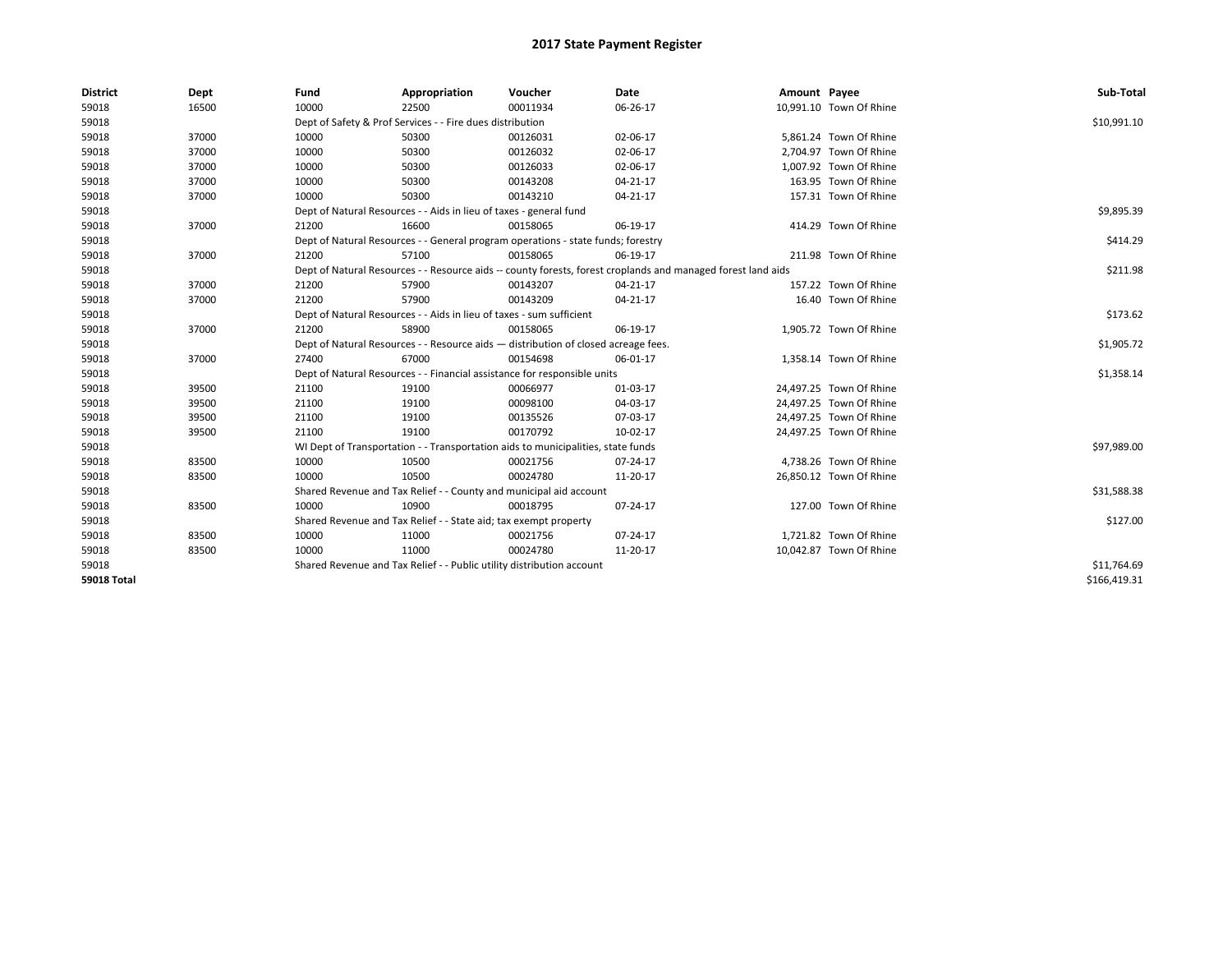| <b>District</b>    | Dept  | Fund  | Appropriation                                                                      | Voucher  | Date                                                                                                         | Amount Payee |                           | Sub-Total   |
|--------------------|-------|-------|------------------------------------------------------------------------------------|----------|--------------------------------------------------------------------------------------------------------------|--------------|---------------------------|-------------|
| 59020              | 16500 | 10000 | 22500                                                                              | 00011935 | 06-26-17                                                                                                     |              | 1,545.64 Town Of Russell  |             |
| 59020              |       |       | Dept of Safety & Prof Services - - Fire dues distribution                          |          |                                                                                                              |              |                           | \$1,545.64  |
| 59020              | 37000 | 10000 | 50300                                                                              | 00125899 | 02-06-17                                                                                                     |              | 417.74 Town Of Russell    |             |
| 59020              | 37000 | 10000 | 50300                                                                              | 00142874 | 04-21-17                                                                                                     |              | 64.06 Town Of Russell     |             |
| 59020              |       |       | Dept of Natural Resources - - Aids in lieu of taxes - general fund                 |          |                                                                                                              |              |                           | \$481.80    |
| 59020              | 37000 | 21200 | 16600                                                                              | 00158066 | 06-19-17                                                                                                     |              | 586.06 Town Of Russell    |             |
| 59020              |       |       | Dept of Natural Resources - - General program operations - state funds; forestry   |          |                                                                                                              |              |                           | \$586.06    |
| 59020              | 37000 | 21200 | 57100                                                                              | 00158066 | 06-19-17                                                                                                     |              | 285.63 Town Of Russell    |             |
| 59020              |       |       |                                                                                    |          | Dept of Natural Resources - - Resource aids -- county forests, forest croplands and managed forest land aids |              |                           | \$285.63    |
| 59020              | 37000 | 21200 | 57900                                                                              | 00142875 | 04-21-17                                                                                                     |              | 6.41 Town Of Russell      |             |
| 59020              |       |       | Dept of Natural Resources - - Aids in lieu of taxes - sum sufficient               |          |                                                                                                              |              |                           | \$6.41      |
| 59020              | 37000 | 21200 | 58900                                                                              | 00158066 | 06-19-17                                                                                                     |              | 2,695.86 Town Of Russell  |             |
| 59020              |       |       | Dept of Natural Resources - - Resource aids - distribution of closed acreage fees. |          |                                                                                                              |              |                           | \$2,695.86  |
| 59020              | 37000 | 27400 | 67000                                                                              | 00154053 | 06-01-17                                                                                                     |              | 832.00 Town Of Russell    |             |
| 59020              |       |       | Dept of Natural Resources - - Financial assistance for responsible units           |          |                                                                                                              |              |                           | \$832.00    |
| 59020              | 39500 | 21100 | 19100                                                                              | 00066978 | 01-03-17                                                                                                     |              | 11,048.53 Town Of Russell |             |
| 59020              | 39500 | 21100 | 19100                                                                              | 00098101 | 04-03-17                                                                                                     |              | 11,048.53 Town Of Russell |             |
| 59020              | 39500 | 21100 | 19100                                                                              | 00135527 | 07-03-17                                                                                                     |              | 11,048.53 Town Of Russell |             |
| 59020              | 39500 | 21100 | 19100                                                                              | 00170793 | 10-02-17                                                                                                     |              | 11,048.55 Town Of Russell |             |
| 59020              |       |       | WI Dept of Transportation - - Transportation aids to municipalities, state funds   |          |                                                                                                              |              |                           | \$44,194.14 |
| 59020              | 83500 | 10000 | 10500                                                                              | 00021757 | 07-24-17                                                                                                     |              | 3,354.74 Town Of Russell  |             |
| 59020              | 83500 | 10000 | 10500                                                                              | 00024781 | 11-20-17                                                                                                     |              | 19,010.22 Town Of Russell |             |
| 59020              |       |       | Shared Revenue and Tax Relief - - County and municipal aid account                 |          |                                                                                                              |              |                           | \$22,364.96 |
| 59020              | 83500 | 10000 | 10900                                                                              | 00018796 | 07-24-17                                                                                                     |              | 3.00 Town Of Russell      |             |
| 59020              |       |       | Shared Revenue and Tax Relief - - State aid; tax exempt property                   |          |                                                                                                              |              |                           | \$3.00      |
| <b>59020 Total</b> |       |       |                                                                                    |          |                                                                                                              |              |                           | \$72,995.50 |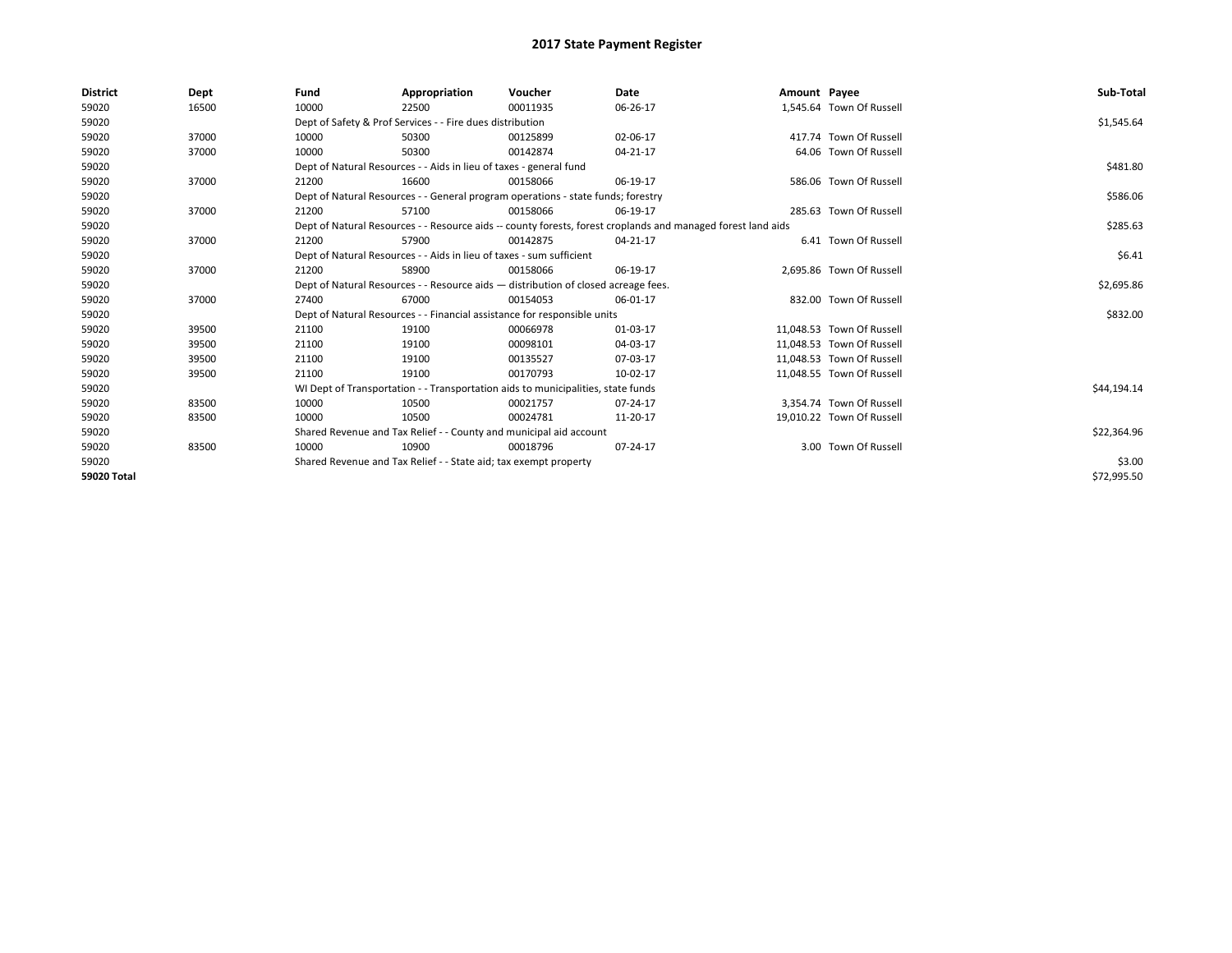| <b>District</b>    | Dept  | Fund  | Appropriation                                                                      | Voucher  | Date                                                                                                         | Amount Payee |                         | Sub-Total    |
|--------------------|-------|-------|------------------------------------------------------------------------------------|----------|--------------------------------------------------------------------------------------------------------------|--------------|-------------------------|--------------|
| 59022              | 16500 | 10000 | 22500                                                                              | 00011936 | 06-27-17                                                                                                     |              | 5,577.84 Town Of Scott  |              |
| 59022              |       |       | Dept of Safety & Prof Services - - Fire dues distribution                          |          |                                                                                                              |              |                         | \$5,577.84   |
| 59022              | 37000 | 10000 | 50300                                                                              | 00125929 | 02-06-17                                                                                                     |              | 5,631.25 Town Of Scott  |              |
| 59022              | 37000 | 10000 | 50300                                                                              | 00125930 | 02-06-17                                                                                                     |              | 351.10 Town Of Scott    |              |
| 59022              | 37000 | 10000 | 50300                                                                              | 00125931 | 02-06-17                                                                                                     |              | 4,089.83 Town Of Scott  |              |
| 59022              | 37000 | 10000 | 50300                                                                              | 00142968 | 04-21-17                                                                                                     |              | 515.35 Town Of Scott    |              |
| 59022              |       |       | Dept of Natural Resources - - Aids in lieu of taxes - general fund                 |          |                                                                                                              |              |                         | \$10,587.53  |
| 59022              | 37000 | 21200 | 16600                                                                              | 00158067 | 06-19-17                                                                                                     |              | 274.71 Town Of Scott    |              |
| 59022              |       |       | Dept of Natural Resources - - General program operations - state funds; forestry   |          |                                                                                                              |              |                         | \$274.71     |
| 59022              | 37000 | 21200 | 57100                                                                              | 00158067 | 06-19-17                                                                                                     |              | 134.33 Town Of Scott    |              |
| 59022              |       |       |                                                                                    |          | Dept of Natural Resources - - Resource aids -- county forests, forest croplands and managed forest land aids |              |                         | \$134.33     |
| 59022              | 37000 | 21200 | 57900                                                                              | 00142969 | $04 - 21 - 17$                                                                                               |              | 1,367.99 Town Of Scott  |              |
| 59022              |       |       | Dept of Natural Resources - - Aids in lieu of taxes - sum sufficient               |          |                                                                                                              |              |                         | \$1,367.99   |
| 59022              | 37000 | 21200 | 58900                                                                              | 00158067 | 06-19-17                                                                                                     |              | 1,263.68 Town Of Scott  |              |
| 59022              |       |       | Dept of Natural Resources - - Resource aids - distribution of closed acreage fees. |          |                                                                                                              |              |                         | \$1,263.68   |
| 59022              | 37000 | 27400 | 67000                                                                              | 00154231 | 06-01-17                                                                                                     |              | 3,224.65 Town Of Scott  |              |
| 59022              |       |       | Dept of Natural Resources - - Financial assistance for responsible units           |          |                                                                                                              |              |                         | \$3,224.65   |
| 59022              | 39500 | 21100 | 19100                                                                              | 00066979 | 01-03-17                                                                                                     |              | 22,190.65 Town Of Scott |              |
| 59022              | 39500 | 21100 | 19100                                                                              | 00098102 | 04-03-17                                                                                                     |              | 22,190.65 Town Of Scott |              |
| 59022              | 39500 | 21100 | 19100                                                                              | 00135528 | 07-03-17                                                                                                     |              | 22,190.65 Town Of Scott |              |
| 59022              | 39500 | 21100 | 19100                                                                              | 00170794 | 10-02-17                                                                                                     |              | 22,190.67 Town Of Scott |              |
| 59022              |       |       | WI Dept of Transportation - - Transportation aids to municipalities, state funds   |          |                                                                                                              |              |                         | \$88,762.62  |
| 59022              | 83500 | 10000 | 10500                                                                              | 00021758 | 07-24-17                                                                                                     |              | 6,556.43 Town Of Scott  |              |
| 59022              | 83500 | 10000 | 10500                                                                              | 00024782 | 11-20-17                                                                                                     |              | 37,153.09 Town Of Scott |              |
| 59022              |       |       | Shared Revenue and Tax Relief - - County and municipal aid account                 |          |                                                                                                              |              |                         | \$43,709.52  |
| 59022              | 83500 | 10000 | 10900                                                                              | 00018797 | 07-24-17                                                                                                     |              | 77.00 Town Of Scott     |              |
| 59022              |       |       | Shared Revenue and Tax Relief - - State aid; tax exempt property                   |          |                                                                                                              |              |                         | \$77.00      |
| 59022              | 83500 | 10000 | 11000                                                                              | 00021758 | 07-24-17                                                                                                     |              | 11.80 Town Of Scott     |              |
| 59022              | 83500 | 10000 | 11000                                                                              | 00024782 | 11-20-17                                                                                                     |              | 70.30 Town Of Scott     |              |
| 59022              |       |       | Shared Revenue and Tax Relief - - Public utility distribution account              |          |                                                                                                              |              |                         | \$82.10      |
| 59022              | 83500 | 10000 | 50100                                                                              | 00015408 | $01 - 31 - 17$                                                                                               |              | 275.74 Town Of Scott    |              |
| 59022              |       |       | Shared Revenue and Tax Relief - - Payments for municipal services                  |          |                                                                                                              |              |                         | \$275.74     |
| <b>59022 Total</b> |       |       |                                                                                    |          |                                                                                                              |              |                         | \$155,337.71 |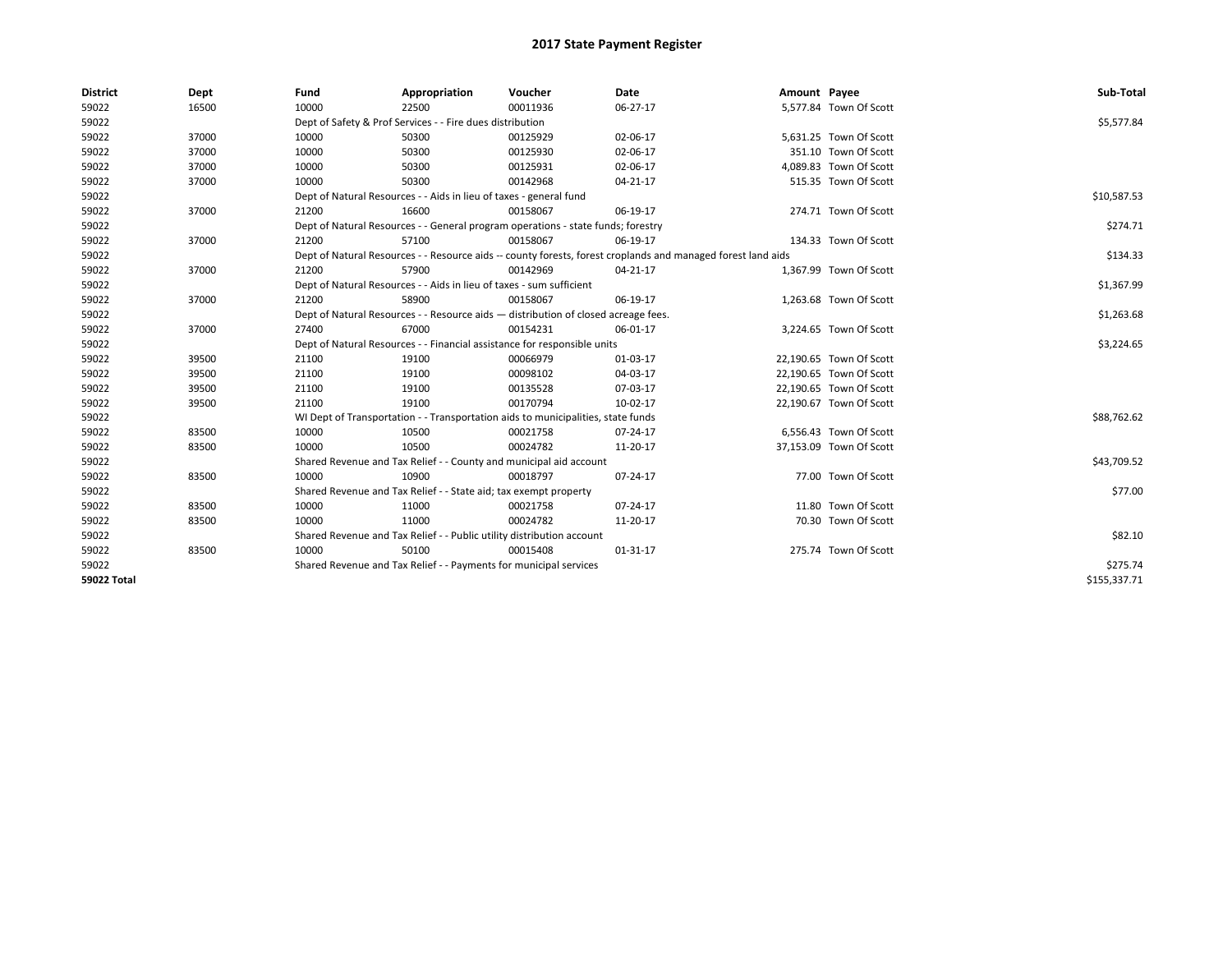| <b>District</b>    | Dept  | Fund  | Appropriation                                                                                                | Voucher  | Date     | Amount Payee |                             | Sub-Total    |
|--------------------|-------|-------|--------------------------------------------------------------------------------------------------------------|----------|----------|--------------|-----------------------------|--------------|
| 59024              | 16500 | 10000 | 22500                                                                                                        | 00011937 | 06-26-17 |              | 30,726.18 Town Of Sheboygan |              |
| 59024              |       |       | Dept of Safety & Prof Services - - Fire dues distribution                                                    |          |          |              |                             | \$30,726.18  |
| 59024              | 37000 | 21200 | 16600                                                                                                        | 00158068 | 06-19-17 |              | 20.98 Town Of Sheboygan     |              |
| 59024              |       |       | Dept of Natural Resources - - General program operations - state funds; forestry                             |          |          |              |                             | \$20.98      |
| 59024              | 37000 | 21200 | 57100                                                                                                        | 00158068 | 06-19-17 |              | 9.60 Town Of Sheboygan      |              |
| 59024              |       |       | Dept of Natural Resources - - Resource aids -- county forests, forest croplands and managed forest land aids |          |          |              |                             | \$9.60       |
| 59024              | 37000 | 21200 | 58300                                                                                                        | 00147333 | 05-16-17 |              | 1,762.62 Town Of Sheboygan  |              |
| 59024              |       |       | Dept of Natural Resources - - Recreation and resource aids, federal funds                                    |          |          |              |                             | \$1,762.62   |
| 59024              | 37000 | 21200 | 58900                                                                                                        | 00158068 | 06-19-17 |              | 96.49 Town Of Sheboygan     |              |
| 59024              |       |       | Dept of Natural Resources - - Resource aids - distribution of closed acreage fees.                           |          |          |              |                             | \$96.49      |
| 59024              | 37000 | 27400 | 67000                                                                                                        | 00154061 | 06-01-17 |              | 18,076.53 Town Of Sheboygan |              |
| 59024              |       |       | Dept of Natural Resources - - Financial assistance for responsible units                                     |          |          |              |                             | \$18,076.53  |
| 59024              | 39500 | 21100 | 19100                                                                                                        | 00066980 | 01-03-17 |              | 34,337.61 Town Of Sheboygan |              |
| 59024              | 39500 | 21100 | 19100                                                                                                        | 00098103 | 04-03-17 |              | 34,337.61 Town Of Sheboygan |              |
| 59024              | 39500 | 21100 | 19100                                                                                                        | 00135529 | 07-03-17 |              | 34,337.61 Town Of Sheboygan |              |
| 59024              | 39500 | 21100 | 19100                                                                                                        | 00170795 | 10-02-17 |              | 34,337.64 Town Of Sheboygan |              |
| 59024              |       |       | WI Dept of Transportation - - Transportation aids to municipalities, state funds                             |          |          |              |                             | \$137,350.47 |
| 59024              | 39500 | 21100 | 36500                                                                                                        | 00192406 | 11-15-17 |              | 500.00 Town Of Sheboygan    |              |
| 59024              |       |       | WI Dept of Transportation - - Highway system management and operations, state funds                          |          |          |              |                             | \$500.00     |
| 59024              | 83500 | 10000 | 10500                                                                                                        | 00021759 | 07-24-17 |              | 10,104.94 Town Of Sheboygan |              |
| 59024              | 83500 | 10000 | 10500                                                                                                        | 00024783 | 11-20-17 |              | 57,261.30 Town Of Sheboygan |              |
| 59024              |       |       | Shared Revenue and Tax Relief - - County and municipal aid account                                           |          |          |              |                             | \$67,366.24  |
| 59024              | 83500 | 10000 | 10900                                                                                                        | 00018798 | 07-24-17 |              | 1,434.00 Town Of Sheboygan  |              |
| 59024              |       |       | Shared Revenue and Tax Relief - - State aid; tax exempt property                                             |          |          |              |                             | \$1,434.00   |
| 59024              | 83500 | 10000 | 11000                                                                                                        | 00021759 | 07-24-17 |              | 2,884.52 Town Of Sheboygan  |              |
| 59024              | 83500 | 10000 | 11000                                                                                                        | 00024783 | 11-20-17 |              | 16,499.88 Town Of Sheboygan |              |
| 59024              |       |       | Shared Revenue and Tax Relief - - Public utility distribution account                                        |          |          |              |                             | \$19,384.40  |
| <b>59024 Total</b> |       |       |                                                                                                              |          |          |              |                             | \$276,727.51 |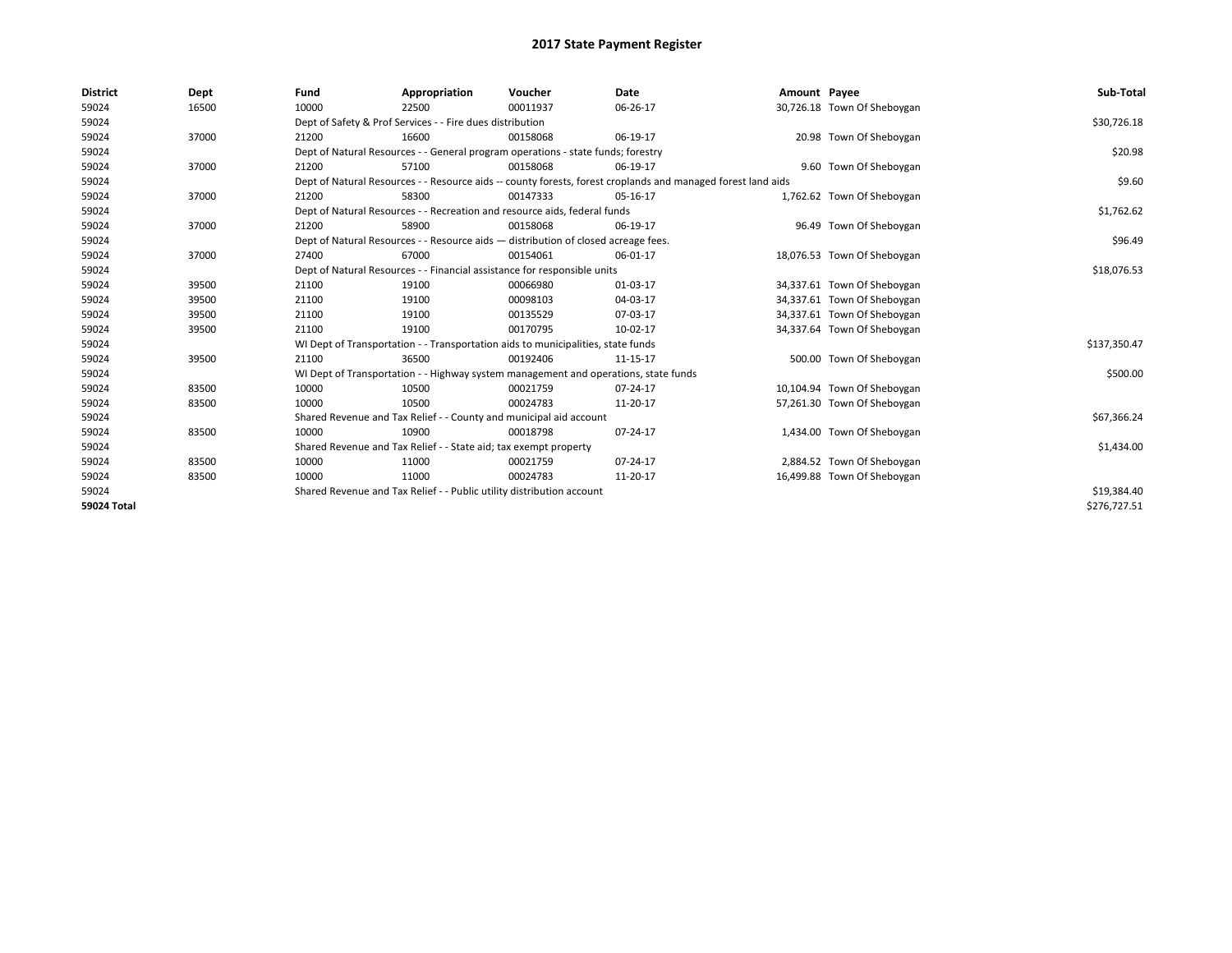| <b>District</b>    | Dept  | Fund  | Appropriation                                                                      | Voucher  | Date                                                                                                         | Amount Payee |                                    | Sub-Total    |
|--------------------|-------|-------|------------------------------------------------------------------------------------|----------|--------------------------------------------------------------------------------------------------------------|--------------|------------------------------------|--------------|
| 59026              | 16500 | 10000 | 22500                                                                              | 00011938 | 06-26-17                                                                                                     |              | 8,115.99 Town Of Sheboygan Falls   |              |
| 59026              |       |       | Dept of Safety & Prof Services - - Fire dues distribution                          |          |                                                                                                              |              |                                    | \$8,115.99   |
| 59026              | 37000 | 21200 | 16600                                                                              | 00158069 | 06-19-17                                                                                                     |              | 154.15 Town Of Sheboygan Falls     |              |
| 59026              |       |       | Dept of Natural Resources - - General program operations - state funds; forestry   |          |                                                                                                              |              |                                    | \$154.15     |
| 59026              | 37000 | 21200 | 57100                                                                              | 00158069 | 06-19-17                                                                                                     |              | 84.55 Town Of Sheboygan Falls      |              |
| 59026              |       |       |                                                                                    |          | Dept of Natural Resources - - Resource aids -- county forests, forest croplands and managed forest land aids |              |                                    | \$84.55      |
| 59026              | 37000 | 21200 | 58900                                                                              | 00158069 | 06-19-17                                                                                                     |              | 709.07 Town Of Sheboygan Falls     |              |
| 59026              |       |       | Dept of Natural Resources - - Resource aids - distribution of closed acreage fees. |          |                                                                                                              |              |                                    | \$709.07     |
| 59026              | 37000 | 27400 | 67000                                                                              | 00154215 | 06-01-17                                                                                                     |              | 5,093.41 Town Of Sheboygan Falls   |              |
| 59026              |       |       | Dept of Natural Resources - - Financial assistance for responsible units           |          |                                                                                                              |              |                                    | \$5,093.41   |
| 59026              | 39500 | 21100 | 19100                                                                              | 00066981 | 01-03-17                                                                                                     |              | 23,704.53 Town Of Sheboygan Falls  |              |
| 59026              | 39500 | 21100 | 19100                                                                              | 00098104 | 04-03-17                                                                                                     |              | 23,704.53 Town Of Sheboygan Falls  |              |
| 59026              | 39500 | 21100 | 19100                                                                              | 00135530 | 07-03-17                                                                                                     |              | 23,704.53 Town Of Sheboygan Falls  |              |
| 59026              | 39500 | 21100 | 19100                                                                              | 00170796 | 10-02-17                                                                                                     |              | 23,704.53 Town Of Sheboygan Falls  |              |
| 59026              |       |       | WI Dept of Transportation - - Transportation aids to municipalities, state funds   |          |                                                                                                              |              |                                    | \$94,818.12  |
| 59026              | 83500 | 10000 | 10500                                                                              | 00021760 | 07-24-17                                                                                                     |              | 5,712.14 Town Of Sheboygan Falls   |              |
| 59026              | 83500 | 10000 | 10500                                                                              | 00024784 | 11-20-17                                                                                                     |              | 32,368.80 Town Of Sheboygan Falls  |              |
| 59026              |       |       | Shared Revenue and Tax Relief - - County and municipal aid account                 |          |                                                                                                              |              |                                    | \$38,080.94  |
| 59026              | 83500 | 10000 | 10900                                                                              | 00018799 | 07-24-17                                                                                                     |              | 13,887.00 Town Of Sheboygan Falls  |              |
| 59026              |       |       | Shared Revenue and Tax Relief - - State aid; tax exempt property                   |          |                                                                                                              |              |                                    | \$13,887.00  |
| 59026              | 83500 | 10000 | 11000                                                                              | 00021760 | 07-24-17                                                                                                     |              | 31,617.35 Town Of Sheboygan Falls  |              |
| 59026              | 83500 | 10000 | 11000                                                                              | 00024784 | 11-20-17                                                                                                     |              | 179,199.22 Town Of Sheboygan Falls |              |
| 59026              |       |       | Shared Revenue and Tax Relief - - Public utility distribution account              |          |                                                                                                              |              |                                    | \$210,816.57 |
| 59026              | 83500 | 52100 | 36300                                                                              | 00016037 | 03-27-17                                                                                                     |              | 6,206.76 Town Of Sheboygan Falls   |              |
| 59026              |       |       | Shared Revenue and Tax Relief - - Lottery and gaming credit                        |          |                                                                                                              |              |                                    | \$6,206.76   |
| <b>59026 Total</b> |       |       |                                                                                    |          |                                                                                                              |              |                                    | \$377,966.56 |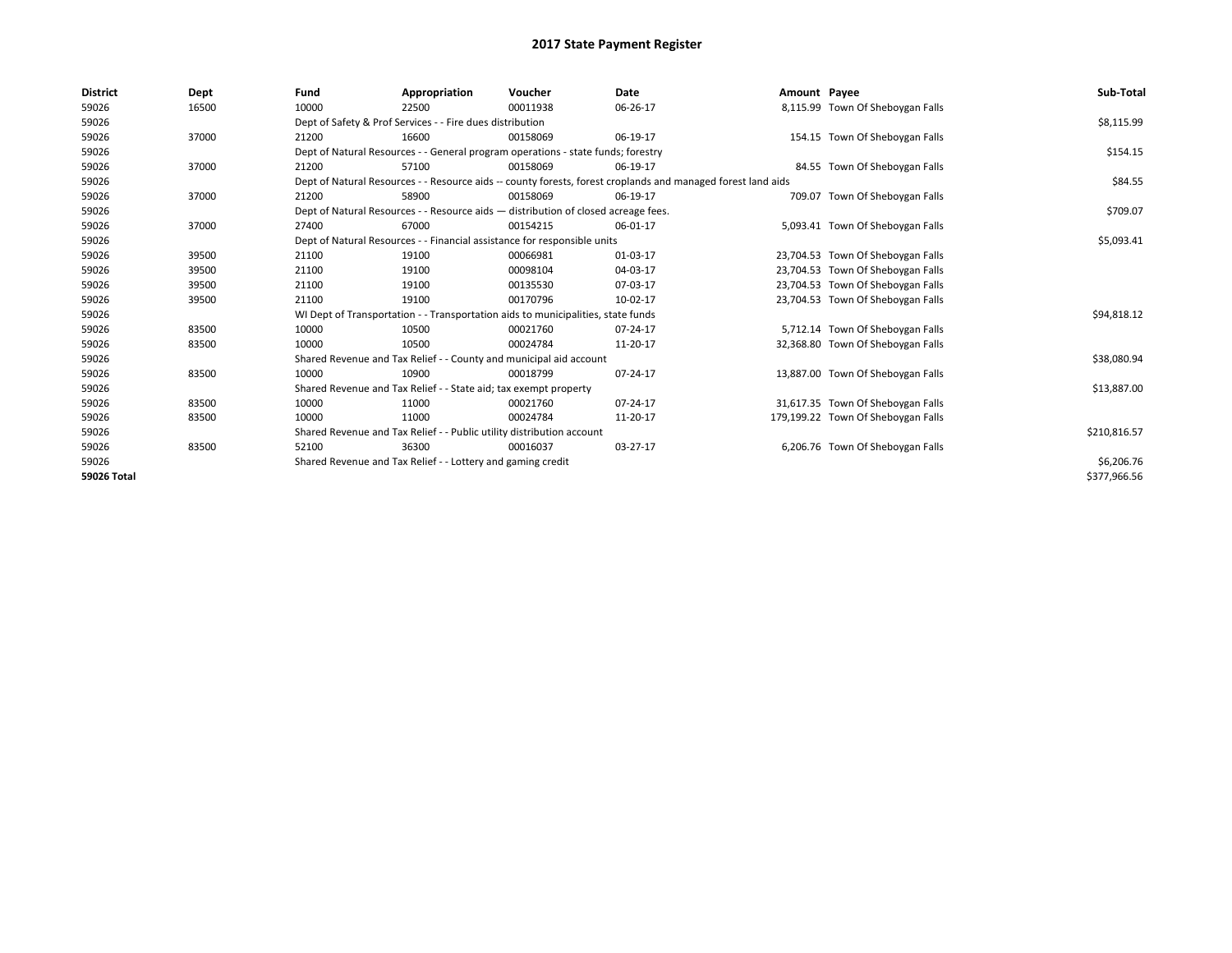| <b>District</b>    | Dept  | Fund  | Appropriation                                                                                                | Voucher  | Date           | Amount Payee |                           | Sub-Total    |
|--------------------|-------|-------|--------------------------------------------------------------------------------------------------------------|----------|----------------|--------------|---------------------------|--------------|
| 59028              | 16500 | 10000 | 22500                                                                                                        | 00011939 | 06-26-17       |              | 5,828.40 Town Of Sherman  |              |
| 59028              |       |       | Dept of Safety & Prof Services - - Fire dues distribution                                                    |          |                |              |                           | \$5,828.40   |
| 59028              | 37000 | 10000 | 50300                                                                                                        | 00125910 | 02-06-17       |              | 10,751.48 Town Of Sherman |              |
| 59028              | 37000 | 10000 | 50300                                                                                                        | 00142912 | $04 - 21 - 17$ |              | 207.97 Town Of Sherman    |              |
| 59028              |       |       | Dept of Natural Resources - - Aids in lieu of taxes - general fund                                           |          |                |              |                           | \$10,959.45  |
| 59028              | 37000 | 21200 | 16600                                                                                                        | 00158070 | 06-19-17       |              | 360.98 Town Of Sherman    |              |
| 59028              |       |       | Dept of Natural Resources - - General program operations - state funds; forestry                             |          |                |              |                           | \$360.98     |
| 59028              | 37000 | 21200 | 57100                                                                                                        | 00158070 | 06-19-17       |              | 189.01 Town Of Sherman    |              |
| 59028              |       |       | Dept of Natural Resources - - Resource aids -- county forests, forest croplands and managed forest land aids |          |                |              |                           | \$189.01     |
| 59028              | 37000 | 21200 | 58900                                                                                                        | 00158070 | 06-19-17       |              | 1,660.49 Town Of Sherman  |              |
| 59028              |       |       | Dept of Natural Resources - - Resource aids - distribution of closed acreage fees.                           |          |                |              |                           | \$1,660.49   |
| 59028              | 37000 | 27400 | 67000                                                                                                        | 00154018 | 06-01-17       |              | 2,592.66 Town Of Sherman  |              |
| 59028              |       |       | Dept of Natural Resources - - Financial assistance for responsible units                                     |          |                |              |                           | \$2,592.66   |
| 59028              | 39500 | 21100 | 19100                                                                                                        | 00066982 | 01-03-17       |              | 19,339.06 Town Of Sherman |              |
| 59028              | 39500 | 21100 | 19100                                                                                                        | 00098105 | 04-03-17       |              | 19,339.06 Town Of Sherman |              |
| 59028              | 39500 | 21100 | 19100                                                                                                        | 00135531 | 07-03-17       |              | 19.339.06 Town Of Sherman |              |
| 59028              | 39500 | 21100 | 19100                                                                                                        | 00170797 | 10-02-17       |              | 19,339.08 Town Of Sherman |              |
| 59028              |       |       | WI Dept of Transportation - - Transportation aids to municipalities, state funds                             |          |                |              |                           | \$77,356.26  |
| 59028              | 39500 | 21100 | 27800                                                                                                        | 00073124 | $01 - 11 - 17$ |              | 14,665.16 Town Of Sherman |              |
| 59028              |       |       | WI Dept of Transportation - - Local roads improvement program, state funds                                   |          |                |              |                           | \$14,665.16  |
| 59028              | 51000 | 22000 | 18000                                                                                                        | 00000530 | 06-02-17       |              | 234.90 Town Of Sherman    |              |
| 59028              |       |       | Elections Commission - - Fed aid, election admin fund                                                        |          |                |              |                           | \$234.90     |
| 59028              | 83500 | 10000 | 10500                                                                                                        | 00021761 | 07-24-17       |              | 4,075.04 Town Of Sherman  |              |
| 59028              | 83500 | 10000 | 10500                                                                                                        | 00024785 | 11-20-17       |              | 23,091.87 Town Of Sherman |              |
| 59028              |       |       | Shared Revenue and Tax Relief - - County and municipal aid account                                           |          |                |              |                           | \$27,166.91  |
| 59028              | 83500 | 10000 | 10900                                                                                                        | 00018800 | 07-24-17       |              | 98.00 Town Of Sherman     |              |
| 59028              |       |       | Shared Revenue and Tax Relief - - State aid; tax exempt property                                             |          |                |              |                           | \$98.00      |
| 59028              | 83500 | 10000 | 11000                                                                                                        | 00021761 | 07-24-17       |              | 74.45 Town Of Sherman     |              |
| 59028              | 83500 | 10000 | 11000                                                                                                        | 00024785 | 11-20-17       |              | 1,126.07 Town Of Sherman  |              |
| 59028              |       |       | Shared Revenue and Tax Relief - - Public utility distribution account                                        |          |                |              |                           | \$1,200.52   |
| <b>59028 Total</b> |       |       |                                                                                                              |          |                |              |                           | \$142,312.74 |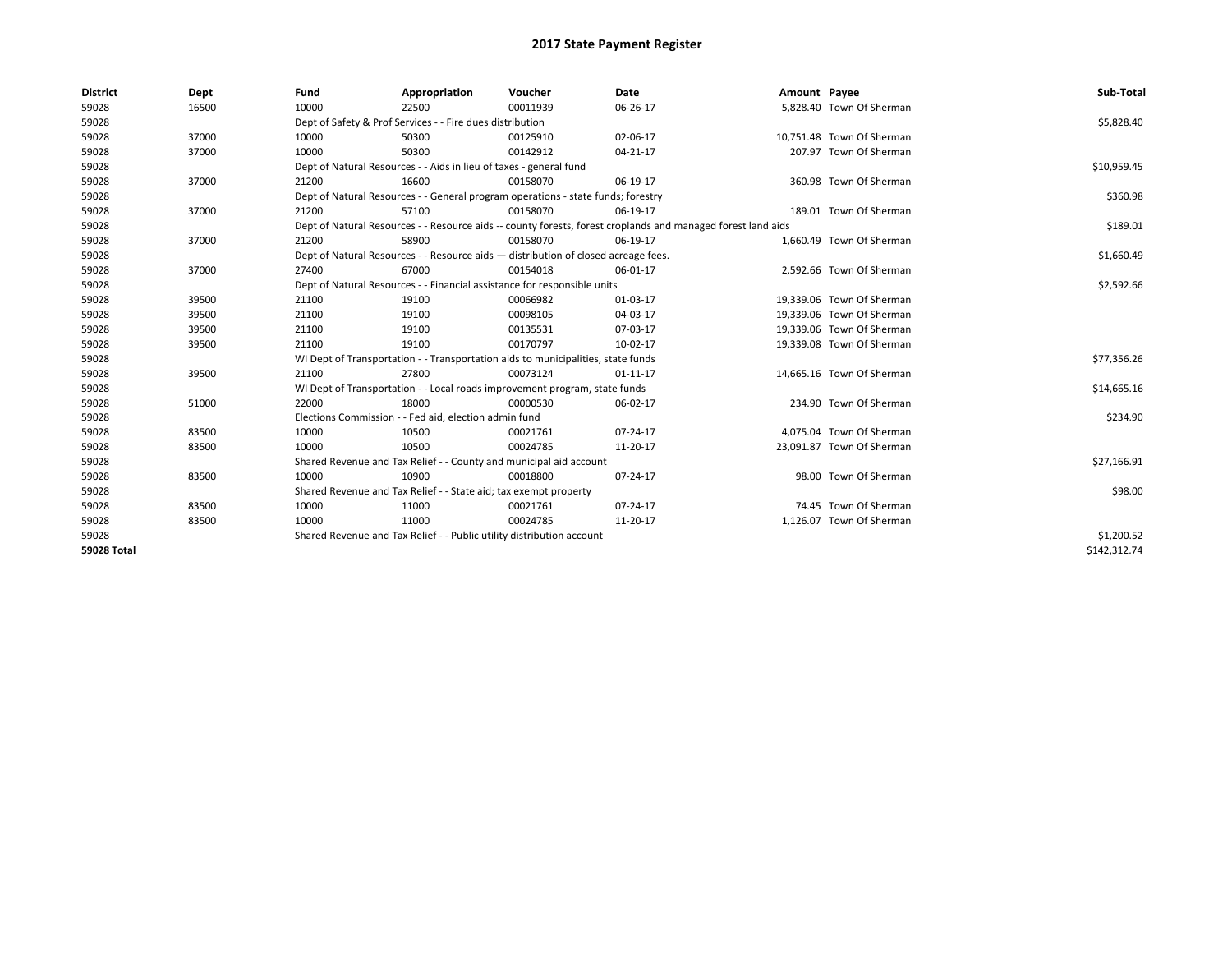| <b>District</b> | Dept  | Fund  | Appropriation                                                                                                | Voucher  | Date           | Amount Payee |                          | Sub-Total    |
|-----------------|-------|-------|--------------------------------------------------------------------------------------------------------------|----------|----------------|--------------|--------------------------|--------------|
| 59030           | 16500 | 10000 | 22500                                                                                                        | 00011940 | 06-26-17       |              | 15,013.94 Town Of Wilson |              |
| 59030           |       |       | Dept of Safety & Prof Services - - Fire dues distribution                                                    |          |                |              |                          | \$15,013.94  |
| 59030           | 37000 | 10000 | 50300                                                                                                        | 00125818 | 02-06-17       |              | 8,652.32 Town Of Wilson  |              |
| 59030           | 37000 | 10000 | 50300                                                                                                        | 00142667 | $04 - 21 - 17$ |              | 938.65 Town Of Wilson    |              |
| 59030           |       |       | Dept of Natural Resources - - Aids in lieu of taxes - general fund                                           |          |                |              |                          | \$9,590.97   |
| 59030           | 37000 | 21200 | 16600                                                                                                        | 00158071 | 06-19-17       |              | 163.05 Town Of Wilson    |              |
| 59030           |       |       | Dept of Natural Resources - - General program operations - state funds; forestry                             |          |                |              |                          | \$163.05     |
| 59030           | 37000 | 21200 | 57100                                                                                                        | 00158071 | 06-19-17       |              | 74.62 Town Of Wilson     |              |
| 59030           |       |       | Dept of Natural Resources - - Resource aids -- county forests, forest croplands and managed forest land aids |          |                |              |                          | \$74.62      |
| 59030           | 37000 | 21200 | 57900                                                                                                        | 00142666 | 04-21-17       |              | 383.03 Town Of Wilson    |              |
| 59030           |       |       | Dept of Natural Resources - - Aids in lieu of taxes - sum sufficient                                         |          |                |              |                          | \$383.03     |
| 59030           | 37000 | 21200 | 58900                                                                                                        | 00158071 | 06-19-17       |              | 750.02 Town Of Wilson    |              |
| 59030           |       |       | Dept of Natural Resources - - Resource aids - distribution of closed acreage fees.                           |          |                |              |                          | \$750.02     |
| 59030           | 37000 | 27400 | 67000                                                                                                        | 00154010 | 06-01-17       |              | 10,979.68 Town Of Wilson |              |
| 59030           |       |       | Dept of Natural Resources - - Financial assistance for responsible units                                     |          |                |              |                          | \$10,979.68  |
| 59030           | 39500 | 21100 | 19100                                                                                                        | 00066983 | 01-03-17       |              | 21,777.78 Town Of Wilson |              |
| 59030           | 39500 | 21100 | 19100                                                                                                        | 00098106 | 04-03-17       |              | 21,777.78 Town Of Wilson |              |
| 59030           | 39500 | 21100 | 19100                                                                                                        | 00135532 | 07-03-17       |              | 21,777.78 Town Of Wilson |              |
| 59030           | 39500 | 21100 | 19100                                                                                                        | 00170798 | 10-02-17       |              | 21,777.78 Town Of Wilson |              |
| 59030           |       |       | WI Dept of Transportation - - Transportation aids to municipalities, state funds                             |          |                |              |                          | \$87,111.12  |
| 59030           | 83500 | 10000 | 10500                                                                                                        | 00021762 | 07-24-17       |              | 5,969.98 Town Of Wilson  |              |
| 59030           | 83500 | 10000 | 10500                                                                                                        | 00024786 | 11-20-17       |              | 33,829.89 Town Of Wilson |              |
| 59030           |       |       | Shared Revenue and Tax Relief - - County and municipal aid account                                           |          |                |              |                          | \$39,799.87  |
| 59030           | 83500 | 10000 | 10900                                                                                                        | 00018801 | 07-24-17       |              | 1,446.00 Town Of Wilson  |              |
| 59030           |       |       | Shared Revenue and Tax Relief - - State aid; tax exempt property                                             |          |                |              |                          | \$1,446.00   |
| 59030           | 83500 | 10000 | 11000                                                                                                        | 00021762 | $07 - 24 - 17$ |              | 8,162.54 Town Of Wilson  |              |
| 59030           | 83500 | 10000 | 11000                                                                                                        | 00024786 | 11-20-17       |              | 46,416.33 Town Of Wilson |              |
| 59030           |       |       | Shared Revenue and Tax Relief - - Public utility distribution account                                        |          |                |              |                          | \$54,578.87  |
| 59030           | 83500 | 10000 | 50100                                                                                                        | 00015409 | $01 - 31 - 17$ |              | 466.58 Town Of Wilson    |              |
| 59030           |       |       | Shared Revenue and Tax Relief - - Payments for municipal services                                            |          |                |              |                          | \$466.58     |
| 59030 Total     |       |       |                                                                                                              |          |                |              |                          | \$220,357.75 |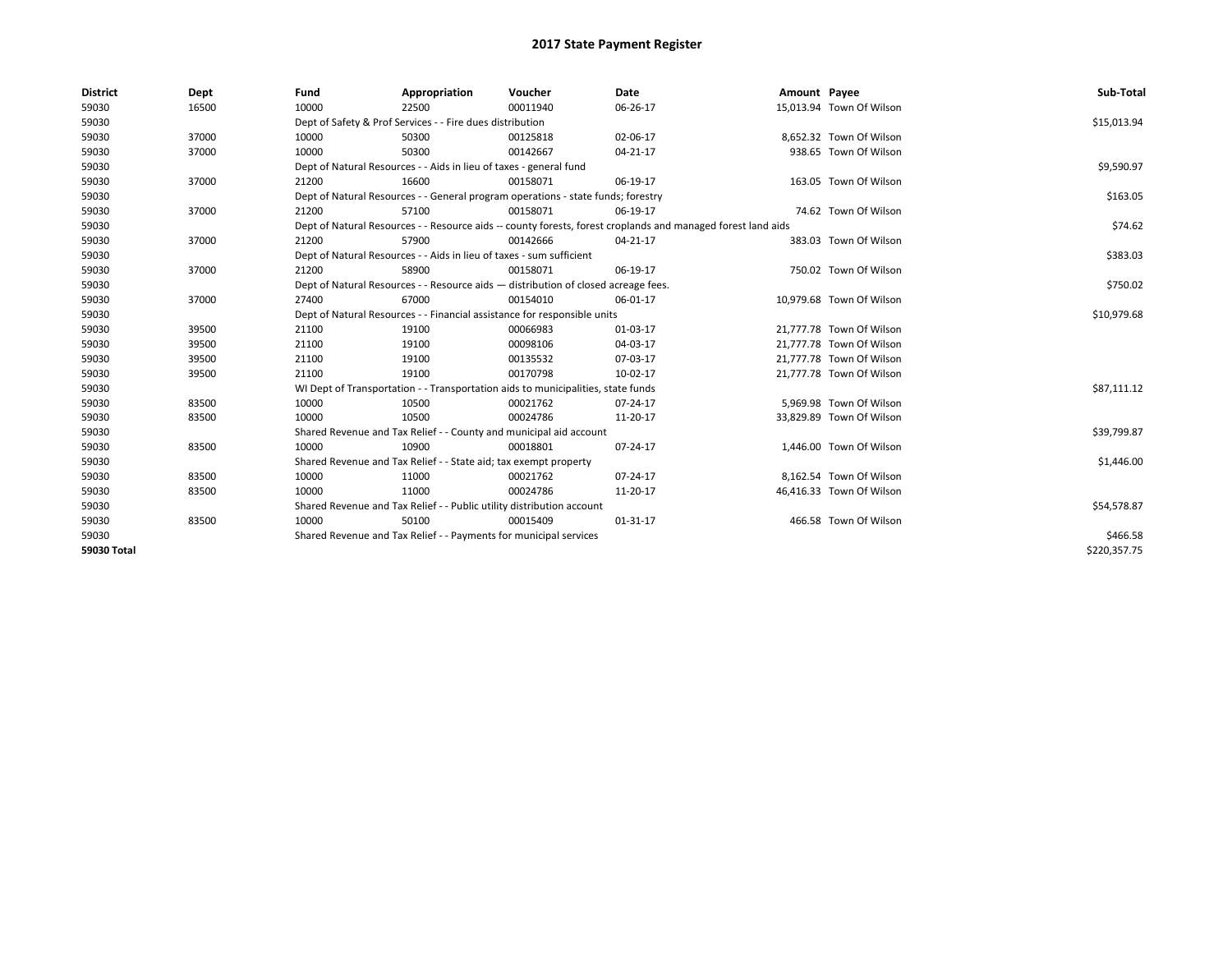| <b>District</b> | Dept  | Fund  | Appropriation                                                                    | Voucher  | Date     | Amount Payee |                            | Sub-Total    |
|-----------------|-------|-------|----------------------------------------------------------------------------------|----------|----------|--------------|----------------------------|--------------|
| 59101           | 16500 | 10000 | 22500                                                                            | 00011941 | 06-26-17 |              | 1,597.71 Village Of Adell  |              |
| 59101           |       |       | Dept of Safety & Prof Services - - Fire dues distribution                        |          |          |              |                            | \$1,597.71   |
| 59101           | 37000 | 27400 | 67000                                                                            | 00154015 | 06-01-17 |              | 1,894.58 Village Of Adell  |              |
| 59101           |       |       | Dept of Natural Resources - - Financial assistance for responsible units         |          |          |              |                            | \$1,894.58   |
| 59101           | 39500 | 21100 | 19100                                                                            | 00066984 | 01-03-17 |              | 6,578.95 Village Of Adell  |              |
| 59101           | 39500 | 21100 | 19100                                                                            | 00098107 | 04-03-17 |              | 6,578.95 Village Of Adell  |              |
| 59101           | 39500 | 21100 | 19100                                                                            | 00135533 | 07-03-17 |              | 6,578.95 Village Of Adell  |              |
| 59101           | 39500 | 21100 | 19100                                                                            | 00170799 | 10-02-17 |              | 6,578.96 Village Of Adell  |              |
| 59101           |       |       | WI Dept of Transportation - - Transportation aids to municipalities, state funds |          |          |              |                            | \$26,315.81  |
| 59101           | 83500 | 10000 | 10100                                                                            | 00021763 | 07-24-17 |              | 3,454.83 Village Of Adell  |              |
| 59101           |       |       | Shared Revenue and Tax Relief - - Expenditure restraint program account          |          |          |              |                            | \$3,454.83   |
| 59101           | 83500 | 10000 | 10500                                                                            | 00021763 | 07-24-17 |              | 13,205.52 Village Of Adell |              |
| 59101           | 83500 | 10000 | 10500                                                                            | 00024787 | 11-20-17 |              | 74,831.25 Village Of Adell |              |
| 59101           |       |       | Shared Revenue and Tax Relief - - County and municipal aid account               |          |          |              |                            | \$88,036.77  |
| 59101           | 83500 | 10000 | 10900                                                                            | 00018802 | 07-24-17 |              | 156.00 Village Of Adell    |              |
| 59101           |       |       | Shared Revenue and Tax Relief - - State aid; tax exempt property                 |          |          |              |                            | \$156.00     |
| 59101           | 83500 | 10000 | 11000                                                                            | 00021763 | 07-24-17 |              | 216.30 Village Of Adell    |              |
| 59101           | 83500 | 10000 | 11000                                                                            | 00024787 | 11-20-17 |              | 142.51 Village Of Adell    |              |
| 59101           |       |       | Shared Revenue and Tax Relief - - Public utility distribution account            |          |          |              |                            | \$358.81     |
| 59101 Total     |       |       |                                                                                  |          |          |              |                            | \$121,814.51 |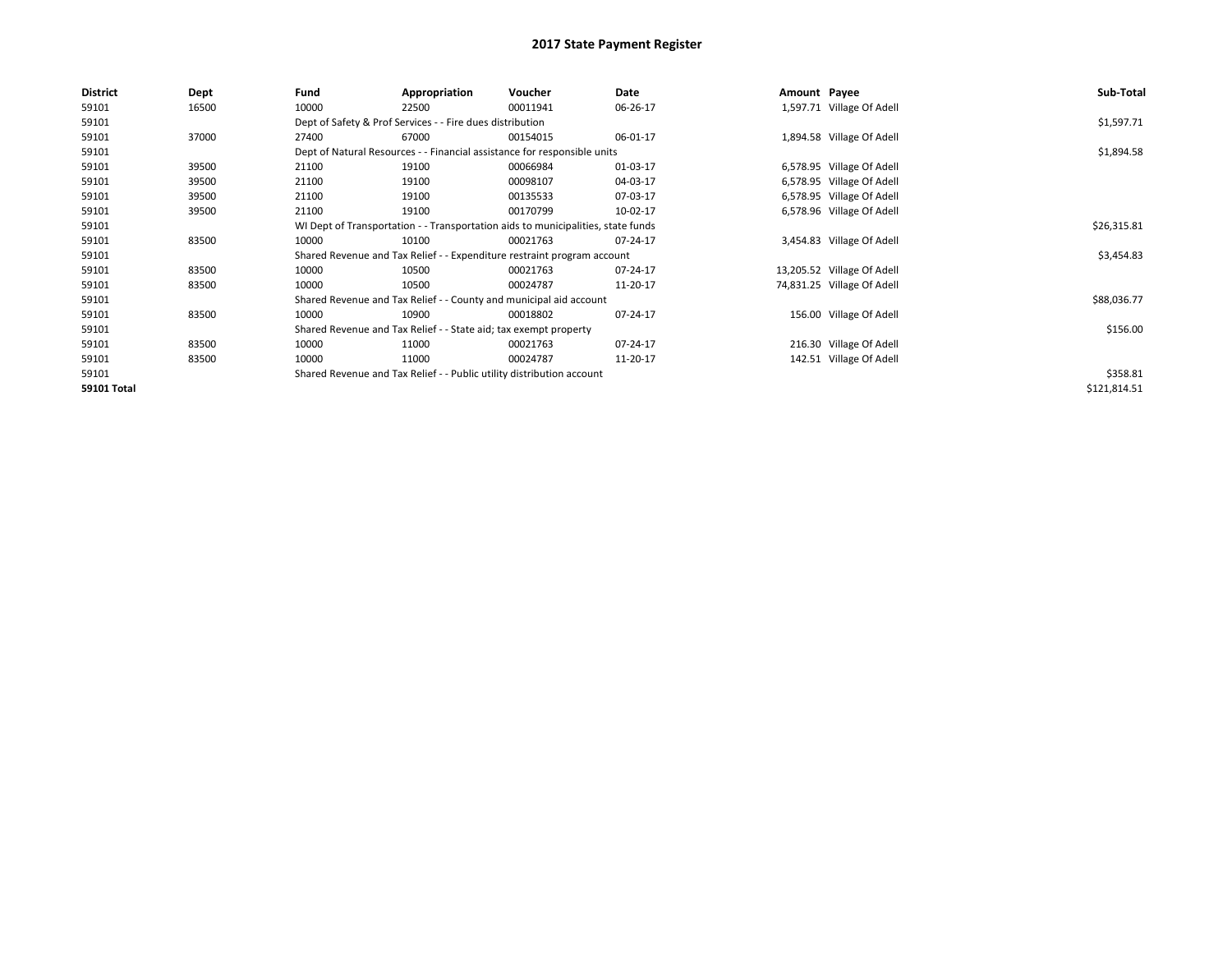| <b>District</b>    | Dept  | Fund  | Appropriation                                                    | Voucher                                                                          | Date     | Amount Payee |                              | Sub-Total   |
|--------------------|-------|-------|------------------------------------------------------------------|----------------------------------------------------------------------------------|----------|--------------|------------------------------|-------------|
| 59111              | 16500 | 10000 | 22500                                                            | 00011942                                                                         | 06-26-17 |              | 1,809.12 Village Of Cascade  |             |
| 59111              |       |       | Dept of Safety & Prof Services - - Fire dues distribution        |                                                                                  |          |              |                              | \$1,809.12  |
| 59111              | 37000 | 27400 | 67000                                                            | 00154107                                                                         | 06-01-17 |              | 1,087.14 Village Of Cascade  |             |
| 59111              |       |       |                                                                  | Dept of Natural Resources - - Financial assistance for responsible units         |          |              |                              | \$1,087.14  |
| 59111              | 39500 | 21100 | 19100                                                            | 00066985                                                                         | 01-03-17 |              | 4,064.76 Village Of Cascade  |             |
| 59111              | 39500 | 21100 | 19100                                                            | 00098108                                                                         | 04-03-17 |              | 4,064.76 Village Of Cascade  |             |
| 59111              | 39500 | 21100 | 19100                                                            | 00135534                                                                         | 07-03-17 |              | 4,064.76 Village Of Cascade  |             |
| 59111              | 39500 | 21100 | 19100                                                            | 00170800                                                                         | 10-02-17 |              | 4,064.78 Village Of Cascade  |             |
| 59111              |       |       |                                                                  | WI Dept of Transportation - - Transportation aids to municipalities, state funds |          |              |                              | \$16,259.06 |
| 59111              | 39500 | 21100 | 27800                                                            | 00179268                                                                         | 10-16-17 |              | 5,000.00 Village Of Cascade  |             |
| 59111              |       |       |                                                                  | WI Dept of Transportation - - Local roads improvement program, state funds       |          |              |                              | \$5,000.00  |
| 59111              | 83500 | 10000 | 10500                                                            | 00021764                                                                         | 07-24-17 |              | 10,934.70 Village Of Cascade |             |
| 59111              | 83500 | 10000 | 10500                                                            | 00024788                                                                         | 11-20-17 |              | 61,963.32 Village Of Cascade |             |
| 59111              |       |       |                                                                  | Shared Revenue and Tax Relief - - County and municipal aid account               |          |              |                              | \$72,898.02 |
| 59111              | 83500 | 10000 | 10900                                                            | 00018803                                                                         | 07-24-17 |              | 48.00 Village Of Cascade     |             |
| 59111              | 83500 | 10000 | 10900                                                            | 00019968                                                                         | 07-24-17 |              | 76.00 Village Of Cascade     |             |
| 59111              |       |       | Shared Revenue and Tax Relief - - State aid; tax exempt property |                                                                                  |          |              |                              | \$124.00    |
| <b>59111 Total</b> |       |       |                                                                  |                                                                                  |          |              |                              | \$97,177.34 |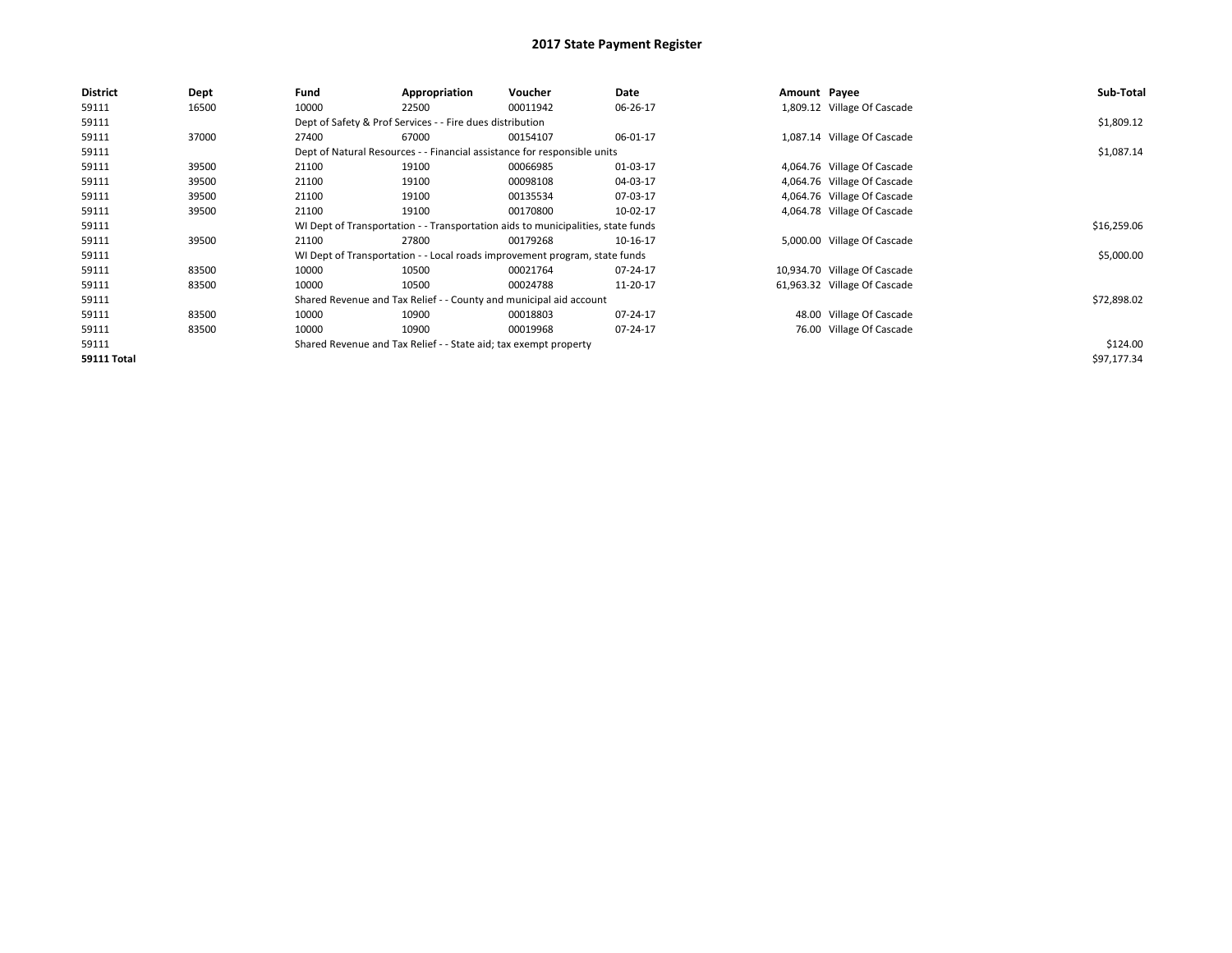| District           | Dept  | Fund  | Appropriation                                                                    | Voucher  | Date     | Amount Payee |                                  | Sub-Total    |  |  |
|--------------------|-------|-------|----------------------------------------------------------------------------------|----------|----------|--------------|----------------------------------|--------------|--|--|
| 59112              | 16500 | 10000 | 22500                                                                            | 00011943 | 06-26-17 |              | 6,179.02 Village Of Cedar Grove  |              |  |  |
| 59112              |       |       | Dept of Safety & Prof Services - - Fire dues distribution                        |          |          |              |                                  | \$6,179.02   |  |  |
| 59112              | 37000 | 27400 | 67000                                                                            | 00154723 | 06-01-17 |              | 2,167.95 Village Of Cedar Grove  |              |  |  |
| 59112              |       |       | Dept of Natural Resources - - Financial assistance for responsible units         |          |          |              |                                  | \$2,167.95   |  |  |
| 59112              | 39500 | 21100 | 19100                                                                            | 00066986 | 01-03-17 |              | 26,235.98 Village Of Cedar Grove |              |  |  |
| 59112              | 39500 | 21100 | 19100                                                                            | 00098109 | 04-03-17 |              | 26,235.98 Village Of Cedar Grove |              |  |  |
| 59112              | 39500 | 21100 | 19100                                                                            | 00135535 | 07-03-17 |              | 26,235.98 Village Of Cedar Grove |              |  |  |
| 59112              | 39500 | 21100 | 19100                                                                            | 00170801 | 10-02-17 |              | 26,235.99 Village Of Cedar Grove |              |  |  |
| 59112              |       |       | WI Dept of Transportation - - Transportation aids to municipalities, state funds |          |          |              |                                  |              |  |  |
| 59112              | 83500 | 10000 | 10500                                                                            | 00021765 | 07-24-17 |              | 17,503.19 Village Of Cedar Grove |              |  |  |
| 59112              | 83500 | 10000 | 10500                                                                            | 00024789 | 11-20-17 |              | 99,184.76 Village Of Cedar Grove |              |  |  |
| 59112              |       |       | Shared Revenue and Tax Relief - - County and municipal aid account               |          |          |              |                                  | \$116,687.95 |  |  |
| 59112              | 83500 | 10000 | 10900                                                                            | 00018804 | 07-24-17 |              | 2,737.00 Village Of Cedar Grove  |              |  |  |
| 59112              | 83500 | 10000 | 10900                                                                            | 00019969 | 07-24-17 |              | 294.00 Village Of Cedar Grove    |              |  |  |
| 59112              |       |       | Shared Revenue and Tax Relief - - State aid; tax exempt property                 |          |          |              |                                  | \$3,031.00   |  |  |
| 59112              | 83500 | 10000 | 11000                                                                            | 00021765 | 07-24-17 |              | 5.43 Village Of Cedar Grove      |              |  |  |
| 59112              | 83500 | 10000 | 11000                                                                            | 00024789 | 11-20-17 |              | 30.22 Village Of Cedar Grove     |              |  |  |
| 59112              |       |       | Shared Revenue and Tax Relief - - Public utility distribution account            |          |          |              |                                  | \$35.65      |  |  |
| <b>59112 Total</b> |       |       |                                                                                  |          |          |              |                                  | \$233,045.50 |  |  |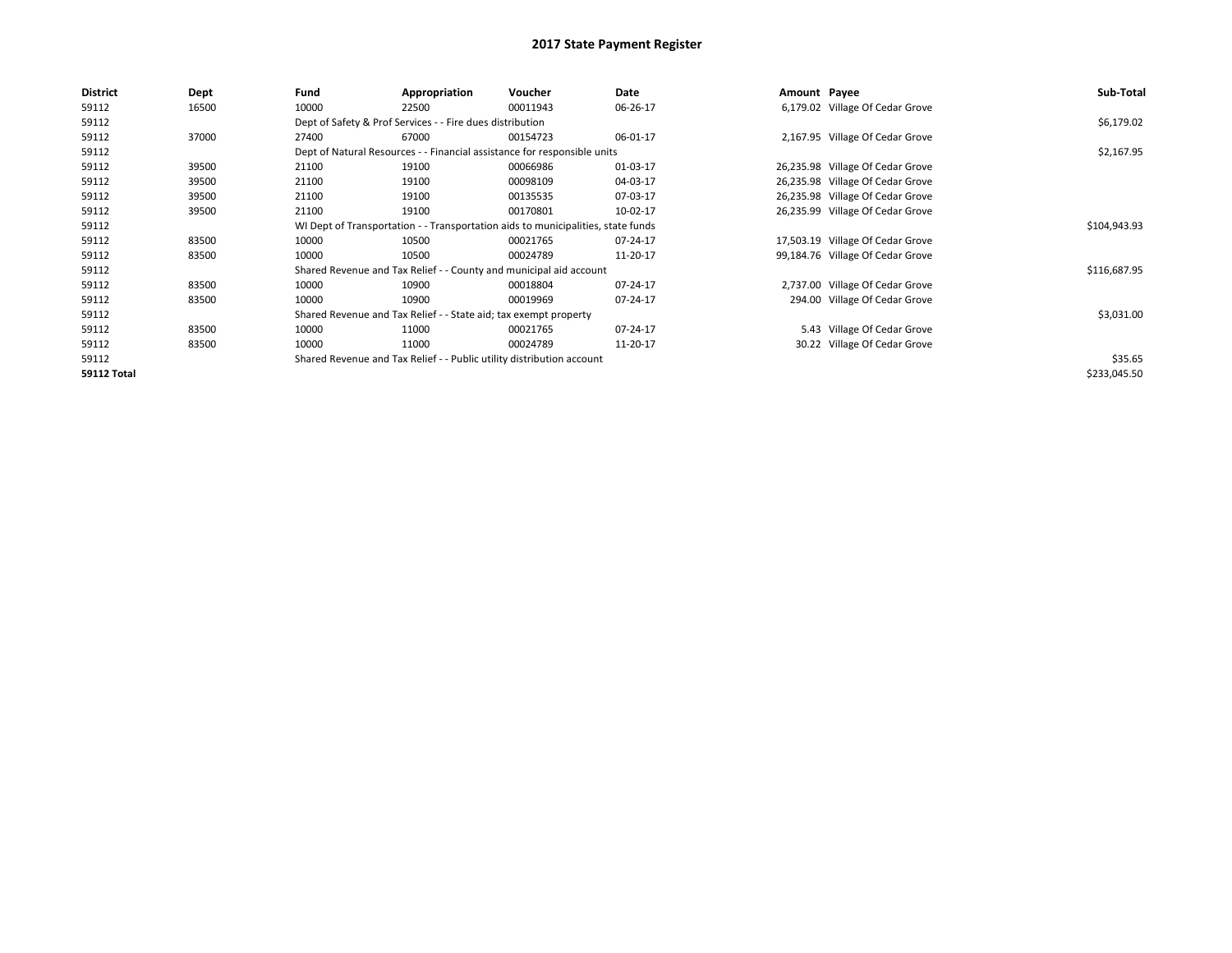| <b>District</b>    | Dept  | Fund  | Appropriation                                                                    | Voucher  | Date     | Amount Payee |                                   | Sub-Total    |
|--------------------|-------|-------|----------------------------------------------------------------------------------|----------|----------|--------------|-----------------------------------|--------------|
| 59121              | 16500 | 10000 | 22500                                                                            | 00011944 | 06-26-17 |              | 10,674.23 Village Of Elkhart Lake |              |
| 59121              |       |       | Dept of Safety & Prof Services - - Fire dues distribution                        |          |          |              |                                   | \$10,674.23  |
| 59121              | 37000 | 21200 | 38100                                                                            | 00134446 | 03-24-17 |              | 2,226.56 Village Of Elkhart Lake  |              |
| 59121              |       |       | Dept of Natural Resources - - General program operations--federal funds          |          |          |              |                                   | \$2,226.56   |
| 59121              | 37000 | 21200 | 55000                                                                            | 00134446 | 03-24-17 |              | 7,715.02 Village Of Elkhart Lake  |              |
| 59121              |       |       | Dept of Natural Resources - - Enforcement aids -- boating enforcement            |          |          |              |                                   | \$7,715.02   |
| 59121              | 37000 | 27400 | 67000                                                                            | 00154432 | 06-01-17 |              | 3,885.03 Village Of Elkhart Lake  |              |
| 59121              |       |       | Dept of Natural Resources - - Financial assistance for responsible units         |          |          |              |                                   | \$3,885.03   |
| 59121              | 39500 | 21100 | 19100                                                                            | 00066987 | 01-03-17 |              | 26,455.40 Village Of Elkhart Lake |              |
| 59121              | 39500 | 21100 | 19100                                                                            | 00098110 | 04-03-17 |              | 26,455.40 Village Of Elkhart Lake |              |
| 59121              | 39500 | 21100 | 19100                                                                            | 00135536 | 07-03-17 |              | 26,455.40 Village Of Elkhart Lake |              |
| 59121              | 39500 | 21100 | 19100                                                                            | 00170802 | 10-02-17 |              | 26,455.42 Village Of Elkhart Lake |              |
| 59121              |       |       | WI Dept of Transportation - - Transportation aids to municipalities, state funds |          |          |              |                                   | \$105,821.62 |
| 59121              | 45500 | 10000 | 23100                                                                            | 00039164 | 12-20-17 |              | 1,440.00 Village Of Elkhart Lake  |              |
| 59121              |       |       | Department of Justice - - Law enforcement training fund, local assistance        |          |          |              |                                   | \$1,440.00   |
| 59121              | 83500 | 10000 | 10500                                                                            | 00021766 | 07-24-17 |              | 2,832.39 Village Of Elkhart Lake  |              |
| 59121              | 83500 | 10000 | 10500                                                                            | 00024790 | 11-20-17 |              | 16,050.22 Village Of Elkhart Lake |              |
| 59121              |       |       | Shared Revenue and Tax Relief - - County and municipal aid account               |          |          |              |                                   | \$18,882.61  |
| 59121              | 83500 | 10000 | 10900                                                                            | 00018805 | 07-24-17 |              | 1,087.00 Village Of Elkhart Lake  |              |
| 59121              | 83500 | 10000 | 10900                                                                            | 00019970 | 07-24-17 |              | 4,567.00 Village Of Elkhart Lake  |              |
| 59121              |       |       | Shared Revenue and Tax Relief - - State aid; tax exempt property                 |          |          |              |                                   | \$5,654.00   |
| 59121              | 83500 | 10000 | 11000                                                                            | 00021766 | 07-24-17 |              | 399.35 Village Of Elkhart Lake    |              |
| 59121              | 83500 | 10000 | 11000                                                                            | 00024790 | 11-20-17 |              | 2,302.35 Village Of Elkhart Lake  |              |
| 59121              |       |       | Shared Revenue and Tax Relief - - Public utility distribution account            |          |          |              |                                   | \$2,701.70   |
| <b>59121 Total</b> |       |       |                                                                                  |          |          |              |                                   | \$159,000.77 |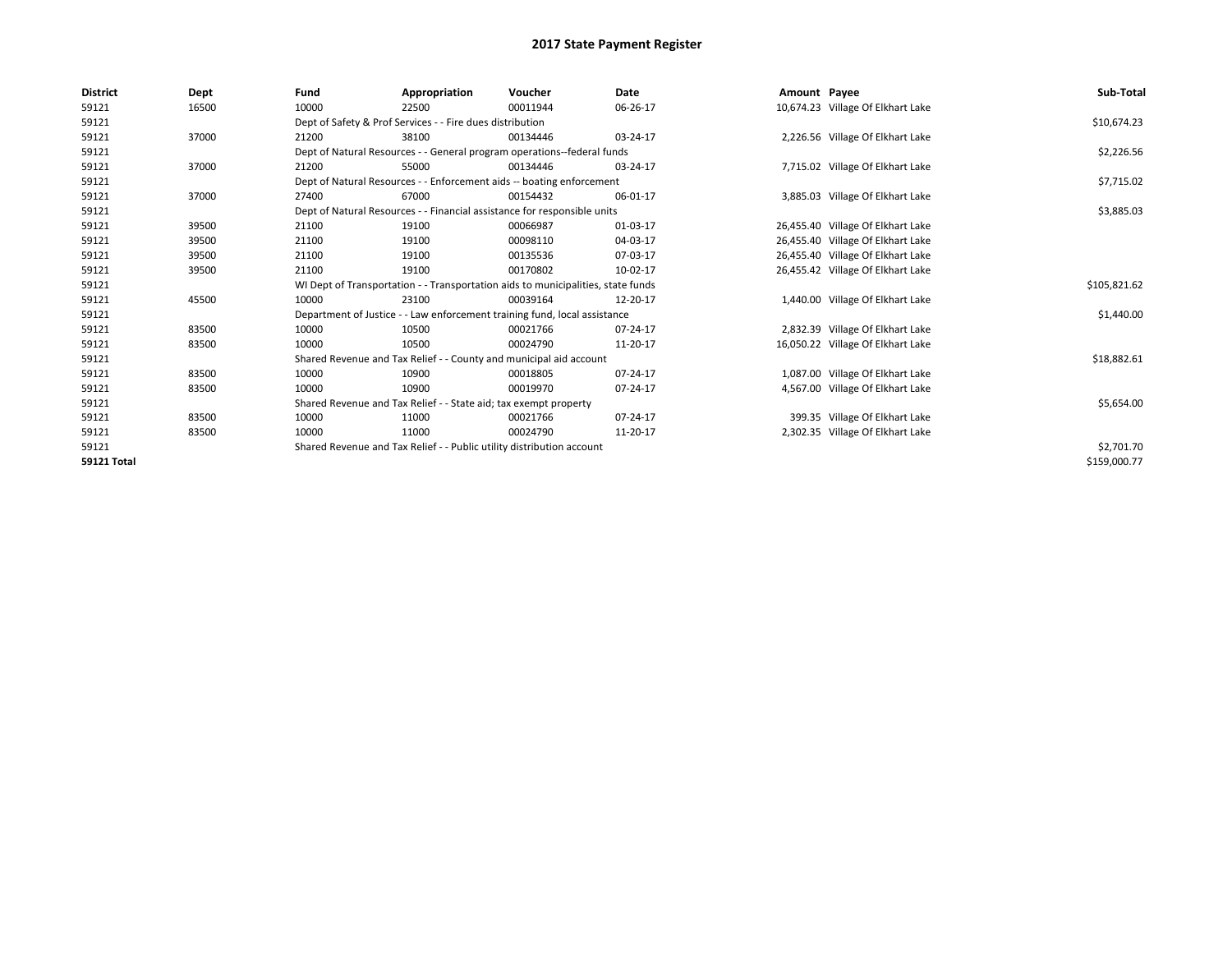| <b>District</b> | <b>Dept</b> | Fund  | Appropriation                                                    | Voucher                                                                          | Date     | Amount Payee |                                 | Sub-Total   |
|-----------------|-------------|-------|------------------------------------------------------------------|----------------------------------------------------------------------------------|----------|--------------|---------------------------------|-------------|
| 59131           | 16500       | 10000 | 22500                                                            | 00011945                                                                         | 06-26-17 |              | 1,402.68 Village Of Glenbeulah  |             |
| 59131           |             |       | Dept of Safety & Prof Services - - Fire dues distribution        |                                                                                  |          |              |                                 | \$1,402.68  |
| 59131           | 37000       | 27400 | 67000                                                            | 00154106                                                                         | 06-01-17 |              | 909.65 Village Of Glenbeulah    |             |
| 59131           |             |       |                                                                  | Dept of Natural Resources - - Financial assistance for responsible units         |          |              |                                 | \$909.65    |
| 59131           | 39500       | 21100 | 19100                                                            | 00066988                                                                         | 01-03-17 |              | 2,506.75 Village Of Glenbeulah  |             |
| 59131           | 39500       | 21100 | 19100                                                            | 00098111                                                                         | 04-03-17 |              | 2,506.75 Village Of Glenbeulah  |             |
| 59131           | 39500       | 21100 | 19100                                                            | 00135537                                                                         | 07-03-17 |              | 2,506.75 Village Of Glenbeulah  |             |
| 59131           | 39500       | 21100 | 19100                                                            | 00170803                                                                         | 10-02-17 |              | 2,506.78 Village Of Glenbeulah  |             |
| 59131           |             |       |                                                                  | WI Dept of Transportation - - Transportation aids to municipalities, state funds |          |              |                                 | \$10,027.03 |
| 59131           | 83500       | 10000 | 10500                                                            | 00021767                                                                         | 07-24-17 |              | 11,178.00 Village Of Glenbeulah |             |
| 59131           | 83500       | 10000 | 10500                                                            | 00024791                                                                         | 11-20-17 |              | 63,341.98 Village Of Glenbeulah |             |
| 59131           |             |       |                                                                  | Shared Revenue and Tax Relief - - County and municipal aid account               |          |              |                                 | \$74,519.98 |
| 59131           | 83500       | 10000 | 10900                                                            | 00018806                                                                         | 07-24-17 |              | 29.00 Village Of Glenbeulah     |             |
| 59131           | 83500       | 10000 | 10900                                                            | 00019971                                                                         | 07-24-17 |              | 481.00 Village Of Glenbeulah    |             |
| 59131           |             |       | Shared Revenue and Tax Relief - - State aid; tax exempt property |                                                                                  |          |              |                                 | \$510.00    |
| 59131 Total     |             |       |                                                                  |                                                                                  |          |              |                                 | \$87,369.34 |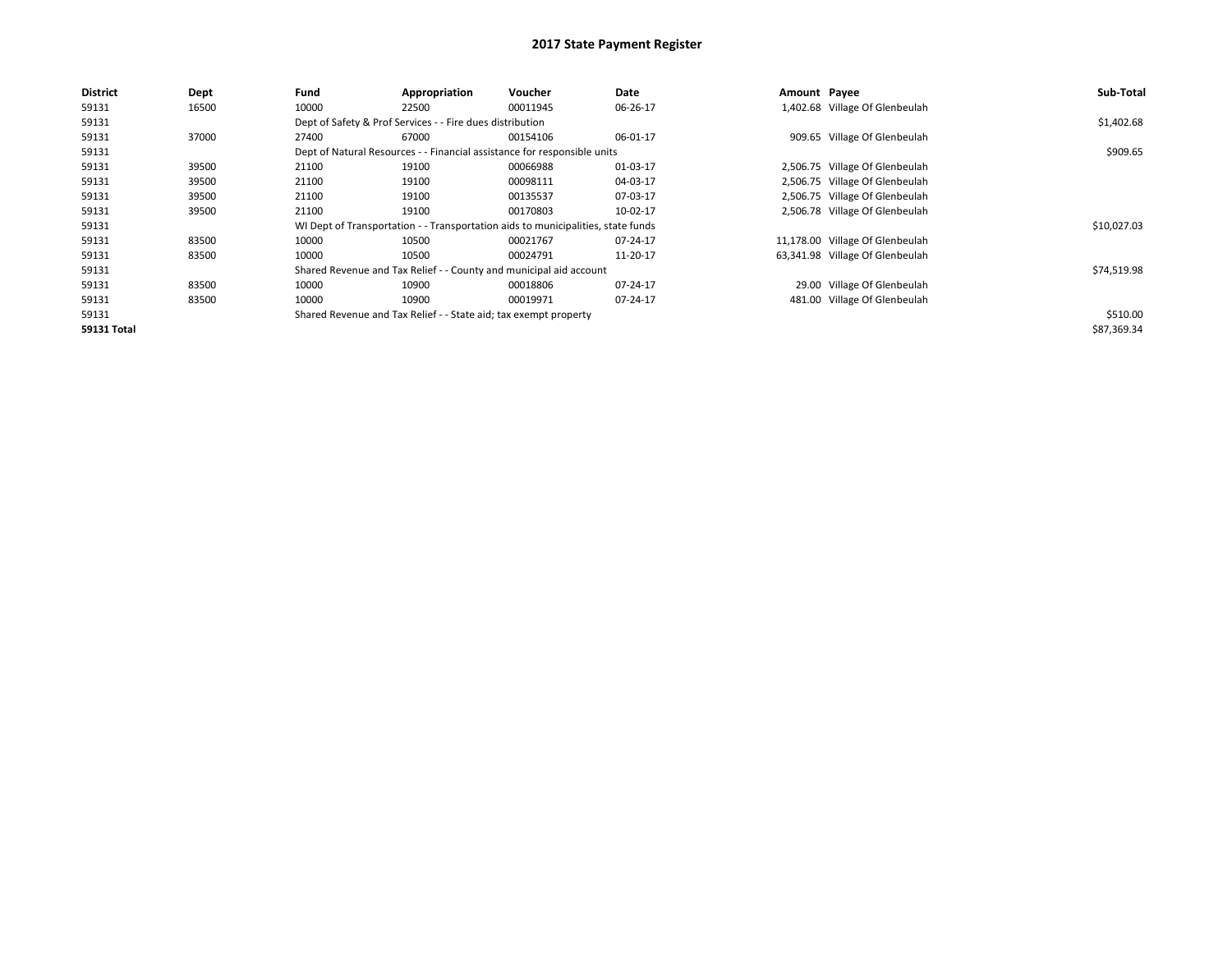| District           | <b>Dept</b> | Fund  | Appropriation                                                                    | Voucher  | Date     | Amount Payee |                                     | Sub-Total    |  |  |
|--------------------|-------------|-------|----------------------------------------------------------------------------------|----------|----------|--------------|-------------------------------------|--------------|--|--|
| 59135              | 16500       | 10000 | 22500                                                                            | 00011946 | 06-26-17 |              | 10,663.52 Village Of Howards Grove  |              |  |  |
| 59135              |             |       | Dept of Safety & Prof Services - - Fire dues distribution                        |          |          |              |                                     | \$10,663.52  |  |  |
| 59135              | 37000       | 27400 | 67000                                                                            | 00154389 | 06-01-17 |              | 7,022.85 Village Of Howards Grove   |              |  |  |
| 59135              |             |       | Dept of Natural Resources - - Financial assistance for responsible units         |          |          |              |                                     | \$7,022.85   |  |  |
| 59135              | 39500       | 21100 | 19100                                                                            | 00066989 | 01-03-17 |              | 25,198.01 Village Of Howards Grove  |              |  |  |
| 59135              | 39500       | 21100 | 19100                                                                            | 00098112 | 04-03-17 |              | 25,198.01 Village Of Howards Grove  |              |  |  |
| 59135              | 39500       | 21100 | 19100                                                                            | 00135538 | 07-03-17 |              | 25,198.01 Village Of Howards Grove  |              |  |  |
| 59135              | 39500       | 21100 | 19100                                                                            | 00170804 | 10-02-17 |              | 25,198.04 Village Of Howards Grove  |              |  |  |
| 59135              |             |       | WI Dept of Transportation - - Transportation aids to municipalities, state funds |          |          |              |                                     |              |  |  |
| 59135              | 39500       | 21100 | 27800                                                                            | 00098659 | 03-21-17 |              | 17,646.10 Village Of Howards Grove  |              |  |  |
| 59135              |             |       | WI Dept of Transportation - - Local roads improvement program, state funds       |          |          |              |                                     | \$17,646.10  |  |  |
| 59135              | 83500       | 10000 | 10500                                                                            | 00021768 | 07-24-17 |              | 20,405.40 Village Of Howards Grove  |              |  |  |
| 59135              | 83500       | 10000 | 10500                                                                            | 00024792 | 11-20-17 |              | 115,630.63 Village Of Howards Grove |              |  |  |
| 59135              |             |       | Shared Revenue and Tax Relief - - County and municipal aid account               |          |          |              |                                     | \$136,036.03 |  |  |
| 59135              | 83500       | 10000 | 10900                                                                            | 00018807 | 07-24-17 |              | 533.00 Village Of Howards Grove     |              |  |  |
| 59135              | 83500       | 10000 | 10900                                                                            | 00019972 | 07-24-17 |              | 106.00 Village Of Howards Grove     |              |  |  |
| 59135              |             |       | Shared Revenue and Tax Relief - - State aid; tax exempt property                 |          |          |              |                                     | \$639.00     |  |  |
| <b>59135 Total</b> |             |       |                                                                                  |          |          |              |                                     | \$272,799.57 |  |  |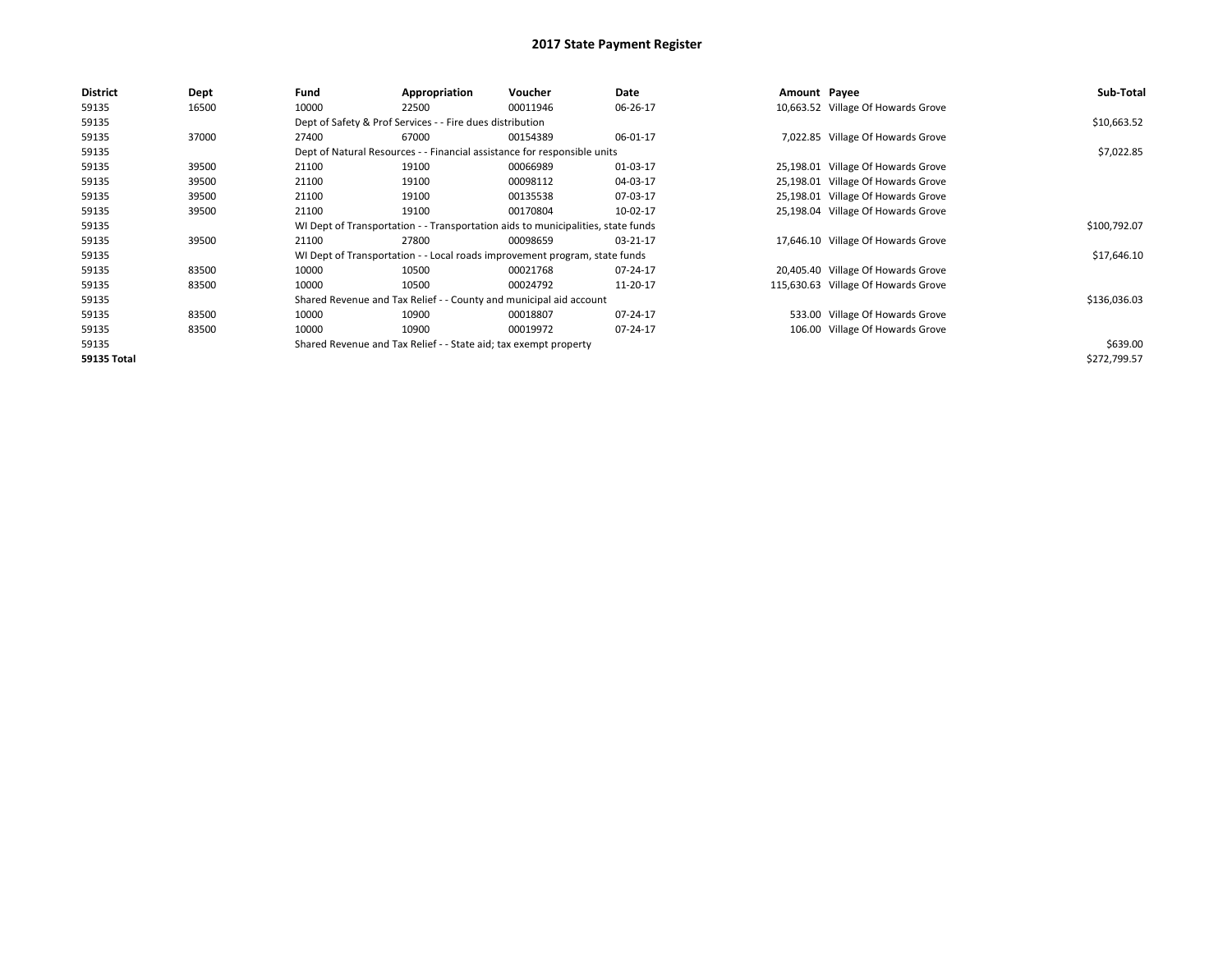| <b>District</b>    | Dept  | Fund                                                                             | Appropriation                                                    | Voucher                                                                   | Date     | Amount Payee |                              | Sub-Total    |
|--------------------|-------|----------------------------------------------------------------------------------|------------------------------------------------------------------|---------------------------------------------------------------------------|----------|--------------|------------------------------|--------------|
| 59141              | 16500 | 10000                                                                            | 22500                                                            | 00011947                                                                  | 06-26-17 |              | 17,601.07 Village Of Kohler  |              |
| 59141              |       |                                                                                  | Dept of Safety & Prof Services - - Fire dues distribution        |                                                                           |          |              |                              | \$17,601.07  |
| 59141              | 37000 | 27400                                                                            | 67000                                                            | 00154565                                                                  | 06-01-17 |              | 7,413.49 Village Of Kohler   |              |
| 59141              |       |                                                                                  |                                                                  | Dept of Natural Resources - - Financial assistance for responsible units  |          |              |                              | \$7,413.49   |
| 59141              | 39500 | 21100                                                                            | 19100                                                            | 00066990                                                                  | 01-03-17 |              | 51,298.02 Village Of Kohler  |              |
| 59141              | 39500 | 21100                                                                            | 19100                                                            | 00098113                                                                  | 04-03-17 |              | 51,298.02 Village Of Kohler  |              |
| 59141              | 39500 | 21100                                                                            | 19100                                                            | 00135539                                                                  | 07-03-17 |              | 51,298.02 Village Of Kohler  |              |
| 59141              | 39500 | 21100                                                                            | 19100                                                            | 00170805                                                                  | 10-02-17 |              | 51,298.05 Village Of Kohler  |              |
| 59141              |       | WI Dept of Transportation - - Transportation aids to municipalities, state funds |                                                                  | \$205,192.11                                                              |          |              |                              |              |
| 59141              | 45500 | 10000                                                                            | 23100                                                            | 00035833                                                                  | 10-16-17 |              | 1,120.00 Village Of Kohler   |              |
| 59141              |       |                                                                                  |                                                                  | Department of Justice - - Law enforcement training fund, local assistance |          |              |                              | \$1,120.00   |
| 59141              | 83500 | 10000                                                                            | 10500                                                            | 00021769                                                                  | 07-24-17 |              | 3,809.64 Village Of Kohler   |              |
| 59141              | 83500 | 10000                                                                            | 10500                                                            | 00024793                                                                  | 11-20-17 |              | 21,587.98 Village Of Kohler  |              |
| 59141              |       |                                                                                  |                                                                  | Shared Revenue and Tax Relief - - County and municipal aid account        |          |              |                              | \$25,397.62  |
| 59141              | 83500 | 10000                                                                            | 10900                                                            | 00018808                                                                  | 07-24-17 |              | 126,487.00 Village Of Kohler |              |
| 59141              |       |                                                                                  | Shared Revenue and Tax Relief - - State aid; tax exempt property |                                                                           |          |              |                              | \$126,487.00 |
| 59141              | 83500 | 10000                                                                            | 11000                                                            | 00021769                                                                  | 07-24-17 |              | 519.76 Village Of Kohler     |              |
| 59141              | 83500 | 10000                                                                            | 11000                                                            | 00024793                                                                  | 11-20-17 |              | 2,964.72 Village Of Kohler   |              |
| 59141              |       |                                                                                  |                                                                  | Shared Revenue and Tax Relief - - Public utility distribution account     |          |              |                              | \$3,484.48   |
| <b>59141 Total</b> |       |                                                                                  |                                                                  |                                                                           |          |              |                              | \$386,695.77 |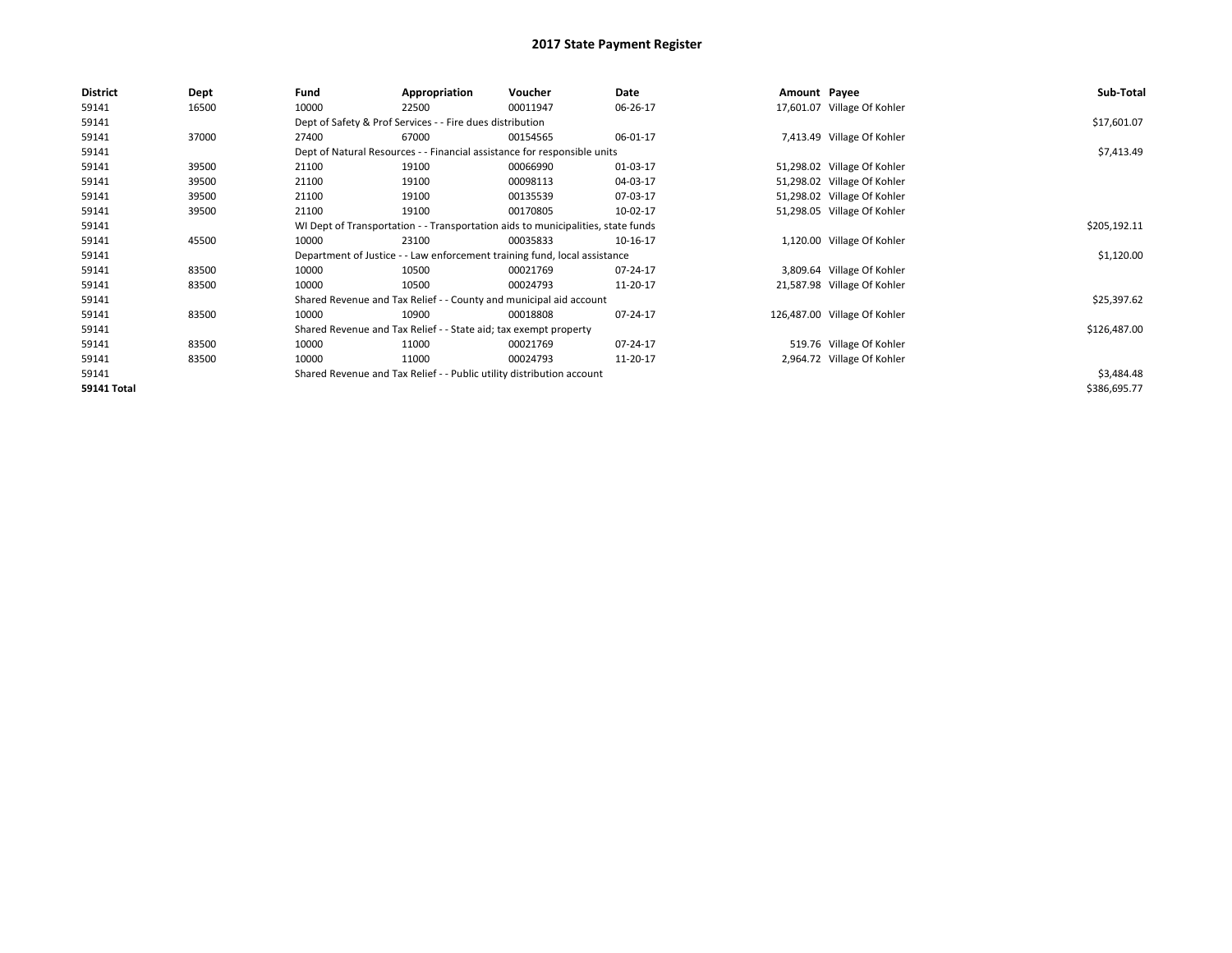| <b>District</b>    | <b>Dept</b> | Fund                                                                             | Appropriation                                                            | Voucher      | Date     | Amount Payee |                                | Sub-Total    |
|--------------------|-------------|----------------------------------------------------------------------------------|--------------------------------------------------------------------------|--------------|----------|--------------|--------------------------------|--------------|
| 59165              | 16500       | 10000                                                                            | 22500                                                                    | 00011948     | 06-26-17 |              | 8,849.27 Village of Oostburg   |              |
| 59165              |             |                                                                                  | Dept of Safety & Prof Services - - Fire dues distribution                |              |          |              |                                | \$8,849.27   |
| 59165              | 37000       | 27400                                                                            | 67000                                                                    | 00153996     | 06-01-17 |              | 5,942.84 Village of Oostburg   |              |
| 59165              |             |                                                                                  | Dept of Natural Resources - - Financial assistance for responsible units |              |          |              |                                | \$5,942.84   |
| 59165              | 39500       | 21100                                                                            | 19100                                                                    | 00066991     | 01-03-17 |              | 34,754.04 Village of Oostburg  |              |
| 59165              | 39500       | 21100                                                                            | 19100                                                                    | 00098114     | 04-03-17 |              | 34,754.04 Village of Oostburg  |              |
| 59165              | 39500       | 21100                                                                            | 19100                                                                    | 00135540     | 07-03-17 |              | 34,754.04 Village of Oostburg  |              |
| 59165              | 39500       | 21100                                                                            | 19100                                                                    | 00170806     | 10-02-17 |              | 34,754.07 Village of Oostburg  |              |
| 59165              |             | WI Dept of Transportation - - Transportation aids to municipalities, state funds |                                                                          | \$139,016.19 |          |              |                                |              |
| 59165              | 43500       | 00005                                                                            | 16300                                                                    | 01LGS        | 11-17-17 |              | 3,056.60 Village of Oostburg   |              |
| 59165              |             |                                                                                  | Department of Health Services - - Guardianship grant program             |              |          |              |                                | \$3,056.60   |
| 59165              | 83500       | 10000                                                                            | 10500                                                                    | 00021770     | 07-24-17 |              | 21,660.83 Village of Oostburg  |              |
| 59165              | 83500       | 10000                                                                            | 10500                                                                    | 00024794     | 11-20-17 |              | 119,688.13 Village of Oostburg |              |
| 59165              |             |                                                                                  | Shared Revenue and Tax Relief - - County and municipal aid account       |              |          |              |                                | \$141,348.96 |
| 59165              | 83500       | 10000                                                                            | 10900                                                                    | 00018809     | 07-24-17 |              | 845.00 Village of Oostburg     |              |
| 59165              | 83500       | 10000                                                                            | 10900                                                                    | 00019973     | 07-24-17 |              | 7,609.00 Village of Oostburg   |              |
| 59165              |             |                                                                                  | Shared Revenue and Tax Relief - - State aid; tax exempt property         |              |          |              |                                | \$8,454.00   |
| 59165              | 83500       | 10000                                                                            | 11000                                                                    | 00021770     | 07-24-17 |              | 203.83 Village of Oostburg     |              |
| 59165              | 83500       | 10000                                                                            | 11000                                                                    | 00024794     | 11-20-17 |              | 1,186.15 Village of Oostburg   |              |
| 59165              |             |                                                                                  | Shared Revenue and Tax Relief - - Public utility distribution account    |              |          |              |                                | \$1,389.98   |
| <b>59165 Total</b> |             |                                                                                  |                                                                          |              |          |              |                                | \$308,057.84 |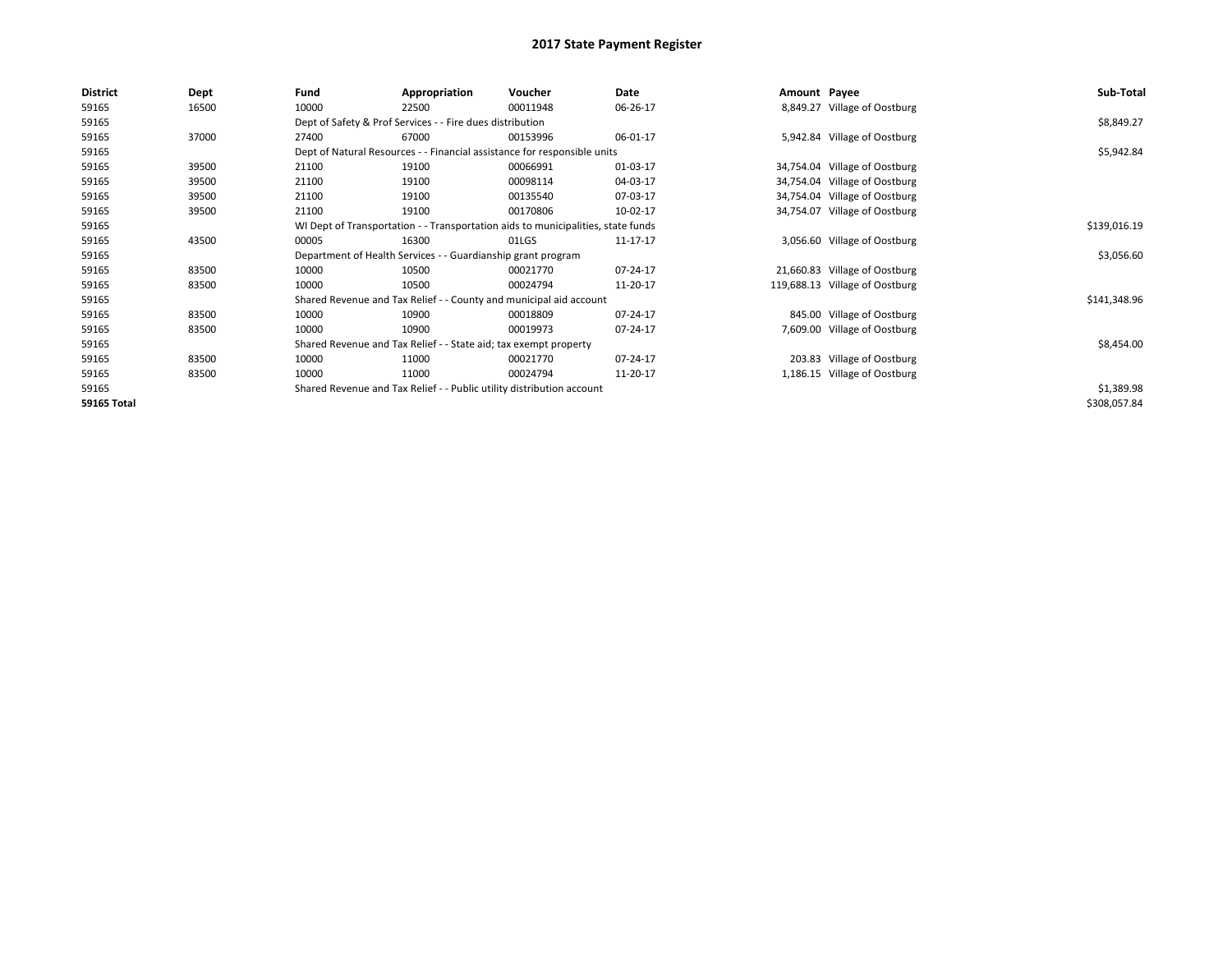| <b>District</b>    | Dept  | Fund  | Appropriation                                                                    | Voucher  | Date     | Amount Payee |                                  | Sub-Total    |  |  |  |
|--------------------|-------|-------|----------------------------------------------------------------------------------|----------|----------|--------------|----------------------------------|--------------|--|--|--|
| 59176              | 16500 | 10000 | 22500                                                                            | 00011949 | 06-26-17 |              | 5,917.22 Village Of Random Lake  |              |  |  |  |
| 59176              |       |       | Dept of Safety & Prof Services - - Fire dues distribution                        |          |          |              |                                  | \$5,917.22   |  |  |  |
| 59176              | 37000 | 27400 | 67000                                                                            | 00153995 | 06-01-17 |              | 3,618.00 Village Of Random Lake  |              |  |  |  |
| 59176              |       |       | Dept of Natural Resources - - Financial assistance for responsible units         |          |          |              |                                  | \$3,618.00   |  |  |  |
| 59176              | 39500 | 21100 | 19100                                                                            | 00066992 | 01-03-17 |              | 13,590.37 Village Of Random Lake |              |  |  |  |
| 59176              | 39500 | 21100 | 19100                                                                            | 00098115 | 04-03-17 | 13,590.37    | Village Of Random Lake           |              |  |  |  |
| 59176              | 39500 | 21100 | 19100                                                                            | 00135541 | 07-03-17 | 13,590.37    | Village Of Random Lake           |              |  |  |  |
| 59176              | 39500 | 21100 | 19100                                                                            | 00170807 | 10-02-17 |              | 13,590.37 Village Of Random Lake |              |  |  |  |
| 59176              |       |       | WI Dept of Transportation - - Transportation aids to municipalities, state funds |          |          |              |                                  |              |  |  |  |
| 59176              | 43500 | 00005 | 16300                                                                            | 01LGS    | 11-17-17 |              | 2,886.79 Village Of Random Lake  |              |  |  |  |
| 59176              |       |       | Department of Health Services - - Guardianship grant program                     |          |          |              |                                  | \$2,886.79   |  |  |  |
| 59176              | 83500 | 10000 | 10500                                                                            | 00021771 | 07-24-17 |              | 14,147.05 Village Of Random Lake |              |  |  |  |
| 59176              | 83500 | 10000 | 10500                                                                            | 00024795 | 11-20-17 |              | 77,279.80 Village Of Random Lake |              |  |  |  |
| 59176              |       |       | Shared Revenue and Tax Relief - - County and municipal aid account               |          |          |              |                                  | \$91,426.85  |  |  |  |
| 59176              | 83500 | 10000 | 10900                                                                            | 00018810 | 07-24-17 |              | 2,690.00 Village Of Random Lake  |              |  |  |  |
| 59176              | 83500 | 10000 | 10900                                                                            | 00019974 | 07-24-17 |              | 188.00 Village Of Random Lake    |              |  |  |  |
| 59176              |       |       | Shared Revenue and Tax Relief - - State aid; tax exempt property                 |          |          |              |                                  | \$2,878.00   |  |  |  |
| 59176              | 83500 | 10000 | 11000                                                                            | 00021771 | 07-24-17 |              | 64.12 Village Of Random Lake     |              |  |  |  |
| 59176              | 83500 | 10000 | 11000                                                                            | 00024795 | 11-20-17 |              | 381.23 Village Of Random Lake    |              |  |  |  |
| 59176              |       |       | Shared Revenue and Tax Relief - - Public utility distribution account            |          |          |              |                                  | \$445.35     |  |  |  |
| <b>59176 Total</b> |       |       |                                                                                  |          |          |              |                                  | \$161,533.69 |  |  |  |
|                    |       |       |                                                                                  |          |          |              |                                  |              |  |  |  |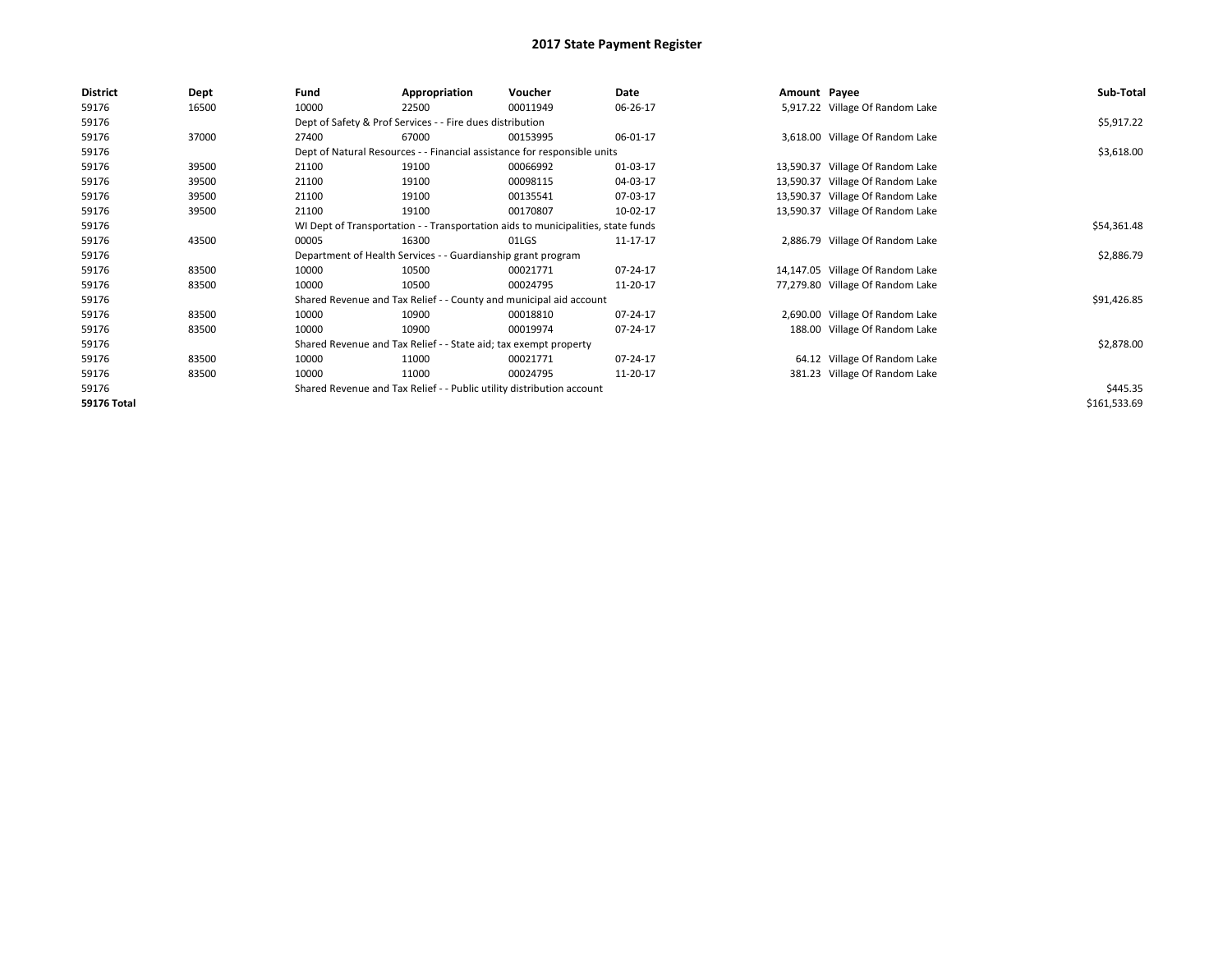| <b>District</b>    | Dept  | Fund                                                                             | Appropriation                                                            | Voucher    | Date     | Amount Payee |                            | Sub-Total   |
|--------------------|-------|----------------------------------------------------------------------------------|--------------------------------------------------------------------------|------------|----------|--------------|----------------------------|-------------|
| 59191              | 16500 | 10000                                                                            | 22500                                                                    | 00011950   | 06-26-17 |              | 1,338.76 Village Of Waldo  |             |
| 59191              |       |                                                                                  | Dept of Safety & Prof Services - - Fire dues distribution                |            |          |              |                            | \$1,338.76  |
| 59191              | 37000 | 27400                                                                            | 67000                                                                    | 00154049   | 06-01-17 |              | 809.02 Village Of Waldo    |             |
| 59191              |       |                                                                                  | Dept of Natural Resources - - Financial assistance for responsible units |            |          |              |                            | \$809.02    |
| 59191              | 39500 | 21100                                                                            | 19100                                                                    | 00066993   | 01-03-17 |              | 2,264.19 Village Of Waldo  |             |
| 59191              | 39500 | 21100                                                                            | 19100                                                                    | 00098116   | 04-03-17 |              | 2,264.19 Village Of Waldo  |             |
| 59191              | 39500 | 21100                                                                            | 19100                                                                    | 00135542   | 07-03-17 |              | 2,264.19 Village Of Waldo  |             |
| 59191              | 39500 | 21100                                                                            | 19100                                                                    | 00170808   | 10-02-17 |              | 2,264.21 Village Of Waldo  |             |
| 59191              |       | WI Dept of Transportation - - Transportation aids to municipalities, state funds |                                                                          | \$9,056.78 |          |              |                            |             |
| 59191              | 83500 | 10000                                                                            | 10100                                                                    | 00021772   | 07-24-17 |              | 2,978.50 Village Of Waldo  |             |
| 59191              |       |                                                                                  | Shared Revenue and Tax Relief - - Expenditure restraint program account  |            |          |              |                            | \$2,978.50  |
| 59191              | 83500 | 10000                                                                            | 10500                                                                    | 00021772   | 07-24-17 |              | 10,217.06 Village Of Waldo |             |
| 59191              | 83500 | 10000                                                                            | 10500                                                                    | 00024796   | 11-20-17 |              | 57,896.64 Village Of Waldo |             |
| 59191              |       |                                                                                  | Shared Revenue and Tax Relief - - County and municipal aid account       |            |          |              |                            | \$68,113.70 |
| 59191              | 83500 | 10000                                                                            | 10900                                                                    | 00018811   | 07-24-17 |              | 451.00 Village Of Waldo    |             |
| 59191              |       |                                                                                  | Shared Revenue and Tax Relief - - State aid; tax exempt property         |            |          |              |                            | \$451.00    |
| 59191              | 83500 | 10000                                                                            | 11000                                                                    | 00021772   | 07-24-17 |              | 649.55 Village Of Waldo    |             |
| 59191              | 83500 | 10000                                                                            | 11000                                                                    | 00024796   | 11-20-17 |              | 3,767.14 Village Of Waldo  |             |
| 59191              |       |                                                                                  | Shared Revenue and Tax Relief - - Public utility distribution account    |            |          |              |                            | \$4,416.69  |
| <b>59191 Total</b> |       |                                                                                  |                                                                          |            |          |              |                            | \$87,164.45 |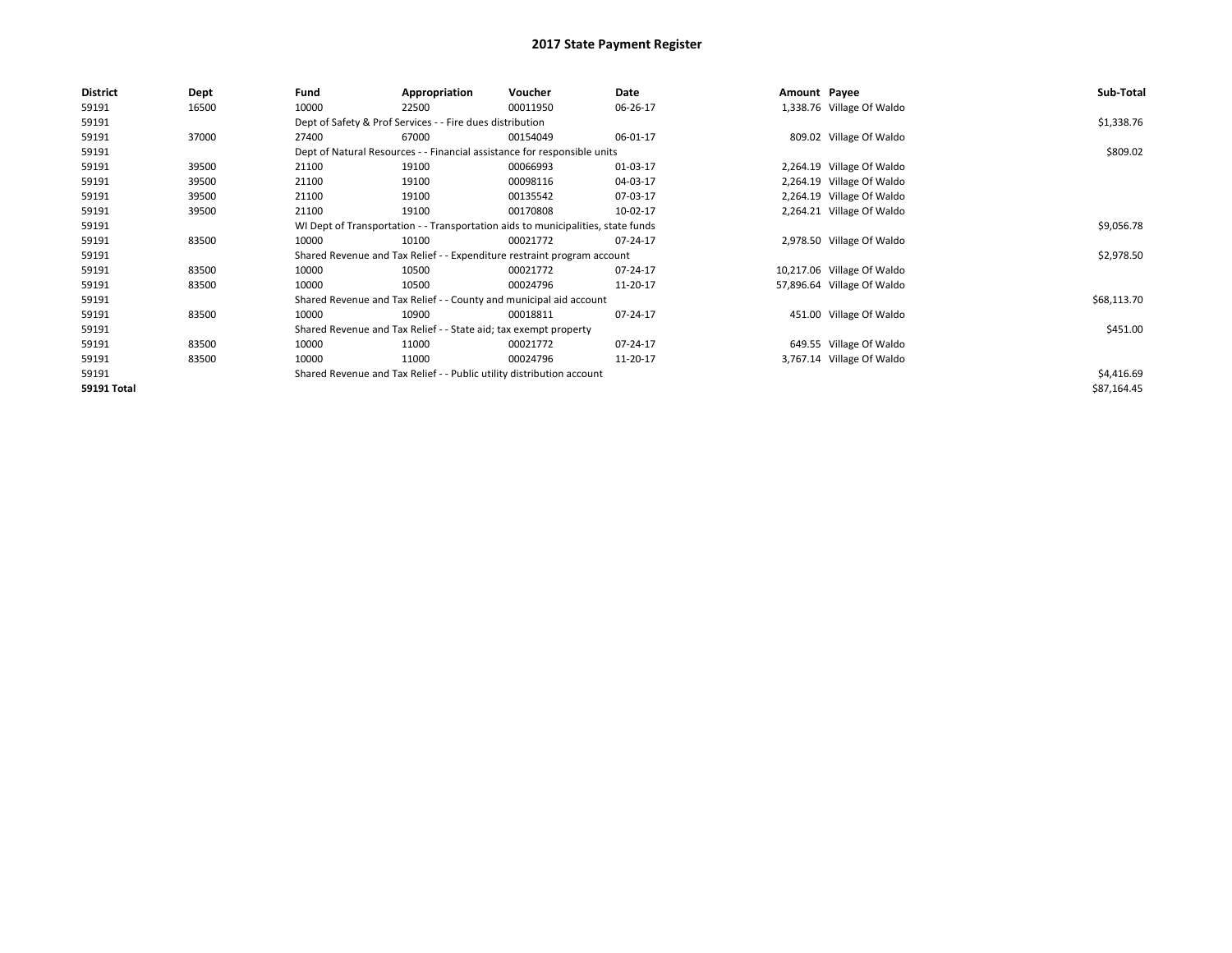| <b>District</b> | Dept  | Fund  | Appropriation                                                                    | Voucher  | Date           | Amount Payee |                             | Sub-Total      |  |  |
|-----------------|-------|-------|----------------------------------------------------------------------------------|----------|----------------|--------------|-----------------------------|----------------|--|--|
| 59271           | 16500 | 10000 | 22500                                                                            | 00011951 | 06-26-17       |              | 32,451.41 City Of Plymouth  |                |  |  |
| 59271           |       |       | Dept of Safety & Prof Services - - Fire dues distribution                        |          |                |              |                             | \$32,451.41    |  |  |
| 59271           | 37000 | 10000 | 50300                                                                            | 00143337 | $04 - 21 - 17$ |              | 10.00 City Of Plymouth      |                |  |  |
| 59271           |       |       | Dept of Natural Resources - - Aids in lieu of taxes - general fund               |          |                |              |                             | \$10.00        |  |  |
| 59271           | 37000 | 27400 | 67000                                                                            | 00154729 | 06-01-17       |              | 22,085.96 City Of Plymouth  |                |  |  |
| 59271           |       |       | Dept of Natural Resources - - Financial assistance for responsible units         |          |                |              |                             | \$22,085.96    |  |  |
| 59271           | 39500 | 21100 | 16200                                                                            | 00067416 | 01-03-17       |              | 4,185.95 City Of Plymouth   |                |  |  |
| 59271           | 39500 | 21100 | 16200                                                                            | 00098539 | 04-03-17       |              | 4,185.95 City Of Plymouth   |                |  |  |
| 59271           | 39500 | 21100 | 16200                                                                            | 00135965 | 07-03-17       |              | 4,185.95 City Of Plymouth   |                |  |  |
| 59271           | 39500 | 21100 | 16200                                                                            | 00171231 | 10-02-17       |              | 4,185.96 City Of Plymouth   |                |  |  |
| 59271           |       |       | WI Dept of Transportation - - Connecting highways aids, state funds              |          |                |              |                             | \$16,743.81    |  |  |
| 59271           | 39500 | 21100 | 19100                                                                            | 00066994 | 01-03-17       |              | 83,597.75 City Of Plymouth  |                |  |  |
| 59271           | 39500 | 21100 | 19100                                                                            | 00098117 | 04-03-17       |              | 83,597.75 City Of Plymouth  |                |  |  |
| 59271           | 39500 | 21100 | 19100                                                                            | 00135543 | 07-03-17       |              | 83,597.75 City Of Plymouth  |                |  |  |
| 59271           | 39500 | 21100 | 19100                                                                            | 00170809 | 10-02-17       |              | 83,597.75 City Of Plymouth  |                |  |  |
| 59271           |       |       | WI Dept of Transportation - - Transportation aids to municipalities, state funds |          |                |              |                             |                |  |  |
| 59271           | 43500 | 10000 | 11900                                                                            | 00152534 | 09-01-17       |              | 5,506.07 City Of Plymouth   |                |  |  |
| 59271           |       |       | Department of Health Services - - Emergency medical services; aids               |          |                |              |                             |                |  |  |
| 59271           | 43500 | 00005 | 16300                                                                            | 01LGS    | 11-17-17       |              | 2,000.00 City Of Plymouth   |                |  |  |
| 59271           |       |       | Department of Health Services - - Guardianship grant program                     |          |                |              |                             | \$2,000.00     |  |  |
| 59271           | 45500 | 10000 | 23100                                                                            | 00021529 | 01-03-17       |              | 2,720.00 City Of Plymouth   |                |  |  |
| 59271           | 45500 | 10000 | 23100                                                                            | 00039732 | 12-26-17       |              | 2,080.00 City Of Plymouth   |                |  |  |
| 59271           |       |       | Department of Justice - - Law enforcement training fund, local assistance        |          |                |              |                             | \$4,800.00     |  |  |
| 59271           | 83500 | 10000 | 10100                                                                            | 00021773 | 07-24-17       |              | 79,272.73 City Of Plymouth  |                |  |  |
| 59271           |       |       | Shared Revenue and Tax Relief - - Expenditure restraint program account          |          |                |              |                             | \$79,272.73    |  |  |
| 59271           | 83500 | 10000 | 10500                                                                            | 00021773 | 07-24-17       |              | 95,329.54 City Of Plymouth  |                |  |  |
| 59271           | 83500 | 10000 | 10500                                                                            | 00024797 | 11-20-17       |              | 538,200.72 City Of Plymouth |                |  |  |
| 59271           |       |       | Shared Revenue and Tax Relief - - County and municipal aid account               |          |                |              |                             | \$633,530.26   |  |  |
| 59271           | 83500 | 10000 | 10900                                                                            | 00018812 | 07-24-17       |              | 42,374.00 City Of Plymouth  |                |  |  |
| 59271           | 83500 | 10000 | 10900                                                                            | 00019975 | 07-24-17       |              | 42,508.00 City Of Plymouth  |                |  |  |
| 59271           |       |       | Shared Revenue and Tax Relief - - State aid; tax exempt property                 |          |                |              |                             | \$84,882.00    |  |  |
| 59271           | 83500 | 10000 | 50100                                                                            | 00015410 | 01-31-17       |              | 1,424.64 City Of Plymouth   |                |  |  |
| 59271           |       |       | Shared Revenue and Tax Relief - - Payments for municipal services                |          |                |              |                             | \$1,424.64     |  |  |
| 59271           | 83500 | 52100 | 36300                                                                            | 00016038 | 03-27-17       |              | 10,211.40 City Of Plymouth  |                |  |  |
| 59271           |       |       | Shared Revenue and Tax Relief - - Lottery and gaming credit                      |          |                |              |                             | \$10,211.40    |  |  |
| 59271 Total     |       |       |                                                                                  |          |                |              |                             | \$1,227,309.28 |  |  |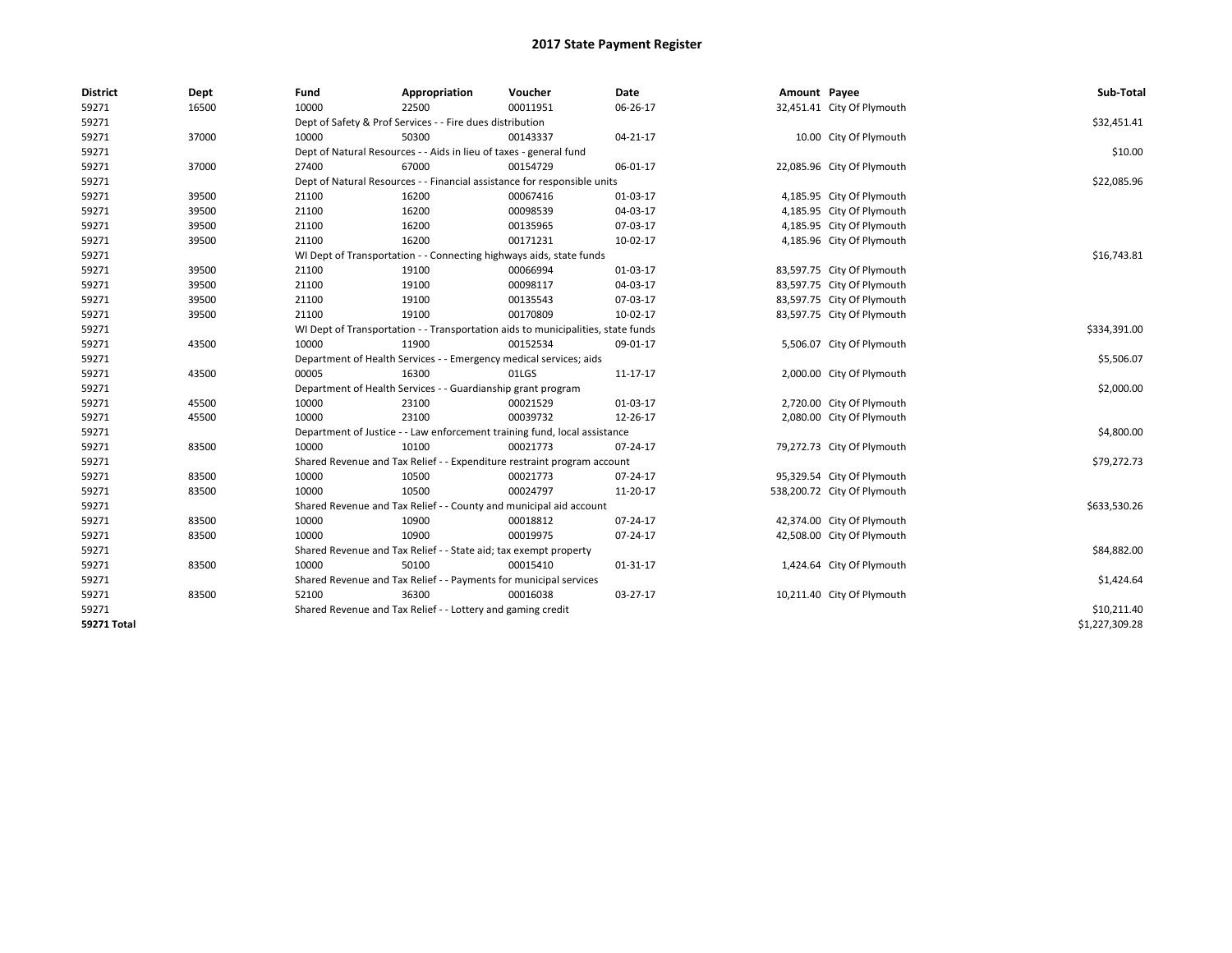| <b>District</b> | Dept  | Fund  | Appropriation                                                        | Voucher                                                                               | Date                                                                                             | Amount Payee |                              | Sub-Total      |
|-----------------|-------|-------|----------------------------------------------------------------------|---------------------------------------------------------------------------------------|--------------------------------------------------------------------------------------------------|--------------|------------------------------|----------------|
| 59281           | 16500 | 10000 | 22500                                                                | 00011952                                                                              | 06-26-17                                                                                         |              | 107,998.35 City Of Sheboygan |                |
| 59281           |       |       | Dept of Safety & Prof Services - - Fire dues distribution            |                                                                                       |                                                                                                  |              |                              | \$107,998.35   |
| 59281           | 37000 | 10000 | 44100                                                                | 00127490                                                                              | 02-14-17                                                                                         |              | 2,063.36 City Of Sheboygan   |                |
| 59281           | 37000 | 10000 | 44100                                                                | 00128145                                                                              | 02-15-17                                                                                         |              | 50,035.60 City Of Sheboygan  |                |
| 59281           |       |       |                                                                      | Dept of Natural Resources - - General program operations - federal funds              |                                                                                                  |              |                              | \$52,098.96    |
| 59281           | 37000 | 21200 | 58700                                                                | 00119675                                                                              | $01 - 12 - 17$                                                                                   |              | 21,900.00 City Of Sheboygan  |                |
| 59281           |       |       | Dept of Natural Resources - - Resource aids -- urban forestry grants |                                                                                       |                                                                                                  |              |                              | \$21,900.00    |
| 59281           | 37000 | 21200 | 67800                                                                | 00126795                                                                              | 02-09-17                                                                                         |              | 5,134.69 City Of Sheboygan   |                |
| 59281           |       |       |                                                                      |                                                                                       | Dept of Natural Resources - - Environmental aids -- invasive aquatic species and lake monitoring |              |                              | \$5,134.69     |
| 59281           | 37000 | 27200 | 66700                                                                | 00161233                                                                              | 06-22-17                                                                                         |              | 2,079.72 City Of Sheboygan   |                |
| 59281           |       |       |                                                                      | Dept of Natural Resources - - Petroleum storage environmental remedial action; awards |                                                                                                  |              |                              | \$2,079.72     |
| 59281           | 37000 | 27400 | 67000                                                                | 00154577                                                                              | 06-01-17                                                                                         |              | 180,448.31 City Of Sheboygan |                |
| 59281           |       |       |                                                                      | Dept of Natural Resources - - Financial assistance for responsible units              |                                                                                                  |              |                              | \$180,448.31   |
| 59281           | 37000 | 27400 | 67300                                                                | 00154577                                                                              | 06-01-17                                                                                         |              | 12,472.22 City Of Sheboygan  |                |
| 59281           |       |       | Dept of Natural Resources - - Recycling consolidation grants         |                                                                                       |                                                                                                  |              |                              | \$12,472.22    |
| 59281           | 39500 | 21100 | 16200                                                                | 00067417                                                                              | 01-03-17                                                                                         |              | 54,423.55 City Of Sheboygan  |                |
| 59281           | 39500 | 21100 | 16200                                                                | 00098540                                                                              | 04-03-17                                                                                         |              | 54,423.55 City Of Sheboygan  |                |
| 59281           | 39500 | 21100 | 16200                                                                | 00135966                                                                              | 07-03-17                                                                                         |              | 54,423.55 City Of Sheboygan  |                |
| 59281           | 39500 | 21100 | 16200                                                                | 00171232                                                                              | 10-02-17                                                                                         |              | 54,423.56 City Of Sheboygan  |                |
| 59281           |       |       | WI Dept of Transportation - - Connecting highways aids, state funds  |                                                                                       |                                                                                                  |              |                              | \$217,694.21   |
| 59281           | 39500 | 21100 | 17500                                                                | 00117058                                                                              | 05-17-17                                                                                         |              | 41,553.00 City Of Sheboygan  |                |
| 59281           |       |       | WI Dept of Transportation - - Paratransit aids                       |                                                                                       |                                                                                                  |              |                              | \$41,553.00    |
| 59281           | 39500 | 21100 | 17600                                                                | 00125361                                                                              | 06-12-17                                                                                         |              | 237,352.00 City Of Sheboygan |                |
| 59281           | 39500 | 21100 | 17600                                                                | 00152053                                                                              | 08-11-17                                                                                         |              | 16,311.00 City Of Sheboygan  |                |
| 59281           | 39500 | 21100 | 17600                                                                | 00154637                                                                              | 08-16-17                                                                                         |              | 614,870.00 City Of Sheboygan |                |
| 59281           |       |       |                                                                      | WI Dept of Transportation - - Tier B transit operating aids, state funds              |                                                                                                  |              |                              | \$868,533.00   |
| 59281           | 39500 | 21100 | 18500                                                                | 00118348                                                                              | 05-31-17                                                                                         |              | 1,000.00 City Of Sheboygan   |                |
| 59281           | 39500 | 21100 | 18500                                                                | 00119545                                                                              | 05-31-17                                                                                         |              | 6,668.43 City Of Sheboygan   |                |
| 59281           | 39500 | 21100 | 18500                                                                | 00119546                                                                              | 05-31-17                                                                                         |              | 7,543.04 City Of Sheboygan   |                |
| 59281           | 39500 | 21100 | 18500                                                                | 00138627                                                                              | $07-17-17$                                                                                       |              | 4,645.97 City Of Sheboygan   |                |
| 59281           | 39500 | 21100 | 18500                                                                | 00159583                                                                              | 09-01-17                                                                                         |              | 8,984.13 City Of Sheboygan   |                |
| 59281           | 39500 | 21100 | 18500                                                                | 00159584                                                                              | 09-01-17                                                                                         |              | 11,847.51 City Of Sheboygan  |                |
| 59281           | 39500 | 21100 | 18500                                                                | 00176716                                                                              | 10-12-17                                                                                         |              | 8,908.40 City Of Sheboygan   |                |
| 59281           | 39500 | 21100 | 18500                                                                | 00188937                                                                              | 11-08-17                                                                                         |              | 9,507.77 City Of Sheboygan   |                |
| 59281           | 39500 | 21100 | 18500                                                                | 00201829                                                                              | 12-19-17                                                                                         |              | 1,718.49 City Of Sheboygan   |                |
| 59281           |       |       |                                                                      | WI Dept of Transportation - - Highway safety, local assistance, federal funds         |                                                                                                  |              |                              | \$60,823.74    |
| 59281           | 39500 | 21100 | 19100                                                                | 00066995                                                                              | 01-03-17                                                                                         |              | 331,908.41 City Of Sheboygan |                |
| 59281           | 39500 | 21100 | 19100                                                                | 00098118                                                                              | 04-03-17                                                                                         |              | 331,908.41 City Of Sheboygan |                |
| 59281           | 39500 | 21100 | 19100                                                                | 00135544                                                                              | 07-03-17                                                                                         |              | 331,908.41 City Of Sheboygan |                |
| 59281           | 39500 | 21100 | 19100                                                                | 00170810                                                                              | 10-02-17                                                                                         |              | 331,908.42 City Of Sheboygan |                |
| 59281           |       |       |                                                                      | WI Dept of Transportation - - Transportation aids to municipalities, state funds      |                                                                                                  |              |                              | \$1,327,633.65 |
| 59281           | 39500 | 21100 | 36300                                                                | 00101959                                                                              | 04-01-17                                                                                         |              | 360,968.32 City Of Sheboygan |                |
| 59281           |       |       |                                                                      | WI Dept of Transportation - - State highway rehabilitation, state funds               |                                                                                                  |              |                              | \$360,968.32   |
| 59281           | 43500 | 10000 | 11900                                                                | 00152557                                                                              | 09-01-17                                                                                         |              | 8,730.01 City Of Sheboygan   |                |
| 59281           |       |       | Department of Health Services - - Emergency medical services; aids   |                                                                                       |                                                                                                  |              |                              | \$8,730.01     |
| 59281           | 45500 | 10000 | 22100                                                                | 00035958                                                                              | 10-13-17                                                                                         |              | 30.00 City Of Sheboygan      |                |
| 59281           |       |       |                                                                      | Department of Justice - - Crime laboratories; deoxyribonucleic acid analysis          |                                                                                                  |              |                              | \$30.00        |
| 59281           | 45500 | 10000 | 22500                                                                | 00024823                                                                              | 03-02-17                                                                                         |              | 9,861.00 City Of Sheboygan   |                |
| 59281           |       |       | Department of Justice - - Drug crimes enforcement; local grants      |                                                                                       |                                                                                                  |              |                              | \$9,861.00     |
| 59281           | 45500 | 10000 | 23100                                                                | 00022750                                                                              | 01-26-17                                                                                         |              | 8,881.38 City Of Sheboygan   |                |
| 59281           | 45500 | 10000 | 23100                                                                | 00022751                                                                              | 01-26-17                                                                                         |              | 480.00 City Of Sheboygan     |                |
| 59281           | 45500 | 10000 | 23100                                                                | 00032351                                                                              | 08-02-17                                                                                         |              | 9,878.02 City Of Sheboygan   |                |
|                 |       |       |                                                                      |                                                                                       |                                                                                                  |              |                              |                |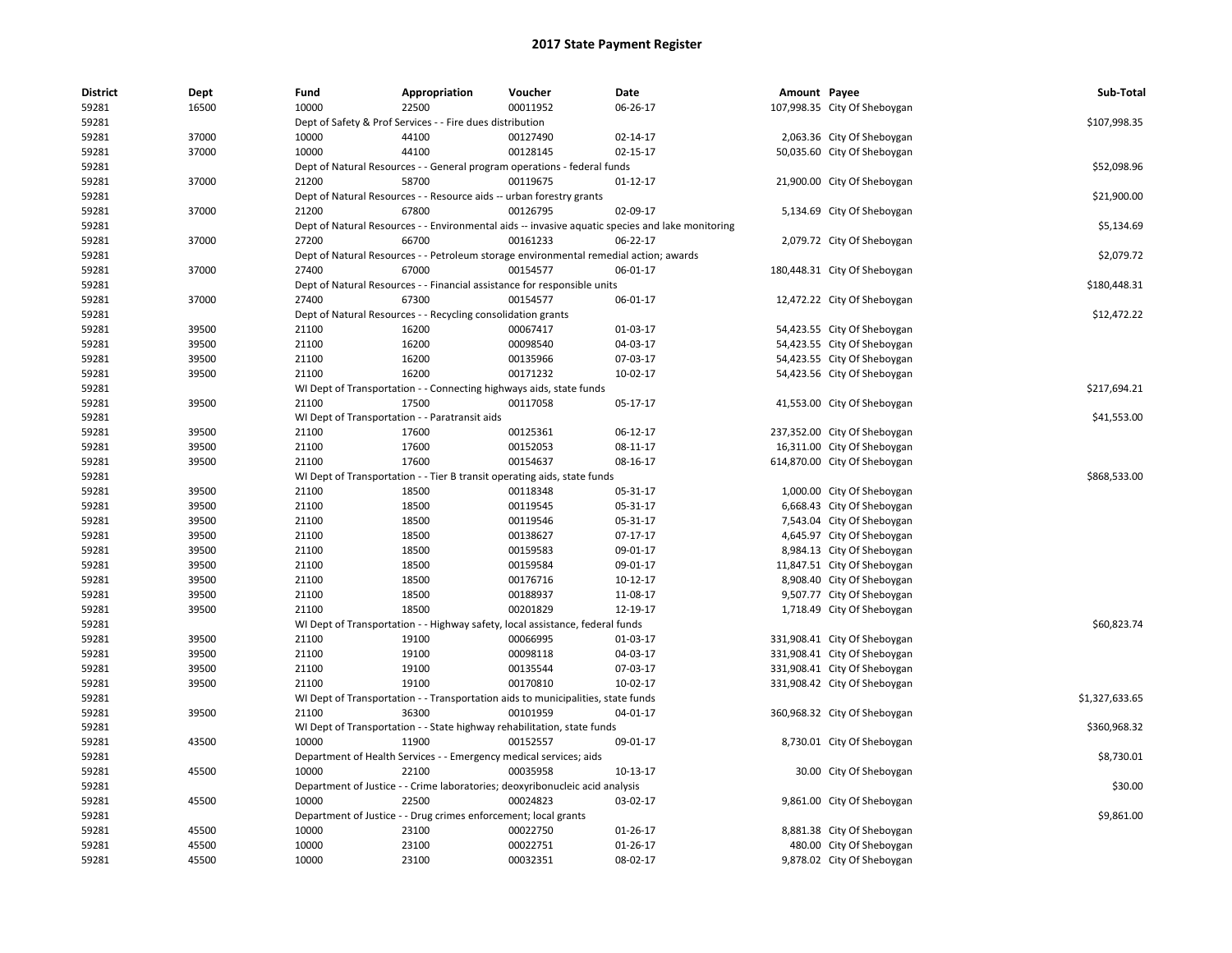| <b>District</b>    | Dept  | Fund  | Appropriation                                                             | Voucher  | Date        | Amount Payee |                                | Sub-Total       |  |  |
|--------------------|-------|-------|---------------------------------------------------------------------------|----------|-------------|--------------|--------------------------------|-----------------|--|--|
| 59281              | 45500 | 10000 | 23100                                                                     | 00036869 | 10-30-17    |              | 12,240.00 City Of Sheboygan    |                 |  |  |
| 59281              |       |       | Department of Justice - - Law enforcement training fund, local assistance |          |             |              |                                | \$31,479.40     |  |  |
| 59281              | 45500 | 10000 | 24100                                                                     | 00037777 | 11-21-17    |              | 1,695.00 City Of Sheboygan     |                 |  |  |
| 59281              |       |       | Department of Justice - - Federal aid, state operations                   |          |             |              |                                | \$1,695.00      |  |  |
| 59281              | 45500 | 10000 | 25100                                                                     | 00023152 | 02-06-17    |              | 4,399.00 City Of Sheboygan     |                 |  |  |
| 59281              | 45500 | 10000 | 25100                                                                     | 00027408 | 05-09-17    |              | 2,855.00 City Of Sheboygan     |                 |  |  |
| 59281              | 45500 | 10000 | 25100                                                                     | 00029078 | 06-02-17    |              | 249.28 City Of Sheboygan       |                 |  |  |
| 59281              | 45500 | 10000 | 25100                                                                     | 00030961 | 07-03-17    |              | 733.76 City Of Sheboygan       |                 |  |  |
| 59281              | 45500 | 10000 | 25100                                                                     | 00033362 | 08-18-17    |              | 5,820.00 City Of Sheboygan     |                 |  |  |
| 59281              | 45500 | 10000 | 25100                                                                     | 00035583 | 10-06-17    |              | 2,188.90 City Of Sheboygan     |                 |  |  |
| 59281              | 45500 | 10000 | 25100                                                                     | 00036740 | 10-30-17    |              | 5,576.00 City Of Sheboygan     |                 |  |  |
| 59281              |       |       | Department of Justice - - Federal aid, local assistance                   |          | \$21,821.94 |              |                                |                 |  |  |
| 59281              | 45500 | 10000 | 27500                                                                     | 00028826 | 05-25-17    |              | 121,434.00 City Of Sheboygan   |                 |  |  |
| 59281              |       |       | Department of Justice - - Law enforcement officer supplement grants       |          |             |              |                                | \$121,434.00    |  |  |
| 59281              | 45500 | 10000 | 28400                                                                     | 00031002 | 06-30-17    |              | 82.00 City Of Sheboygan        |                 |  |  |
| 59281              |       |       | Department of Justice - - Internet Crimes Against Childr                  |          |             |              |                                |                 |  |  |
| 59281              | 45500 | 10000 | 32100                                                                     | 00038396 | 12-08-17    |              | 940.07 City Of Sheboygan       |                 |  |  |
| 59281              |       |       | Department of Justice - - Gifts, grants and proceeds                      |          |             |              |                                | \$940.07        |  |  |
| 59281              | 83500 | 10000 | 10100                                                                     | 00021774 | 07-24-17    |              | 743,141.31 City Of Sheboygan   |                 |  |  |
| 59281              | 83500 | 10000 | 10100                                                                     | 00024798 | 11-20-17    |              | 0.01 City Of Sheboygan         |                 |  |  |
| 59281              |       |       | Shared Revenue and Tax Relief - - Expenditure restraint program account   |          |             |              |                                | \$743,141.32    |  |  |
| 59281              | 83500 | 10000 | 10500                                                                     | 00021774 | 07-24-17    |              | 1,480,293.51 City Of Sheboygan |                 |  |  |
| 59281              | 83500 | 10000 | 10500                                                                     | 00024798 | 11-20-17    |              | 8,388,329.86 City Of Sheboygan |                 |  |  |
| 59281              |       |       | Shared Revenue and Tax Relief - - County and municipal aid account        |          |             |              |                                | \$9,868,623.37  |  |  |
| 59281              | 83500 | 10000 | 10900                                                                     | 00018813 | 07-24-17    |              | 254,514.00 City Of Sheboygan   |                 |  |  |
| 59281              | 83500 | 10000 | 10900                                                                     | 00019976 | 07-24-17    |              | 53,639.00 City Of Sheboygan    |                 |  |  |
| 59281              |       |       | Shared Revenue and Tax Relief - - State aid; tax exempt property          |          |             |              |                                | \$308,153.00    |  |  |
| 59281              | 83500 | 10000 | 11000                                                                     | 00021774 | 07-24-17    |              | 186,415.55 City Of Sheboygan   |                 |  |  |
| 59281              | 83500 | 10000 | 11000                                                                     | 00024798 | 11-20-17    |              | 1,020,984.09 City Of Sheboygan |                 |  |  |
| 59281              |       |       | Shared Revenue and Tax Relief - - Public utility distribution account     |          |             |              |                                | \$1,207,399.64  |  |  |
| 59281              | 83500 | 10000 | 50100                                                                     | 00015411 | 01-31-17    |              | 107,282.31 City Of Sheboygan   |                 |  |  |
| 59281              |       |       | Shared Revenue and Tax Relief - - Payments for municipal services         |          |             |              |                                | \$107,282.31    |  |  |
| 59281              | 83500 | 52100 | 36300                                                                     | 00016039 | 03-27-17    |              | 34,304.33 City Of Sheboygan    |                 |  |  |
| 59281              |       |       | Shared Revenue and Tax Relief - - Lottery and gaming credit               |          |             |              |                                | \$34,304.33     |  |  |
| <b>59281 Total</b> |       |       |                                                                           |          |             |              |                                | \$15,724,315.56 |  |  |